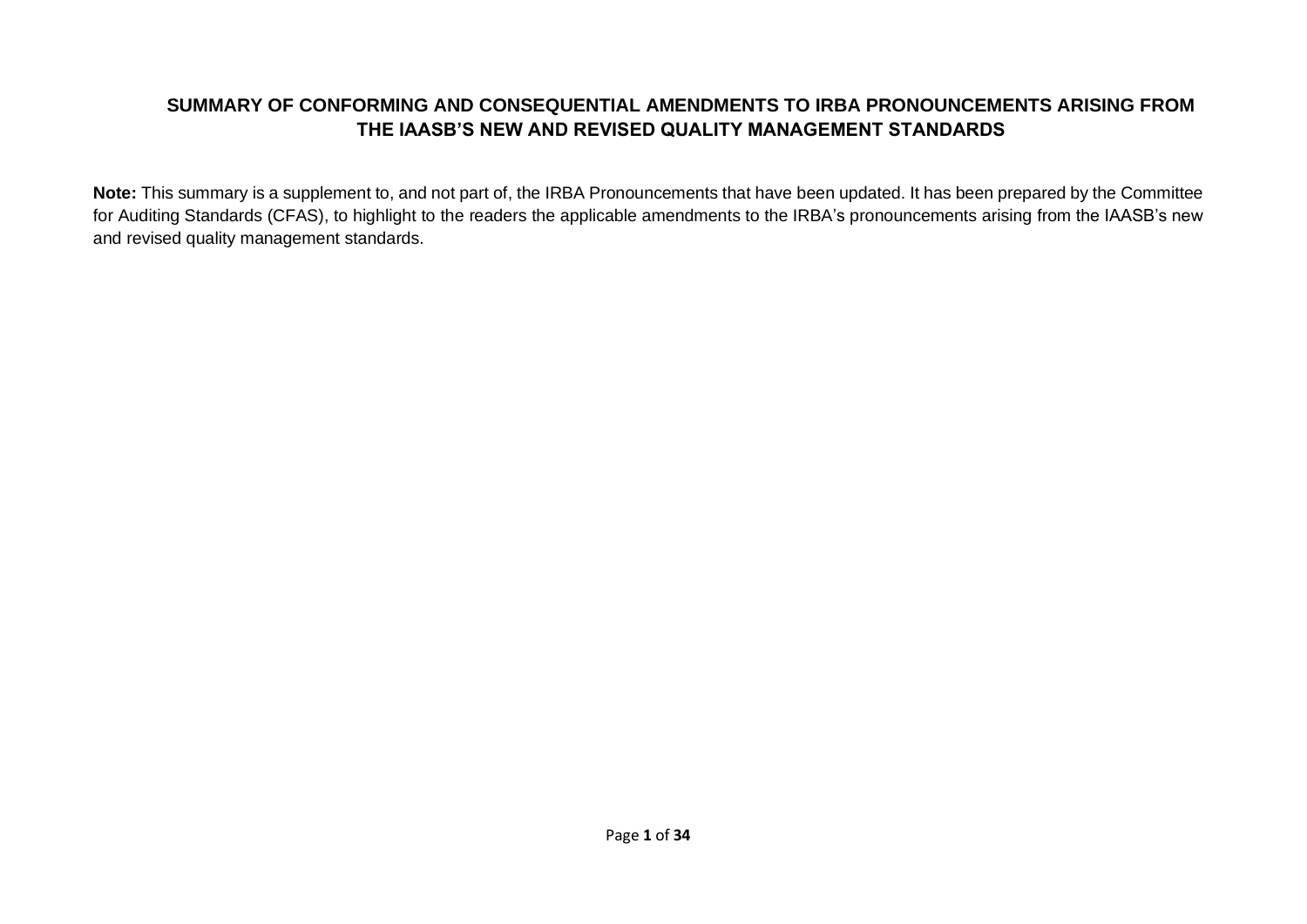## **Contents**

| Conforming and Consequential Amendments to Guides and Practice Statements Arising from the International Auditing and Assurance            |  |
|--------------------------------------------------------------------------------------------------------------------------------------------|--|
| Conforming and consequential amendments to Illustrative reports and engagement letters that are not contained in an IRBA Guide or Practice |  |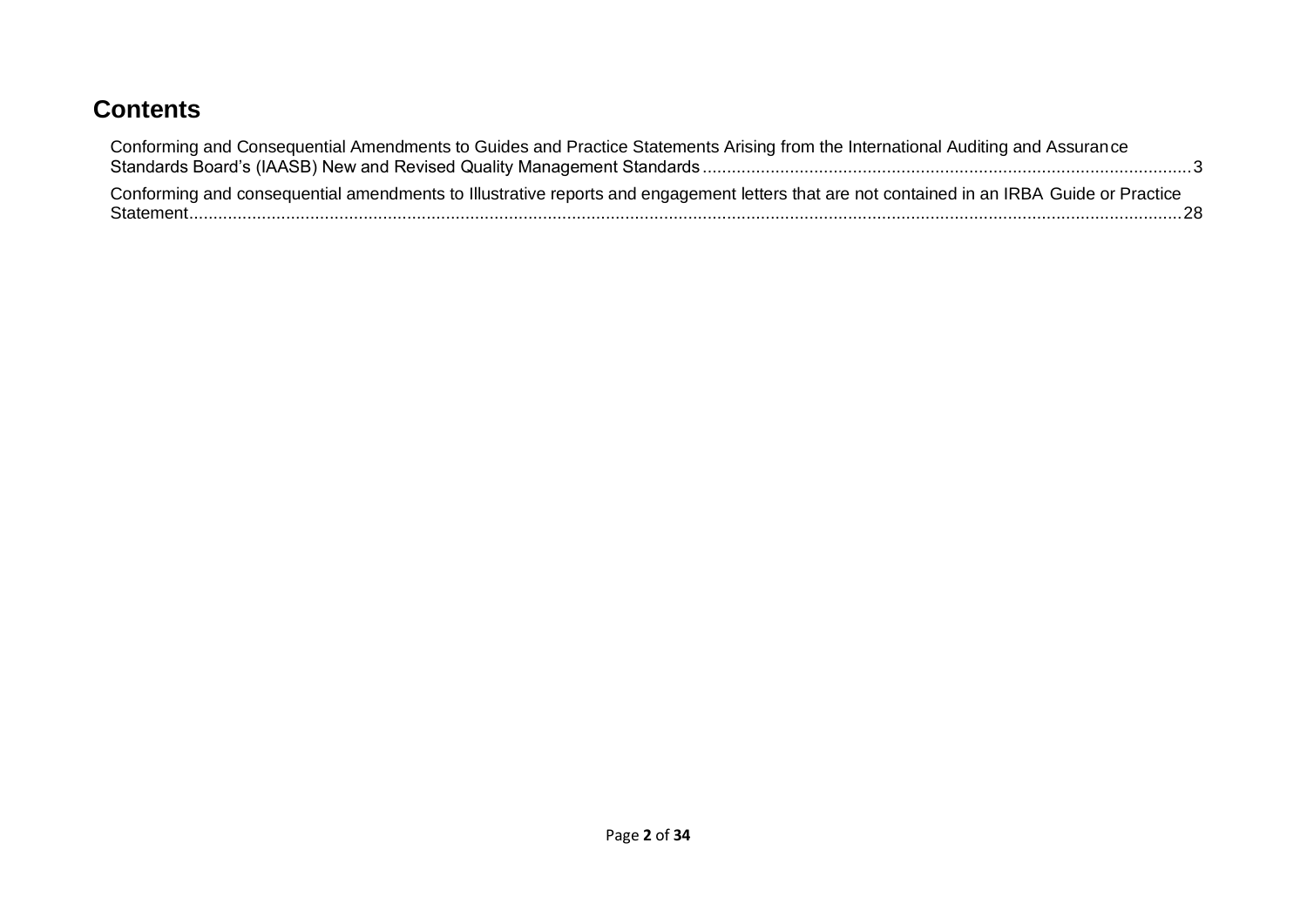<span id="page-2-0"></span>**Conforming and Consequential Amendments to Guides and Practice Statements Arising from the International Auditing and Assurance Standards Board's (IAASB) New and Revised Quality Management Standards**

|     | <b>Reference</b>        | <b>Extracts from the IRBA Pronouncements before</b><br>the conforming and consequential amendments                                                       | Final changes arising from the IAASB's conforming and<br>consequential amendments arising from the new and<br>revised QM Standards                                                                                                                                                                                                                                                     | <b>Website</b><br><b>link</b> |
|-----|-------------------------|----------------------------------------------------------------------------------------------------------------------------------------------------------|----------------------------------------------------------------------------------------------------------------------------------------------------------------------------------------------------------------------------------------------------------------------------------------------------------------------------------------------------------------------------------------|-------------------------------|
| 1   |                         | Guide for Registered Auditors: Joint Audit Engagements (August 2020)                                                                                     |                                                                                                                                                                                                                                                                                                                                                                                        | <b>Click here</b>             |
| 1.1 | Contents<br>table       | <b>Quality Control System</b>                                                                                                                            | <b>System of Quality Control-Management</b>                                                                                                                                                                                                                                                                                                                                            |                               |
| 1.2 | Contents<br>table       | The Role of an Engagement Quality Control Reviewer<br>in a Joint Audit Engagement                                                                        | The Role of an Engagement Quality Control-Reviewer in a Joint<br>Audit Engagement                                                                                                                                                                                                                                                                                                      |                               |
| 1.3 | $\overline{2}$          | Other than the definition of group engagement<br>partner in the ISAs' Glossary of Terms, there are no<br>other references to joint auditors in the ISAs. | Other than the definition of group engagement partner in the<br>ISAs'-Glossary of Terms_relating to International Standards<br>issued by the IAASB in the Handbook of International Quality<br>Management, Auditing, Review, Other Assurance, and Related<br>Services Pronouncements (as updated) (Glossary of Terms),<br>there are no other references to joint auditors in the ISAs. |                               |
| 1.4 | Footnote 2<br>on page 5 | IAASB Glossary of Terms (December 2018), definition<br>of "Auditor".                                                                                     | HAASB Glossary of Terms (December 2018) relating to<br>International Standards issued by the IAASB in the Handbook<br>of International Quality Management, Auditing, Review, Other<br>Assurance, and Related Services Pronouncements (as<br>updated), definition of "Auditor".                                                                                                         |                               |
| 1.5 | $\overline{7}$          | Firms may establish policies and procedures that are<br>relevant to joint audit engagements, while considering<br>this Guide.                            | Firms may establish policies and or procedures that are relevant<br>to joint audit engagements, while considering this Guide.                                                                                                                                                                                                                                                          |                               |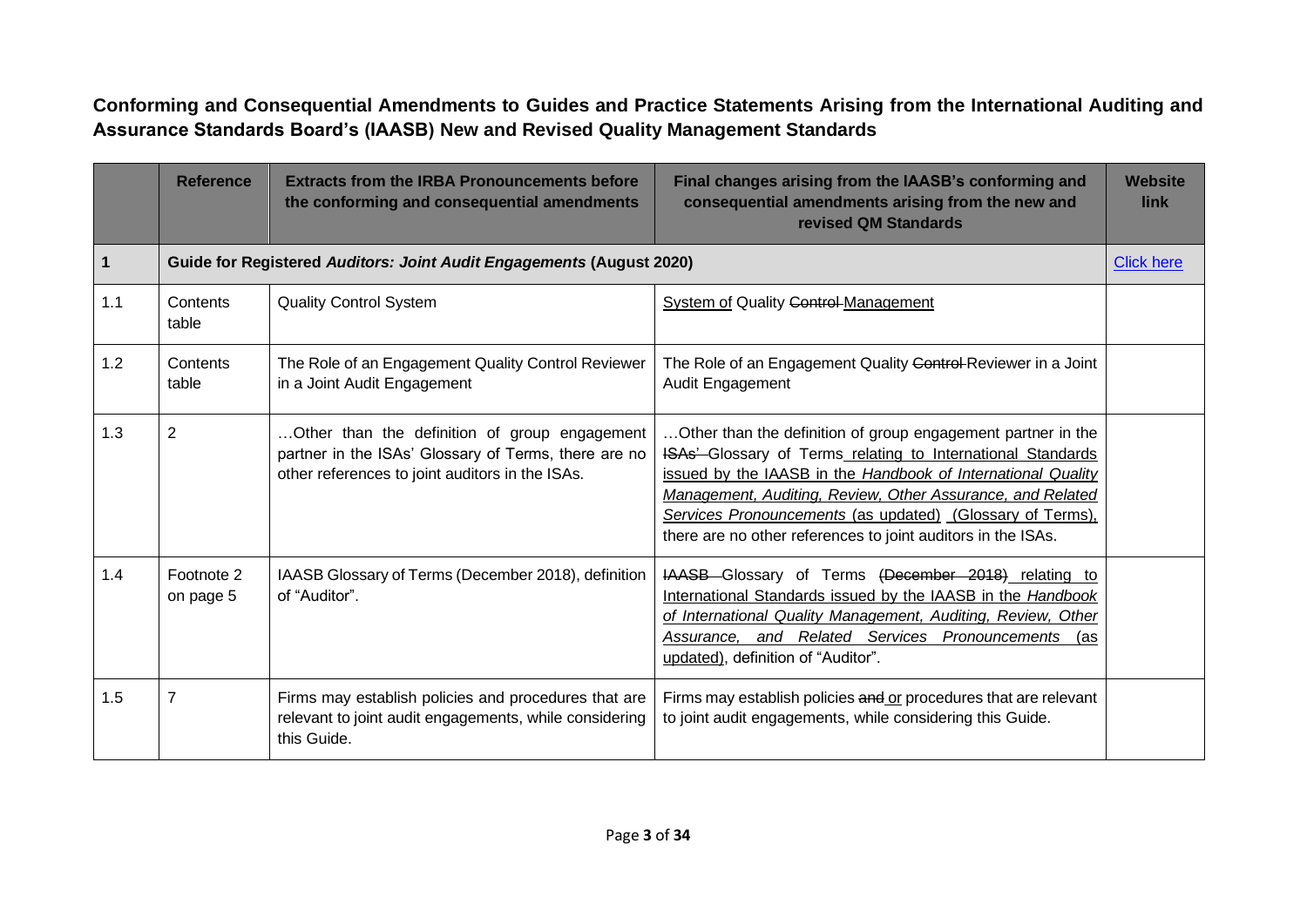|     | <b>Reference</b> | <b>Extracts from the IRBA Pronouncements before</b><br>the conforming and consequential amendments                                                                                                                                                                                                                                                                                                                                                                                                                                                                                                                                                                       | Final changes arising from the IAASB's conforming and<br>consequential amendments arising from the new and<br>revised QM Standards                                                                                                                                                                                                                                                                                                                                                                                                                                                                                                                                      | <b>Website</b><br>link |
|-----|------------------|--------------------------------------------------------------------------------------------------------------------------------------------------------------------------------------------------------------------------------------------------------------------------------------------------------------------------------------------------------------------------------------------------------------------------------------------------------------------------------------------------------------------------------------------------------------------------------------------------------------------------------------------------------------------------|-------------------------------------------------------------------------------------------------------------------------------------------------------------------------------------------------------------------------------------------------------------------------------------------------------------------------------------------------------------------------------------------------------------------------------------------------------------------------------------------------------------------------------------------------------------------------------------------------------------------------------------------------------------------------|------------------------|
| 1.6 | 13               | For the purposes of this Guide, unless otherwise<br>specified or the context clearly indicates the contrary,<br>all the terms defined in the ISAs (December 2018) and<br>reflected in the Glossary of Terms have the same<br>meaning in this Guide as attributed to them in the<br>Glossary of Terms, including, but not limited to the<br>following:<br>"Audit documentation";<br>"Audit evidence";<br>$\bullet$<br>"Audit file";<br>"Audit opinion";<br>"Component auditor";<br>"Engagement partner";<br>"Engagement quality control reviewer" (EQCR);<br>"Experienced auditor";<br>"Firm $5$ ";<br>$\bullet$<br>"Management"; and<br>"Those charged with governance". | For the purposes of this Guide, unless otherwise specified or the<br>context clearly indicates the contrary, all the terms defined in the<br>ISAs (December 2018) and reflected in the Glossary of Terms<br>have the same meaning in this Guide as attributed to them in<br>the Glossary of Terms, including, but not limited to the following:<br>"Audit documentation";<br>"Audit evidence";<br>"Audit file";<br>"Audit opinion";<br>"Component auditor";<br>"Engagement partner";<br>"Engagement quality control-reviewer" (EQC Reviewer)";<br>"Experienced auditor";<br>"Firm <sup>5</sup> ";<br>$\bullet$<br>"Management"; and<br>"Those charged with governance". |                        |
| 1.7 | 26               | The joint audit engagement partners shall remain alert<br>for evidence of non-compliance with relevant ethical<br>requirements by members of the engagement team<br>and determine the appropriate action, if such non-<br>compliance is identified. <sup>9</sup> A joint auditor may cross-                                                                                                                                                                                                                                                                                                                                                                              | The joint audit engagement partners shall remain alert<br>throughout the joint audit engagement, for evidence of non-<br>compliance with breaches of relevant ethical requirements by<br>members of the engagement team and determine the<br>appropriate action, if such non-compliance is breaches are                                                                                                                                                                                                                                                                                                                                                                 |                        |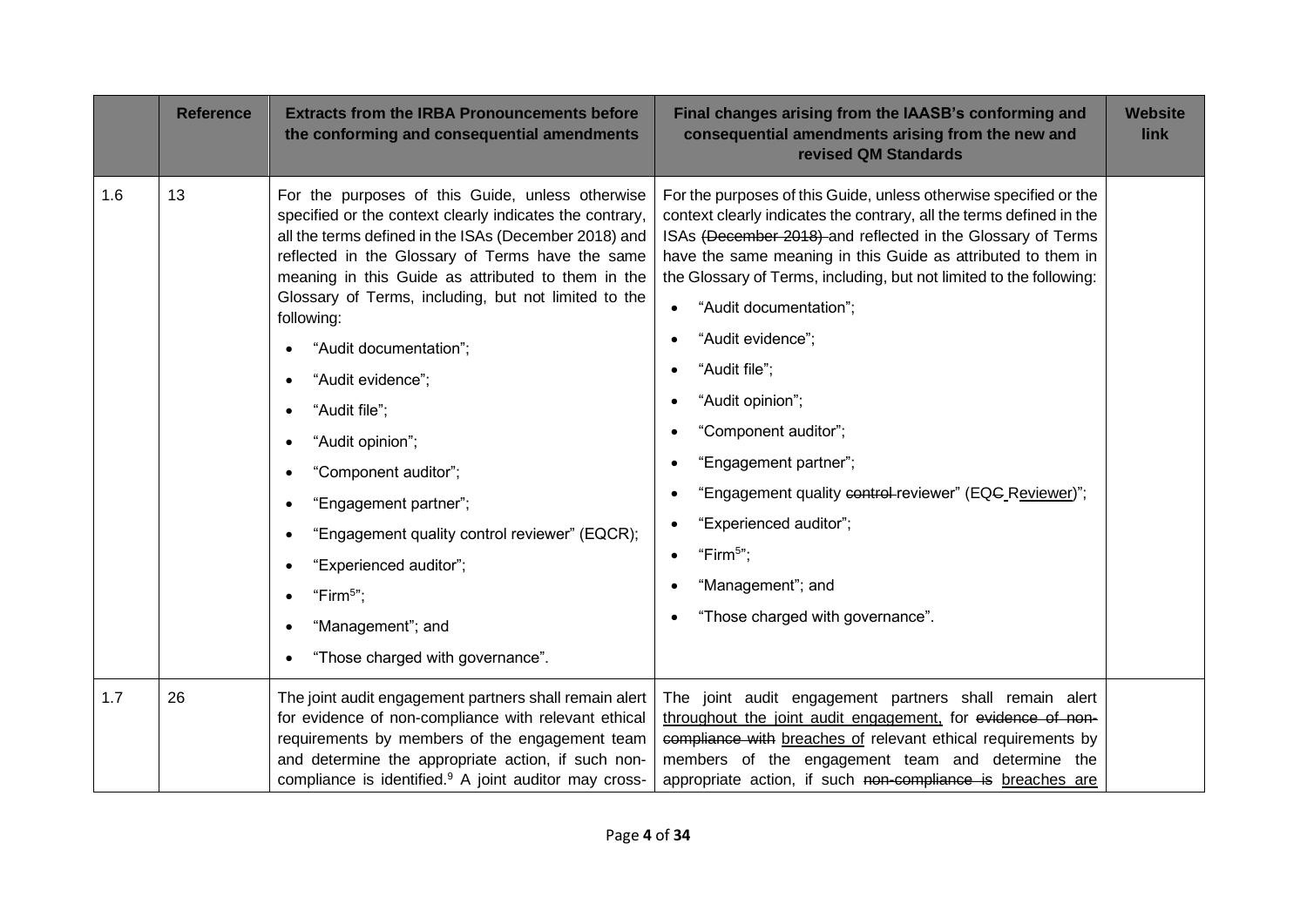|     | <b>Reference</b>        | <b>Extracts from the IRBA Pronouncements before</b><br>the conforming and consequential amendments                                                                                                                                                                                                                                                                                                                                                                                                                                                                                                                                                                                                                                                                                                                               | Final changes arising from the IAASB's conforming and<br>consequential amendments arising from the new and<br>revised QM Standards                                                                                                                                                                                                                                                                                                                                                                                                                                                                                                                                                                                                                                                                                                                                                                                                                                                | <b>Website</b><br>link |
|-----|-------------------------|----------------------------------------------------------------------------------------------------------------------------------------------------------------------------------------------------------------------------------------------------------------------------------------------------------------------------------------------------------------------------------------------------------------------------------------------------------------------------------------------------------------------------------------------------------------------------------------------------------------------------------------------------------------------------------------------------------------------------------------------------------------------------------------------------------------------------------|-----------------------------------------------------------------------------------------------------------------------------------------------------------------------------------------------------------------------------------------------------------------------------------------------------------------------------------------------------------------------------------------------------------------------------------------------------------------------------------------------------------------------------------------------------------------------------------------------------------------------------------------------------------------------------------------------------------------------------------------------------------------------------------------------------------------------------------------------------------------------------------------------------------------------------------------------------------------------------------|------------------------|
|     |                         | review the work done by the other joint auditor(s) to<br>ensure independence and compliance with the IRBA<br>Code and other relevant ethical requirements. A letter<br>by each of the joint auditors to each other, explaining<br>their processes in this regard and any identified<br>threats or non-compliance as well as safeguards<br>applied, may form part of the audit documentation.                                                                                                                                                                                                                                                                                                                                                                                                                                     | identified. <sup>9</sup> A joint auditor may cross-review the work done by<br>the other joint auditor(s) to ensure independence and<br>compliance with the IRBA Code and other relevant ethical<br>requirements. A letter by each of the joint auditors to each other,<br>explaining their processes in this regard and any identified<br>threats or non-compliance breaches of relevant ethical<br>requirements as well as safeguards applied may form part of the<br>audit documentation.                                                                                                                                                                                                                                                                                                                                                                                                                                                                                       |                        |
| 1.8 | Footnote 9<br>on page 9 | ISA 220, paragraphs 9 and 10.                                                                                                                                                                                                                                                                                                                                                                                                                                                                                                                                                                                                                                                                                                                                                                                                    | ISA 220 (Revised), paragraphs 918 and 1019.                                                                                                                                                                                                                                                                                                                                                                                                                                                                                                                                                                                                                                                                                                                                                                                                                                                                                                                                       |                        |
| 1.9 | 28                      | <b>Quality Control System</b><br>ISA 220, Quality Control for an Audit of Financial<br>Statements, presumes that audit engagements are<br>conducted by a firm that is subject to the requirements<br>of International Standard on Quality Control (ISQC) 1,<br>Quality Control for Firms that Perform Audits and<br>Reviews of Financial Statements, and Other<br>Assurance and Related Services Engagements.<br>Therefore, prior to the acceptance or continuance of a<br>joint audit engagement, the joint auditors, based on<br>their professional judgment, need to satisfy<br>themselves that there are sufficient appropriate quality<br>control systems in place at each firm(s) that is party to<br>the joint audit engagement. <sup>10</sup> For this purpose, the<br>joint auditors may need to agree on access to the | <b>System of Quality Control System Management</b><br>ISA 220 (Revised), Quality Control-Management for an Audit of<br>Financial Statements, presumes that audit engagements are<br>conducted by a firm that is subject to the requirements of<br>International Standard on Quality Control Management<br>(ISQCM) 1, Quality Control-Management for Firms that Perform<br>Audits and or Reviews of Financial Statements, and or Other<br>Assurance and or Related Services Engagements. Therefore,<br>prior to the acceptance or continuance of a joint audit<br>engagement, the joint auditors, based on their professional<br>judgment, need to satisfy themselves that there are sufficient<br>appropriate systems of quality control systems management in<br>place at each firm(s) that is party to the joint audit engagement. <sup>10</sup><br>For this purpose, the joint auditors may need to agree on access<br>to the relevant firm records, resources or information. |                        |
|     |                         | relevant firm records, resources or information.<br>Consequently, the joint auditors document how they<br>satisfied themselves<br>have<br>to<br>achieve<br>the                                                                                                                                                                                                                                                                                                                                                                                                                                                                                                                                                                                                                                                                   | Consequently, the joint auditors document how they have<br>satisfied themselves to achieve the abovementioned purpose<br>with respect to sufficient appropriate systems of quality control                                                                                                                                                                                                                                                                                                                                                                                                                                                                                                                                                                                                                                                                                                                                                                                        |                        |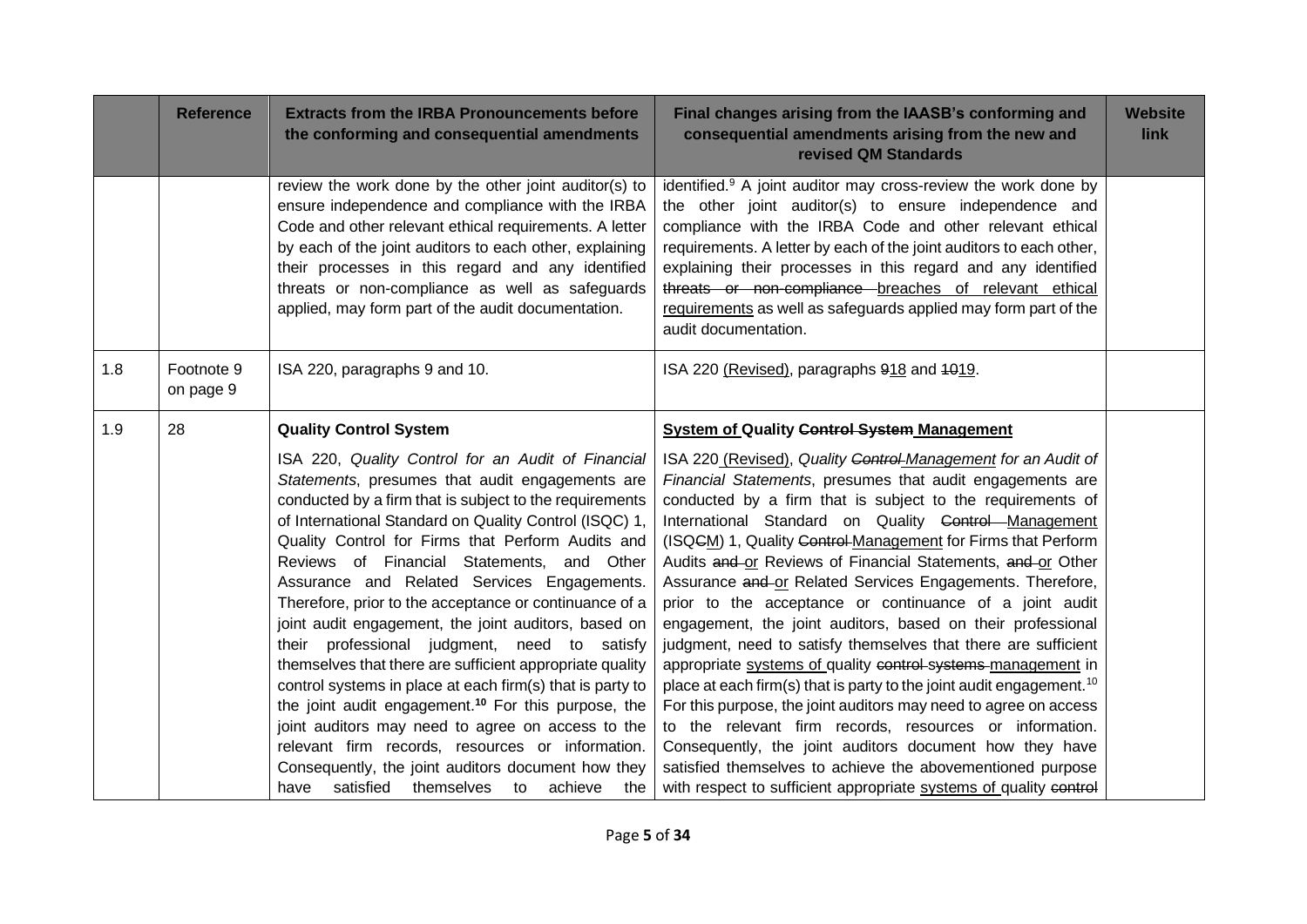|      | <b>Reference</b>          | <b>Extracts from the IRBA Pronouncements before</b><br>the conforming and consequential amendments                                                                                                                                                                                                                                                                                                                                                                                                              | Final changes arising from the IAASB's conforming and<br>consequential amendments arising from the new and<br>revised QM Standards                                                                                                                                                                                                                                                                                                                                                                                   | <b>Website</b><br>link |
|------|---------------------------|-----------------------------------------------------------------------------------------------------------------------------------------------------------------------------------------------------------------------------------------------------------------------------------------------------------------------------------------------------------------------------------------------------------------------------------------------------------------------------------------------------------------|----------------------------------------------------------------------------------------------------------------------------------------------------------------------------------------------------------------------------------------------------------------------------------------------------------------------------------------------------------------------------------------------------------------------------------------------------------------------------------------------------------------------|------------------------|
|      |                           | abovementioned purpose with respect to sufficient<br>appropriate quality control systems of the other joint<br>auditor(s), for example, through firm monitoring and<br>inspection results.                                                                                                                                                                                                                                                                                                                      | systems management of the other joint auditor(s), for example,<br>through firm monitoring and inspection remediation results.                                                                                                                                                                                                                                                                                                                                                                                        |                        |
| 1.10 | Footnote 10<br>on page 9  | ISA 220, paragraph 2.                                                                                                                                                                                                                                                                                                                                                                                                                                                                                           | ISA 220 (Revised), paragraph 2.                                                                                                                                                                                                                                                                                                                                                                                                                                                                                      |                        |
| 1.11 | 29                        | The joint audit engagement partners need to ensure<br>that their responsibility with respect to audit quality will<br>be discharged <sup>11</sup> , and to then plan and perform the<br>audit accordingly. A letter or memorandum by each<br>joint auditor to the other(s) may form part of the audit<br>documentation. A joint auditor may also request or<br>obtain relevant excerpts from the last regulatory<br>inspection report, peer review report or transparency<br>report of the other joint auditor. | The joint audit engagement partners need to ensure that their<br>overall responsibility with respect to audit quality will be<br>discharged <sup>11</sup> , and to then plan and perform the audit<br>accordingly. A letter or memorandum by each joint auditor to the<br>other(s) may form part of the audit documentation. A joint auditor<br>may also request or obtain relevant excerpts from the last<br>regulatory inspection report, peer review report or transparency<br>report of the other joint auditor. |                        |
| 1.12 | Footnote 11<br>on page 10 | ISA 220, paragraph 8                                                                                                                                                                                                                                                                                                                                                                                                                                                                                            | ISA 220 (Revised), paragraph 813                                                                                                                                                                                                                                                                                                                                                                                                                                                                                     |                        |
| 1.13 | Footnote 12<br>on page 10 | ISA 220, paragraphs 12 and 13                                                                                                                                                                                                                                                                                                                                                                                                                                                                                   | ISA 220 (Revised), paragraphs 42 22, 23 and 24 and 13                                                                                                                                                                                                                                                                                                                                                                                                                                                                |                        |
| 1.14 | 30                        | If any joint auditor is not satisfied with the quality<br>control systems of the other joint auditor(s) – whether<br>at the engagement acceptance, during or at the end of<br>the engagement - the dissatisfied joint auditor applies<br>professional judgment in determining whether<br>additional work in relation to the joint audit                                                                                                                                                                         | If any joint auditor is not satisfied with the system of quality<br>$control$ management systems of the other joint auditor(s) –<br>whether at the engagement acceptance, during or at the end of<br>the engagement - the dissatisfied joint auditor applies<br>professional judgment in determining whether additional work in<br>relation to the joint audit engagement can be performed in                                                                                                                        |                        |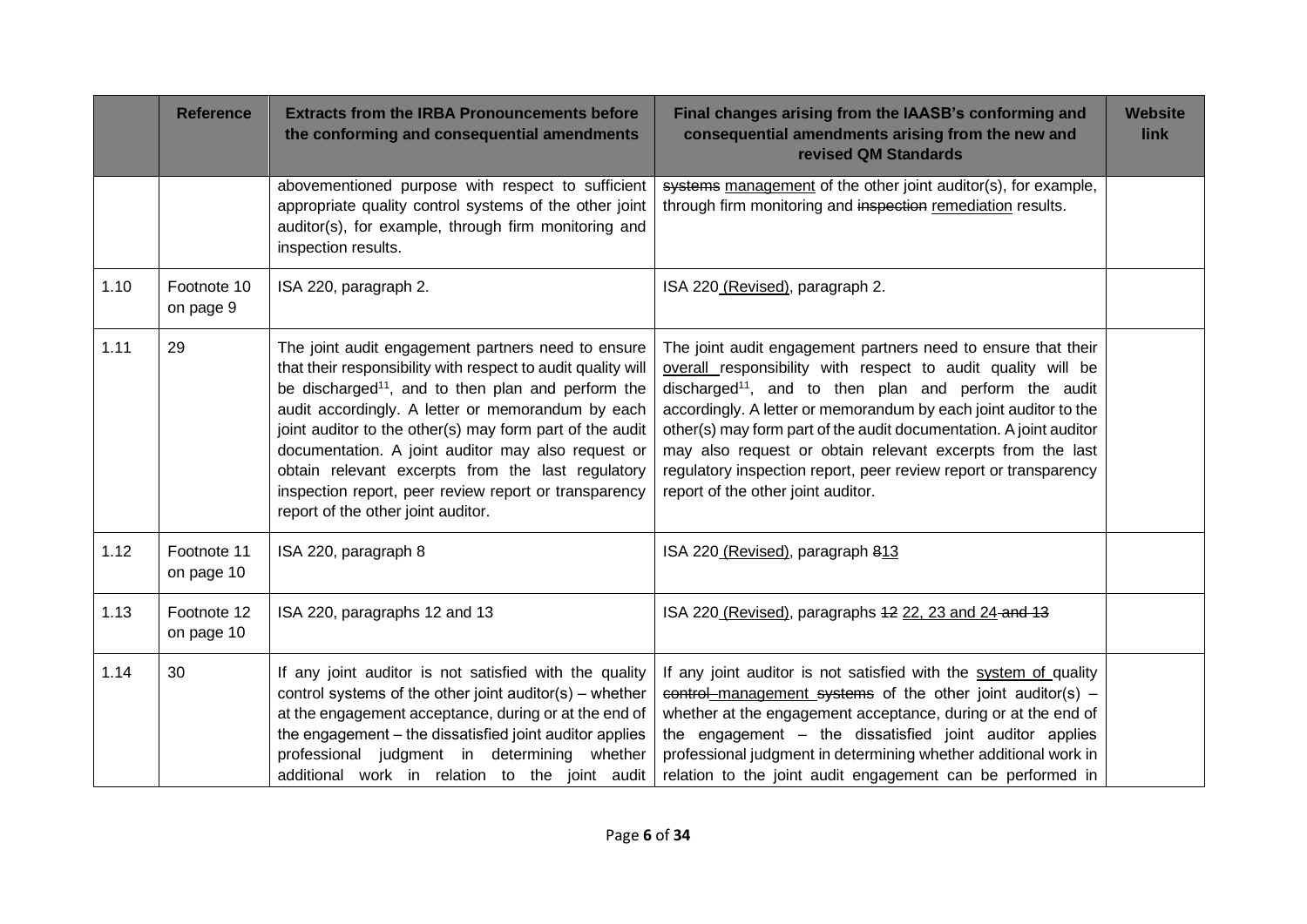|      | <b>Reference</b> | <b>Extracts from the IRBA Pronouncements before</b><br>the conforming and consequential amendments                                                                                                                                                                                                                                                                                                                                                                                                                                                                                                                                                                                                                | Final changes arising from the IAASB's conforming and<br>consequential amendments arising from the new and<br>revised QM Standards                                                                                                                                                                                                                                                                                                                                                                                                                                                                                                                                                                             | <b>Website</b><br>link |
|------|------------------|-------------------------------------------------------------------------------------------------------------------------------------------------------------------------------------------------------------------------------------------------------------------------------------------------------------------------------------------------------------------------------------------------------------------------------------------------------------------------------------------------------------------------------------------------------------------------------------------------------------------------------------------------------------------------------------------------------------------|----------------------------------------------------------------------------------------------------------------------------------------------------------------------------------------------------------------------------------------------------------------------------------------------------------------------------------------------------------------------------------------------------------------------------------------------------------------------------------------------------------------------------------------------------------------------------------------------------------------------------------------------------------------------------------------------------------------|------------------------|
|      |                  | engagement can be performed in overcoming the<br>deficiency(ies) identified. If not, they should then<br>consider bringing this to the attention of management<br>and/or those charged with governance, declining or<br>resigning from the joint audit engagement. Also refer<br>to paragraphs 73-76 of this Guide.                                                                                                                                                                                                                                                                                                                                                                                               | overcoming the deficiency(ies) identified. If not, they should then<br>consider bringing this to the attention of management and/or<br>those charged with governance, declining or resigning from the<br>joint audit engagement. Also refer to paragraphs 73-76 of this<br>Guide.                                                                                                                                                                                                                                                                                                                                                                                                                              |                        |
| 1.15 | 32               | In issuing the audit engagement letter, joint auditors<br>should apply ISA 210, Agreeing the Terms of<br>Engagement, and draft the audit engagement letter in<br>accordance with the policies and procedures of each<br>joint auditor's firm. To ensure that there are clear terms<br>of engagement for all parties involved, a single audit<br>engagement letter is agreed to between the audit<br>client and the joint auditors. It is encouraged that the<br>audit engagement letter makes reference to a joint<br>auditors' agreement, where this has been put in place.<br>Joint audit engagement letters should be specific and<br>tailored for every engagement and not extend to<br>permanent agreements. | In issuing the audit engagement letter, joint auditors should<br>apply ISA 210, Agreeing the Terms of Engagement, and draft<br>the audit engagement letter in accordance with the policies and<br>or procedures of each joint auditor's firm. To ensure that there<br>are clear terms of engagement for all parties involved, a single<br>audit engagement letter is agreed to between the audit client<br>and the joint auditors. It is encouraged that the audit<br>engagement letter makes reference to a joint auditors'<br>agreement, where this has been put in place. Joint audit<br>engagement letters should be specific and tailored for every<br>engagement and not extend to permanent agreements. |                        |
| 1.16 | 33               | In addition to the audit engagement letter, the joint<br>auditors may decide to put in place a formal joint<br>auditors' agreement that documents their agreement<br>regarding each joint auditor's duties and obligations in<br>respect of the joint audit engagement, and the policies<br>and procedures to be followed by the joint auditors in<br>conducting the joint audit engagement.                                                                                                                                                                                                                                                                                                                      | In addition to the audit engagement letter, the joint auditors may<br>decide to put in place a formal joint auditors' agreement that<br>documents their agreement regarding each joint auditor's duties<br>and obligations in respect of the joint audit engagement, and the<br>policies and or procedures to be followed by the joint auditors in<br>conducting the joint audit engagement.                                                                                                                                                                                                                                                                                                                   |                        |
| 1.17 | 34               | $\cdots$                                                                                                                                                                                                                                                                                                                                                                                                                                                                                                                                                                                                                                                                                                          | $\cdots$                                                                                                                                                                                                                                                                                                                                                                                                                                                                                                                                                                                                                                                                                                       |                        |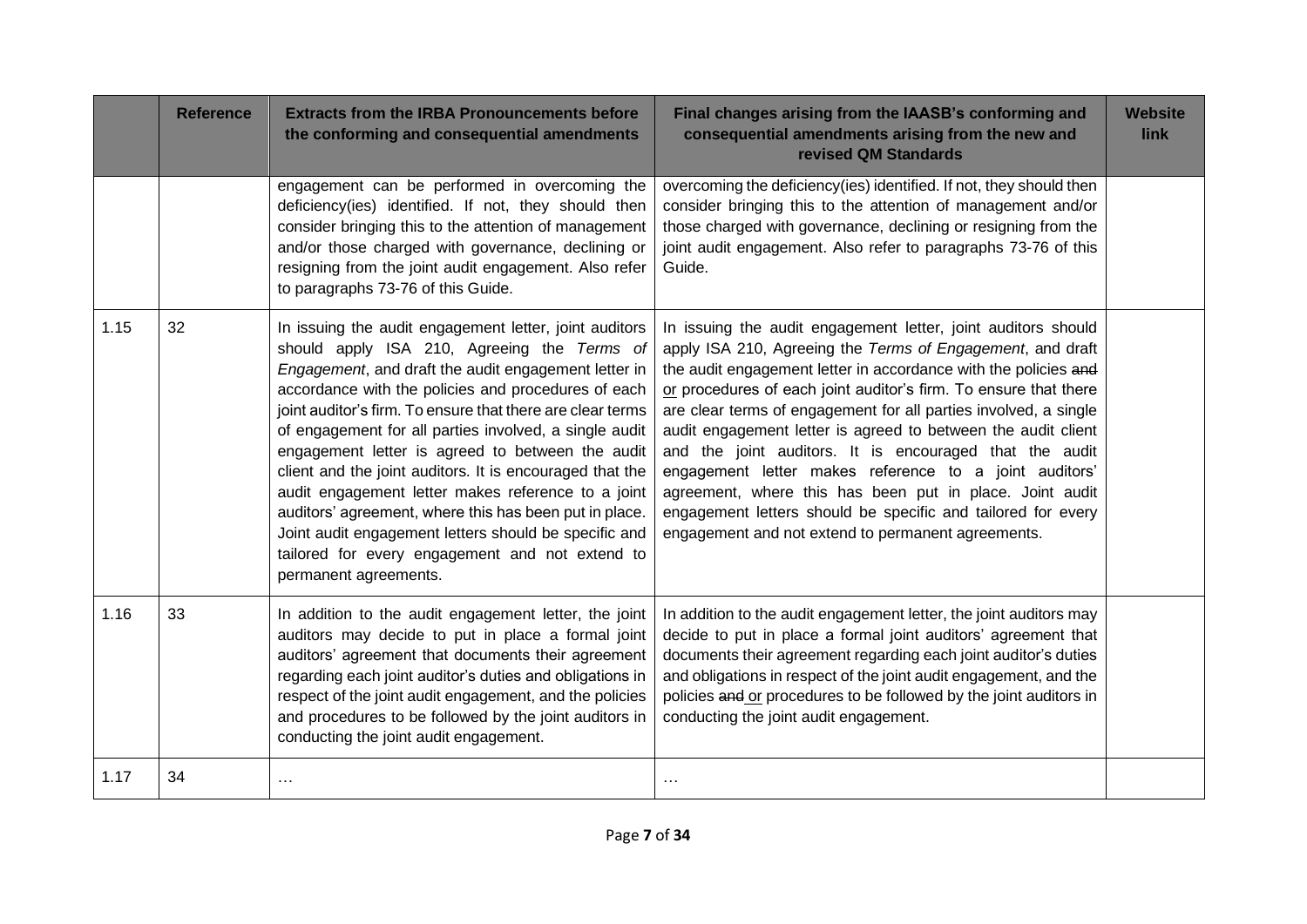|      | <b>Reference</b> | <b>Extracts from the IRBA Pronouncements before</b><br>the conforming and consequential amendments                                                                                                                                                                                                                                                                                                                                      | Final changes arising from the IAASB's conforming and<br>consequential amendments arising from the new and<br>revised QM Standards                                                                                                                                                                                                                                                                                                                                                                                                                                    | <b>Website</b><br>link |
|------|------------------|-----------------------------------------------------------------------------------------------------------------------------------------------------------------------------------------------------------------------------------------------------------------------------------------------------------------------------------------------------------------------------------------------------------------------------------------|-----------------------------------------------------------------------------------------------------------------------------------------------------------------------------------------------------------------------------------------------------------------------------------------------------------------------------------------------------------------------------------------------------------------------------------------------------------------------------------------------------------------------------------------------------------------------|------------------------|
|      |                  | Communication protocols in respect of the quality<br>control systems of a joint auditor;<br>$\cdots$                                                                                                                                                                                                                                                                                                                                    | Communication protocols in respect of the systems of quality<br>control-management systems of a joint auditor;<br>$\cdots$                                                                                                                                                                                                                                                                                                                                                                                                                                            |                        |
| 1.18 | 38               | The Role of an Engagement Quality Control<br>Reviewer in a Joint Audit Engagement                                                                                                                                                                                                                                                                                                                                                       | The Role of an Engagement Quality Control-Reviewer in a<br><b>Joint Audit Engagement</b>                                                                                                                                                                                                                                                                                                                                                                                                                                                                              |                        |
|      |                  | The joint auditors, together with their respective<br>firm(s), consider the appointment of an engagement<br>quality control reviewer (EQCR) in a joint audit<br>engagement, if applicable, in accordance with ISQC 1<br>and the policies and procedures of the firm(s).                                                                                                                                                                 | The joint auditors, together with their respective firm(s), consider<br>the appointment of an engagement quality control-reviewer<br>(EQG_Reviewer) in a joint audit engagement, if applicable, in<br>accordance with ISQCM 1, ISQM 2 and the policies and or<br>procedures of the firm(s).                                                                                                                                                                                                                                                                           |                        |
| 1.19 | 39               | Each firm may appoint and perform engagement<br>quality control reviews in accordance with its own<br>policies and procedures. In instances where one of the<br>joint auditors appoints an EQCR, it may be appropriate<br>for the other joint auditor(s) to also appoint an EQCR<br>to ensure that the audit file as a whole is subject to<br>engagement quality control review.                                                        | Each firm may appoint and perform engagement quality control<br>reviews in accordance with its own policies and or procedures.<br>In instances where one of the joint auditors appoints an EQG<br>Reviewer, it may be appropriate for the other joint auditor(s) to<br>also appoint an EQG Reviewer to ensure that the audit file as a<br>whole is subject to engagement quality control-review.                                                                                                                                                                      |                        |
| 1.20 | 40               | The EQCRs determine the scope of their respective<br>reviews pertaining to the joint audit engagement. The<br>EQCR of each joint auditor may consider the cross-<br>review documentation, which is included in the<br>working papers prepared by the engagement team,<br>depending on the scope of the engagement quality<br>review and areas of significant judgment. The EQCR<br>may also request access to the working papers of the | The EQG Reviewers determine the scope of their respective<br>reviews pertaining to the joint audit engagement. The EQG<br>Reviewer of each joint auditor may consider the cross-review<br>documentation, which is included in the working papers<br>prepared by the engagement team, depending on the scope of<br>the engagement quality review and areas of significant<br>judgment. The EQG_Reviewer may also request access to the<br>working papers of the other joint auditor(s). In performing the<br>review, the EQC Reviewer may also consider the following: |                        |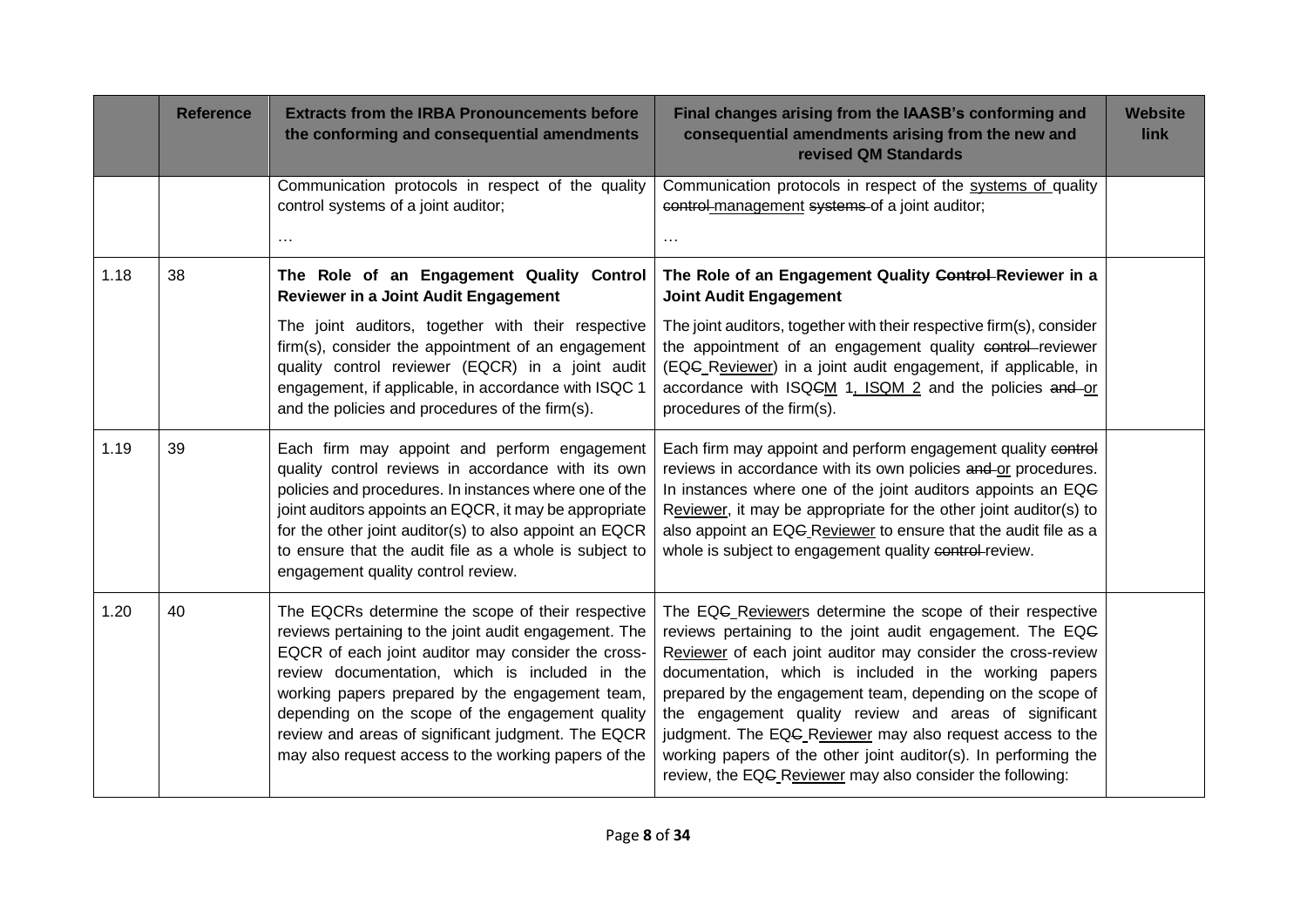|      | <b>Reference</b>                    | <b>Extracts from the IRBA Pronouncements before</b><br>the conforming and consequential amendments                                                                                                                                                                                                                                                                                                                                                                                                                                                  | Final changes arising from the IAASB's conforming and<br>consequential amendments arising from the new and<br>revised QM Standards                                                                                                                                                                                                                                                                                                                                                                                                                                                          | <b>Website</b><br>link |
|------|-------------------------------------|-----------------------------------------------------------------------------------------------------------------------------------------------------------------------------------------------------------------------------------------------------------------------------------------------------------------------------------------------------------------------------------------------------------------------------------------------------------------------------------------------------------------------------------------------------|---------------------------------------------------------------------------------------------------------------------------------------------------------------------------------------------------------------------------------------------------------------------------------------------------------------------------------------------------------------------------------------------------------------------------------------------------------------------------------------------------------------------------------------------------------------------------------------------|------------------------|
|      |                                     | other joint auditor(s). In performing the review, the<br>EQCR may also consider the following:<br>$\cdots$                                                                                                                                                                                                                                                                                                                                                                                                                                          | $\ddotsc$                                                                                                                                                                                                                                                                                                                                                                                                                                                                                                                                                                                   |                        |
| 1.21 | 41                                  | In instances where all joint auditors have an EQCR<br>respectively appointed by each of their firms, the<br>EQCRs may interact with each other for purposes of<br>coordinating the engagement quality control review.<br>Each EQCR may consider performing a cross-review<br>of the other EQCR's documentation in carrying out<br>their review. The joint auditors may agree that only one<br>EQCR is required to be appointed jointly for the entire<br>engagement, subject to the consideration of the<br>policies and procedures of the firm(s). | In instances where all joint auditors have an EQG_Reviewer<br>respectively appointed by each of their firms, the EQG<br>Reviewers may interact with each other for purposes of<br>coordinating the engagement quality control-review. Each EQG<br>Reviewer may consider performing a cross-review of the other<br>EQG Reviewer's documentation in carrying out their review. The<br>joint auditors may agree that only one EQC Reviewer is required<br>to be appointed jointly for the entire engagement, subject to the<br>consideration of the policies and or procedures of the firm(s). |                        |
| 1.22 | Foot note 19<br>on page 15<br>of 29 | ISA 220, paragraph 17                                                                                                                                                                                                                                                                                                                                                                                                                                                                                                                               | ISA 220 (Revised), paragraph 32                                                                                                                                                                                                                                                                                                                                                                                                                                                                                                                                                             |                        |
| 1.23 | 59                                  | Timely reviews of the following by the engagement<br>partner at appropriate stages during the engagement<br>allow significant matters to be resolved on a timely<br>basis to the engagement partner's satisfaction on or<br>before the date of the auditor's report:<br>Critical areas of judgment, especially those<br>to difficult or contentious matters<br>relating<br>identified during the course of the audit<br>engagement;                                                                                                                 | Timely reviews of documentation by the engagement partner at<br>appropriate stages throughout the audit engagement enables<br>significant matters to be resolved to the engagement partner's<br>satisfaction on or before the date of the auditor's report. the<br>following by the engagement partner at appropriate stages<br>during the engagement allow significant matters to be resolved<br>on a timely basis to the engagement partner's satisfaction on or<br>before the date of the auditor's report:                                                                              |                        |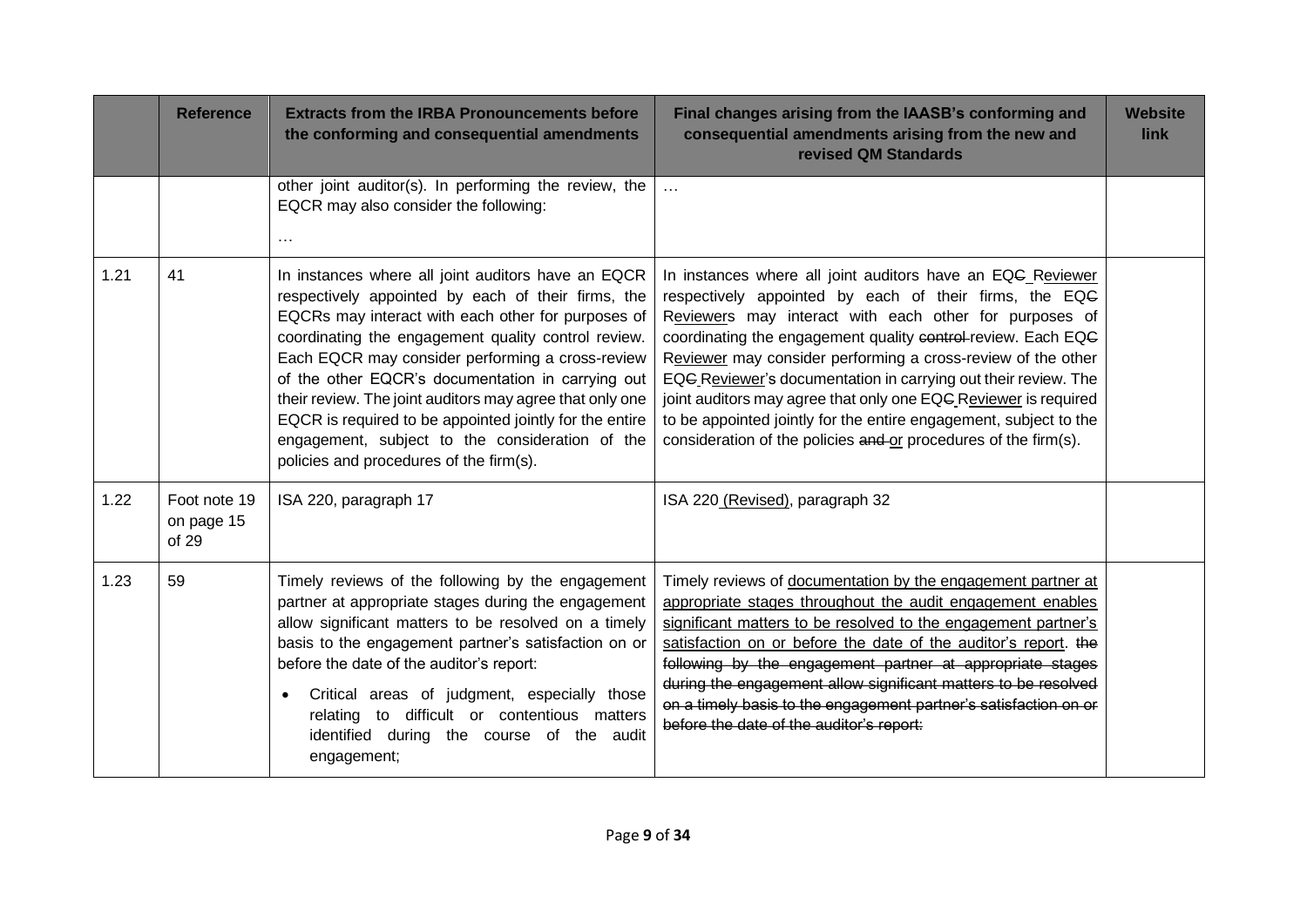|      | <b>Reference</b>                   | <b>Extracts from the IRBA Pronouncements before</b><br>the conforming and consequential amendments | Final changes arising from the IAASB's conforming and<br>consequential amendments arising from the new and<br>revised QM Standards | <b>Website</b><br>link |
|------|------------------------------------|----------------------------------------------------------------------------------------------------|------------------------------------------------------------------------------------------------------------------------------------|------------------------|
|      |                                    | Significant risks; and<br>$\bullet$                                                                | Critical areas of judgment, especially those relating to                                                                           |                        |
|      |                                    | Other areas the engagement partner considers<br>important. <sup>20</sup>                           | difficult or contentious matters identified during the course<br>of the audit engagement;                                          |                        |
|      |                                    |                                                                                                    | Significant risks; and                                                                                                             |                        |
|      |                                    |                                                                                                    | Other areas the engagement partner considers important. <sup>20</sup> The                                                          |                        |
|      |                                    |                                                                                                    | engagement partner exercises professional judgment in<br>identifying the areas of significant judgment made by the                 |                        |
|      |                                    |                                                                                                    | engagement team. The firm's policies or procedures may                                                                             |                        |
|      |                                    |                                                                                                    | specify certain matters that are commonly expected to be                                                                           |                        |
|      |                                    |                                                                                                    | significant judgments. Significant judgments in relation to the<br>audit engagement may include matters related to the overall     |                        |
|      |                                    |                                                                                                    | audit strategy and audit plan for undertaking the engagement.                                                                      |                        |
|      |                                    |                                                                                                    | the execution of the engagement and the overall conclusions                                                                        |                        |
|      |                                    |                                                                                                    | reached by the engagement team. <sup>20</sup>                                                                                      |                        |
| 1.24 | Footnote 20<br>on page 16<br>of 29 | ISA 220, paragraph A18                                                                             | ISA 220, paragraphs A48-A91 and A92                                                                                                |                        |
| 1.25 | Footnote 21<br>on page 17<br>of 29 | ISQC1, paragraph A35                                                                               | ISQCM <sub>1</sub> , paragraph A3576                                                                                               |                        |
| 1.26 | 66                                 |                                                                                                    | $\cdots$                                                                                                                           |                        |
|      |                                    | The quality control system of each joint auditor in<br>accordance with the ISAs.                   | The system of quality control-management system of each joint<br>auditor in accordance with the ISAs.                              |                        |
|      |                                    | $\cdots$                                                                                           | $\cdots$                                                                                                                           |                        |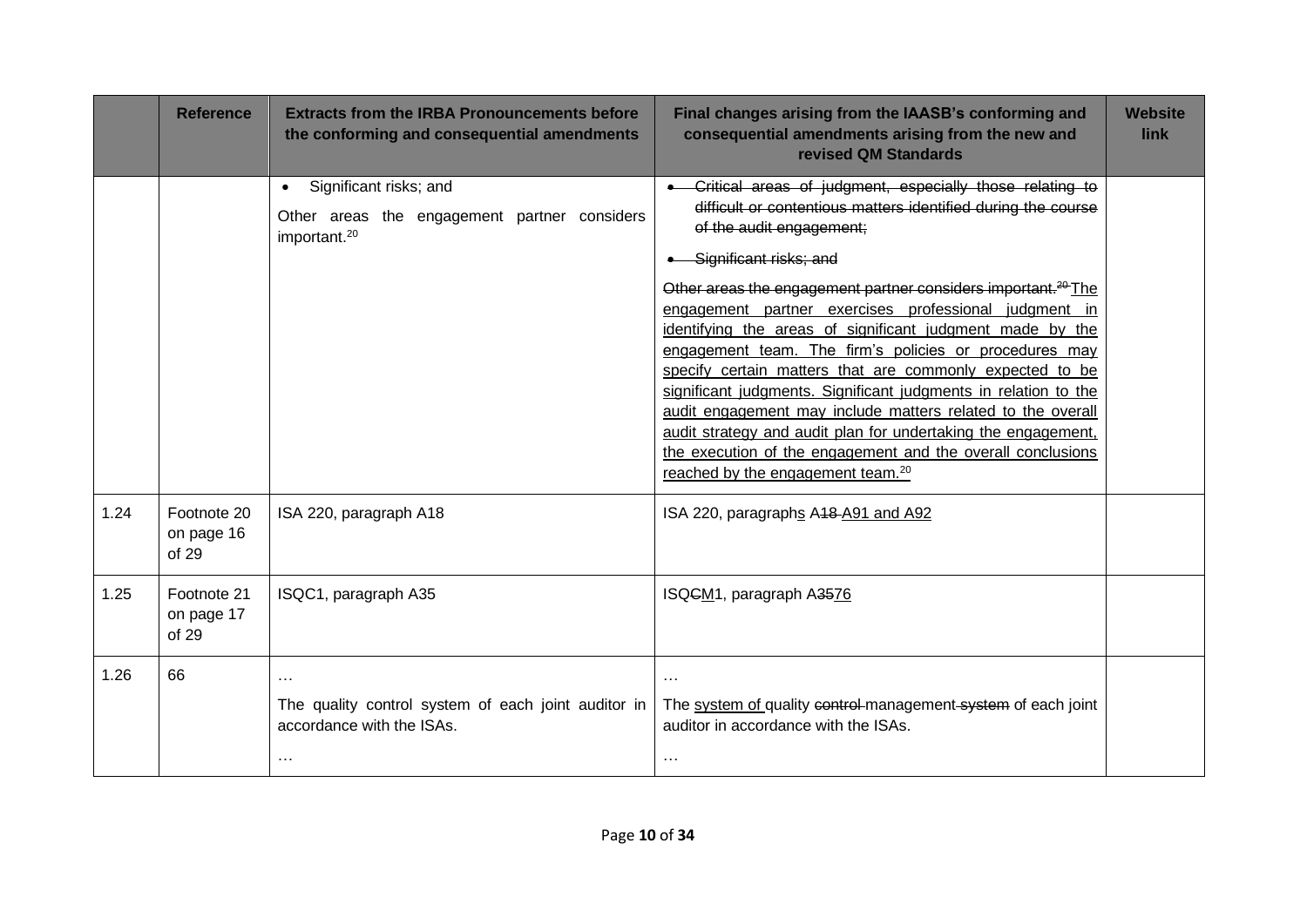|      | <b>Reference</b> | <b>Extracts from the IRBA Pronouncements before</b><br>the conforming and consequential amendments                                                                                                                                                                                                                                                                                                                                                                                                                                        | Final changes arising from the IAASB's conforming and<br>consequential amendments arising from the new and<br>revised QM Standards                                                                                                                                                                                                                                                                                                                                                                                                                               | <b>Website</b><br>link |
|------|------------------|-------------------------------------------------------------------------------------------------------------------------------------------------------------------------------------------------------------------------------------------------------------------------------------------------------------------------------------------------------------------------------------------------------------------------------------------------------------------------------------------------------------------------------------------|------------------------------------------------------------------------------------------------------------------------------------------------------------------------------------------------------------------------------------------------------------------------------------------------------------------------------------------------------------------------------------------------------------------------------------------------------------------------------------------------------------------------------------------------------------------|------------------------|
| 1.27 | 76               | If the differences of opinion between the joint auditors<br>are as a result of a joint auditor concluding that the<br>other joint auditor(s) is/are not independent and/or<br>non-compliant<br>with<br>other<br>relevant<br>ethical<br>requirements, the first mentioned joint auditor should<br>inform the audit client as appropriate in terms of ISA<br>260 (Revised), and consider the implications on the<br>joint audit engagement in accordance with ISA 220,<br>paragraph 11(c), and withdraw from the joint audit<br>engagement. | If the differences of opinion between the joint auditors are as a<br>result of a joint auditor concluding that the other joint auditor(s)<br>is/are not independent and/or non-compliant with other in<br>breach of relevant ethical requirements, the first mentioned joint<br>auditor should inform the audit client as appropriate in terms of<br>ISA 260 (Revised), and consider the implications on the joint<br>audit engagement in accordance with ISA 220 (Revised),<br>paragraphs 44(c) 17, 20 and 21, and withdraw from the joint<br>audit engagement. |                        |
| 1.28 | 81               | The joint auditors establish policies and procedures for<br>the access and retrieval of the final audit file.                                                                                                                                                                                                                                                                                                                                                                                                                             | The joint auditors establish policies and or procedures for the<br>access and retrieval of the final audit file.                                                                                                                                                                                                                                                                                                                                                                                                                                                 |                        |
| 1.29 | 82               | The joint auditors establish policies and procedures for<br>assembling the final audit file, in accordance with<br>ISQC 1 and respective firm requirements, and this is<br>ordinarily not more than 60 days after the date of the<br>joint auditors' report <sup>30</sup> . The assembly period may be<br>included in a formalised joint auditors' agreement.                                                                                                                                                                             | The joint auditors' systems of quality management shall<br>establish policies and procedures for assembling the final audit<br>file a quality objective that addresses the assembly of<br>engagement documentation on a timely basis after the date of<br>the joint auditors' report, in accordance with ISQCM 1 and<br>respective firm requirements, and this is ordinarily not more than<br>60 days after the date of the joint auditors' report <sup>30</sup> . The<br>assembly period may be included in a formalised joint auditors'<br>agreement.          |                        |
| 1.30 | 83               | The joint auditors confirm to each other in writing that<br>their respective portion of the final audit file has been<br>assembled, closed and archived in accordance with<br>ISQC 1, the ISAs and the IRBA Code. This is not<br>expected to be a common practice, however where a<br>joint auditor is required to retrieve an archived file for                                                                                                                                                                                          | The joint auditors confirm to each other in writing that their<br>respective portion of the final audit file has been assembled,<br>closed and archived in accordance with ISQ <del>C</del> M 1, the ISAs and<br>the IRBA Code. This is not expected to be a common practice,<br>however where a joint auditor is required to retrieve an archived<br>file for purposes of modification, the joint auditors are expected                                                                                                                                         |                        |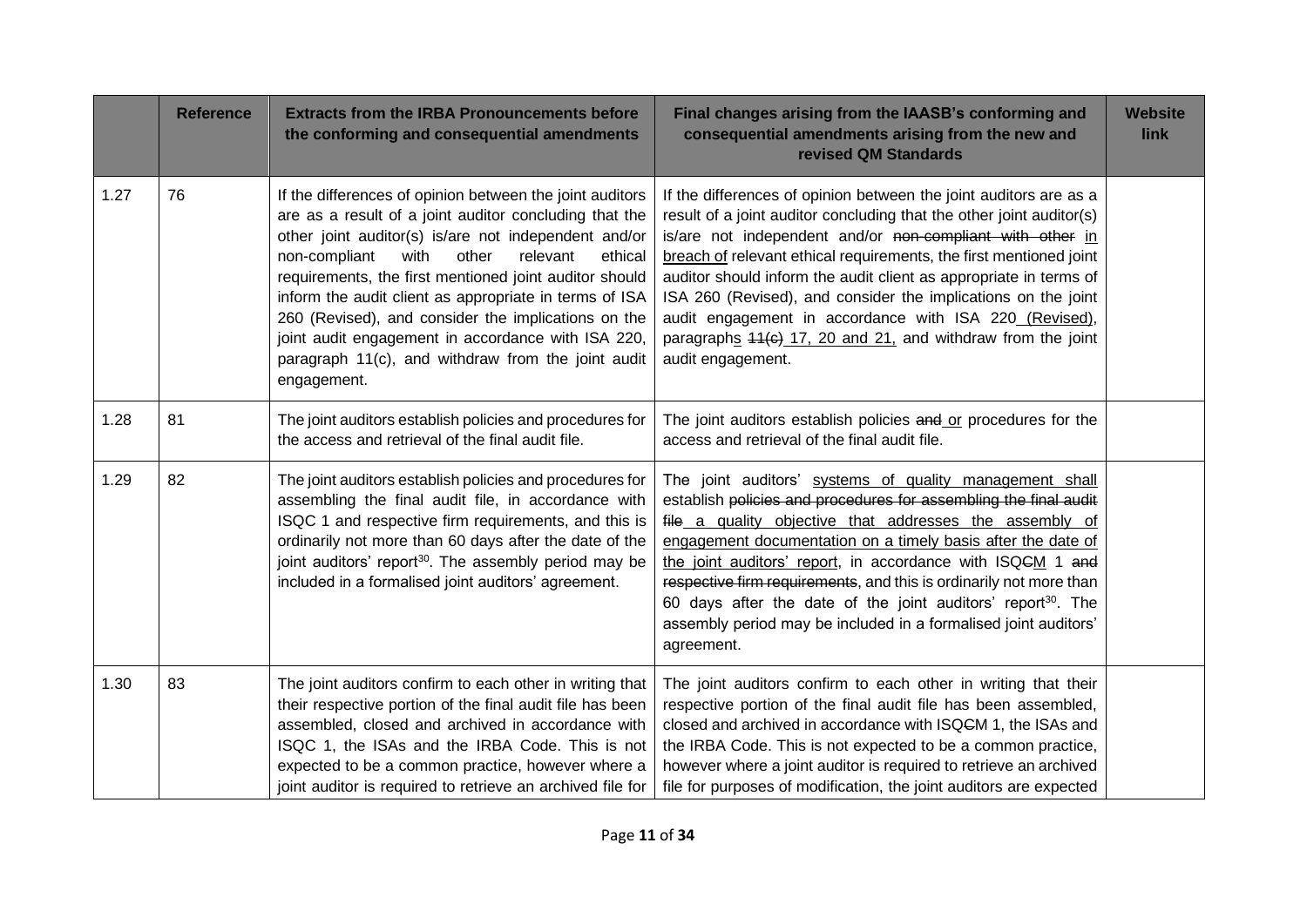|              | <b>Reference</b>                                                                                                                                                                                                                            | <b>Extracts from the IRBA Pronouncements before</b><br>the conforming and consequential amendments                                                                                                                                                                                                                                                                                                                                                                                                                                                         | Final changes arising from the IAASB's conforming and<br>consequential amendments arising from the new and<br>revised QM Standards                                                                                                                                                                                                                                                                                                                                                                                                                                                                                                                                                                                     | <b>Website</b><br>link |
|--------------|---------------------------------------------------------------------------------------------------------------------------------------------------------------------------------------------------------------------------------------------|------------------------------------------------------------------------------------------------------------------------------------------------------------------------------------------------------------------------------------------------------------------------------------------------------------------------------------------------------------------------------------------------------------------------------------------------------------------------------------------------------------------------------------------------------------|------------------------------------------------------------------------------------------------------------------------------------------------------------------------------------------------------------------------------------------------------------------------------------------------------------------------------------------------------------------------------------------------------------------------------------------------------------------------------------------------------------------------------------------------------------------------------------------------------------------------------------------------------------------------------------------------------------------------|------------------------|
|              |                                                                                                                                                                                                                                             | purposes of modification, the joint auditors are<br>expected to provide notice to each other if the archived<br>engagement file is retrieved for modification and to<br>provide details of the executed modifications.                                                                                                                                                                                                                                                                                                                                     | to provide notice to each other if the archived engagement file<br>is retrieved for modification and to provide details of the<br>executed modifications.                                                                                                                                                                                                                                                                                                                                                                                                                                                                                                                                                              |                        |
| 1.31         | Appendix 2<br>point 1<br>Page 24 of<br>29                                                                                                                                                                                                   | $\cdots$<br>Documentation of the involvement of the engagement<br>quality control reviewer, where applicable;<br>$\cdots$                                                                                                                                                                                                                                                                                                                                                                                                                                  | Documentation of the involvement of the engagement quality<br>control-reviewer, where applicable;<br>$\cdots$                                                                                                                                                                                                                                                                                                                                                                                                                                                                                                                                                                                                          |                        |
| 1.32         | Appendix 5<br>page 28 of<br>29                                                                                                                                                                                                              | Each individual auditor must comply with ISQC 1 in<br>ensuring that the firm is competent to perform the<br>engagement and has the capabilities, including time<br>and resources to do so (ISQC 1.26(a)).<br>Although the shared auditor must have the<br>competencies and capabilities, including time and<br>resources to perform the outsourced work (ISQC<br>1.26(a)), the engagement auditor may be involved in<br>transferring skills to the shared auditor by for example,<br>involving the shared auditor in more complex or higher<br>risk areas. | Each individual auditor must comply with ISQCM 1 in ensuring<br>that the firm is competent to perform the engagement and has<br>the capabilities, including time and resources to do so able to<br>perform the engagement in accordance with professional<br>standards and applicable legal and regulatory requirements.<br>(ISQGM 1.2630(a)(iii)).<br>Although the shared auditor must have the competencies and<br>capabilities, including time and resources to perform the<br>outsourced work (ISQCM 1.2630(a)(ii) and ISQM 1.32), the<br>engagement auditor may be involved in transferring skills to the<br>shared auditor by for example, involving the shared auditor in<br>more complex or higher risk areas. |                        |
| $\mathbf{2}$ | Revised Guide (2019) for Registered Auditors: Assurance Engagements on Financial Service Providers' Separate Accounts<br>(Section 19(3)) and Reporting Requirements (Section 19(4)) of the Financial Advisory and Intermediary Services Act |                                                                                                                                                                                                                                                                                                                                                                                                                                                                                                                                                            | <b>Click here</b>                                                                                                                                                                                                                                                                                                                                                                                                                                                                                                                                                                                                                                                                                                      |                        |
| 2.1          | Contents<br>table                                                                                                                                                                                                                           | <b>Ethical Requirements and Quality Control</b>                                                                                                                                                                                                                                                                                                                                                                                                                                                                                                            | <b>Ethical Requirements and Quality Control Management</b>                                                                                                                                                                                                                                                                                                                                                                                                                                                                                                                                                                                                                                                             |                        |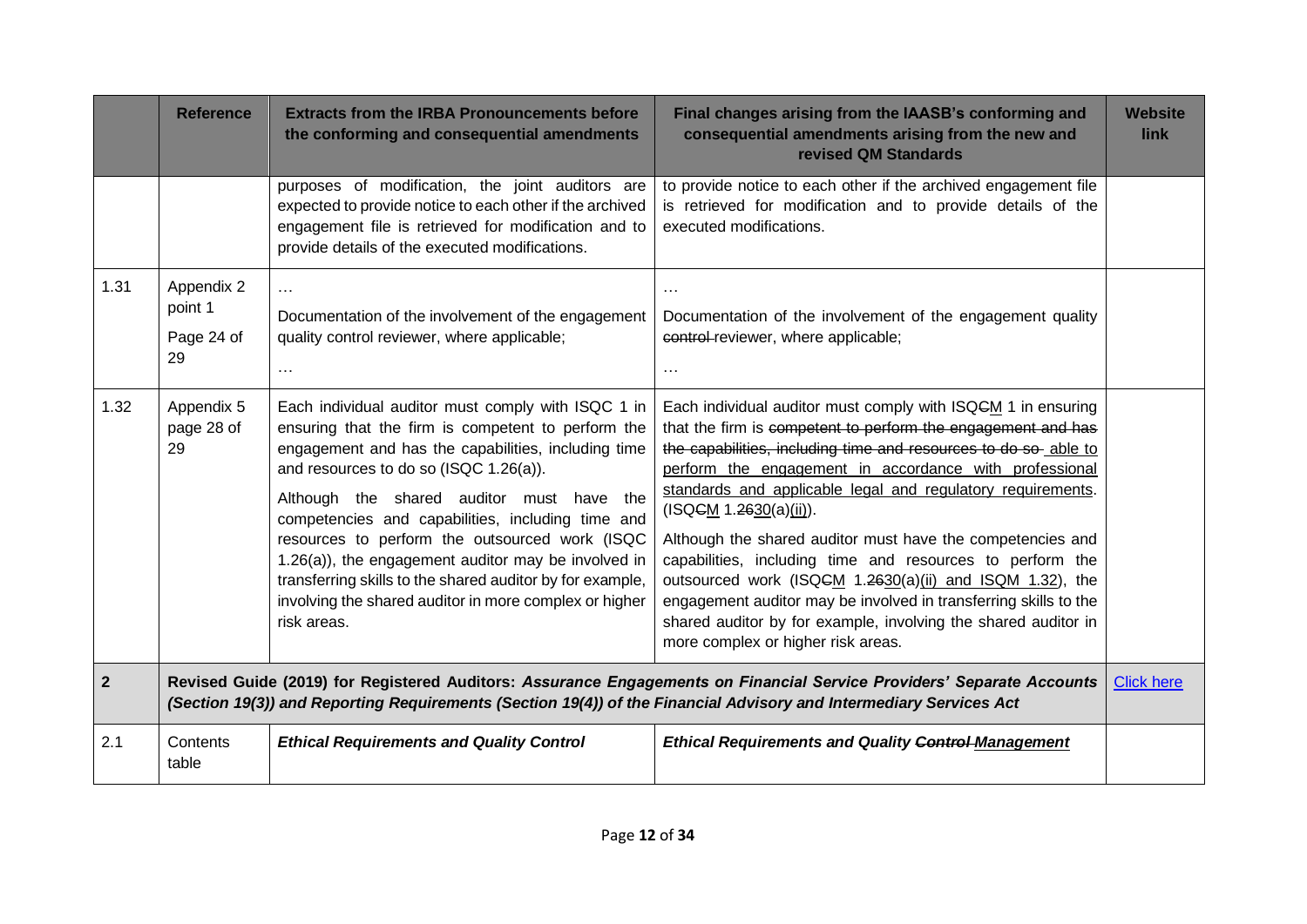|     | <b>Reference</b>                 | <b>Extracts from the IRBA Pronouncements before</b><br>the conforming and consequential amendments                                                                                                                                                                                                                                                                        | Final changes arising from the IAASB's conforming and<br>consequential amendments arising from the new and<br>revised QM Standards                                                                                                                                                                                                                                                                                                                                                                    | <b>Website</b><br>link |
|-----|----------------------------------|---------------------------------------------------------------------------------------------------------------------------------------------------------------------------------------------------------------------------------------------------------------------------------------------------------------------------------------------------------------------------|-------------------------------------------------------------------------------------------------------------------------------------------------------------------------------------------------------------------------------------------------------------------------------------------------------------------------------------------------------------------------------------------------------------------------------------------------------------------------------------------------------|------------------------|
| 2.2 | Footnote 9<br>on page 8 of<br>49 | Financial Statements is defined in the Glossary of<br>Terms in the Handbook of International Quality<br>Control, Auditing, Review, Other Assurance, and<br>Related Services Pronouncements 2016-2017 Edition<br>Volume Part I (as updated) (the Glossary).                                                                                                                | Financial Statements is defined in the Glossary of Terms in the<br>Handbook of International Quality Control, Auditing, Review,<br>Other Assurance, and Related Services Pronouncements 2016-<br>2017 Edition Volume Part I (as updated) in the Glossary of<br>Terms relating to International Standards issued by the IAASB<br>in the Handbook of International Quality Control Management,<br>Auditing, Review, Other Assurance, and Related Services<br>Pronouncements (as updated) (the Glossary) |                        |
| 2.3 | 34                               | <b>Ethical Requirements and Quality Control</b>                                                                                                                                                                                                                                                                                                                           | <b>Ethical Requirements and Quality Control Management</b>                                                                                                                                                                                                                                                                                                                                                                                                                                            |                        |
|     |                                  | The auditor is required to implement quality control<br>procedures that are applicable to this engagement, in<br>accordance with the International Standard on Quality<br>Control (ISQC) 1, Quality Control for Firms that<br>Perform Audits and Reviews of Financial Statements<br>and Other Assurance and Related Services<br>Engagements. These include ensuring that: | The auditor is required to implement quality control<br>management policies or procedures that are applicable to this<br>engagement, in accordance with the International Standard on<br>Quality Control Management (ISQCM) 1, Quality Control<br>Management for Firms that Perform Audits andor Reviews of<br>Financial Statements, and or Other Assurance andor Related<br>Services Engagements. These include ensuring that:                                                                       |                        |
|     |                                  | (a) The engagement partner and the assigned<br>engagement team have the required competence and<br>capabilities to perform the engagement;                                                                                                                                                                                                                                | (a) The engagement partner and the assigned engagement<br>team have the required competence and capabilities to perform<br>the a quality engagement;                                                                                                                                                                                                                                                                                                                                                  |                        |
|     |                                  | (b) The engagement partner will be sufficiently<br>involved so as to be able to accept responsibility for<br>the conclusion on the Provider's separate accounts;                                                                                                                                                                                                          | (b) The engagement partner will be sufficiently involved so as to<br>be able to accept responsibility for the conclusion on the<br>Provider's separate accounts;                                                                                                                                                                                                                                                                                                                                      |                        |
|     |                                  | (c) The engagement partner takes full responsibility for<br>overall quality on the engagement, considers all<br>possible ethical breaches by members of the                                                                                                                                                                                                               | (c) The engagement partner takes full responsibility for everall<br>quality on the engagement, considers all possible ethical<br>breaches by members of the engagement team and considers                                                                                                                                                                                                                                                                                                             |                        |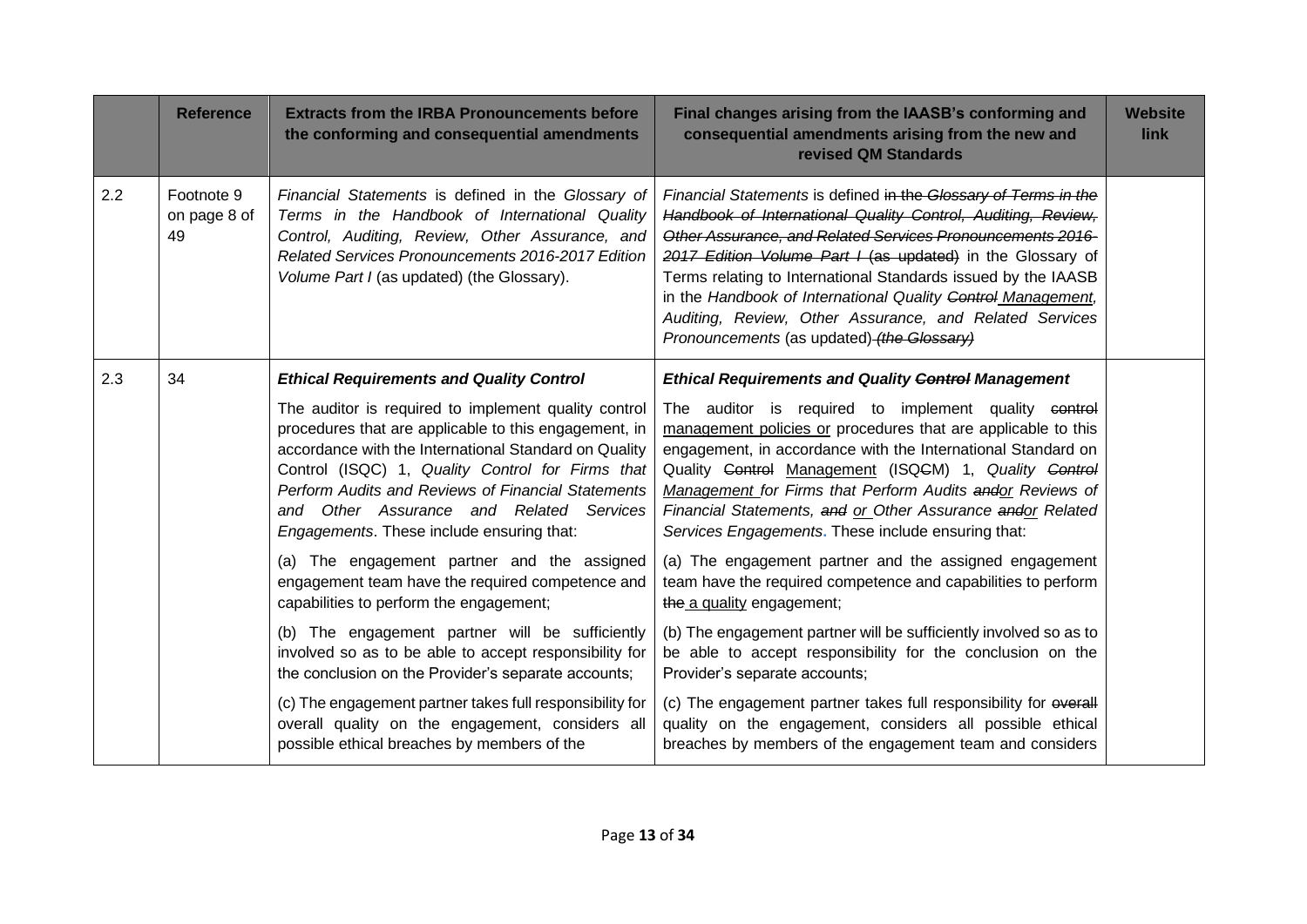|     | <b>Reference</b>                                                                    | <b>Extracts from the IRBA Pronouncements before</b><br>the conforming and consequential amendments                                                                                                                                                                                                                                                                                           | Final changes arising from the IAASB's conforming and<br>consequential amendments arising from the new and<br>revised QM Standards                                                                                                                                                                                                                                                                                                                                                                                                   | <b>Website</b><br>link |
|-----|-------------------------------------------------------------------------------------|----------------------------------------------------------------------------------------------------------------------------------------------------------------------------------------------------------------------------------------------------------------------------------------------------------------------------------------------------------------------------------------------|--------------------------------------------------------------------------------------------------------------------------------------------------------------------------------------------------------------------------------------------------------------------------------------------------------------------------------------------------------------------------------------------------------------------------------------------------------------------------------------------------------------------------------------|------------------------|
|     |                                                                                     | engagement team and considers the latest results of<br>the firm's monitoring process that are possibly relevant<br>to the engagement; and<br>(d) An engagement quality control review is performed<br>in appropriate circumstances.                                                                                                                                                          | the latest results of the firm's monitoring and remediation<br>process that are possibly relevant to the engagement; and<br>(d) An engagement quality control review is performed in<br>appropriate circumstances.                                                                                                                                                                                                                                                                                                                   |                        |
| 2.4 | Extracts from<br>illustrative<br>assurance<br>reports<br>(pages 23-24<br>and 31-32) | Auditor's Independence and Quality Control<br>[Name of firm]/[The firm] applies the International<br>Standard on Quality Control 1 and accordingly<br>maintains a comprehensive system of quality control,<br>including documented policies and procedures<br>regarding compliance with ethical requirements,<br>professional standards and applicable legal and<br>regulatory requirements. | Auditor's Independence and Quality Control Management<br>[Name of firm]/[The firm] applies the International Standard on<br>Quality Control Management 1, and accordingly maintains a<br>comprehensive system of quality control, including documented<br>policies and which requires the firm to design, implement and<br>operate a system of quality management including policies or<br>procedures regarding compliance with ethical requirements,<br>professional standards and applicable legal and regulatory<br>requirements. |                        |
| 3   |                                                                                     | Guide for Registered Auditors Assurance Engagements on Fresh Produce Agents' Trust Accounts (June 2019)                                                                                                                                                                                                                                                                                      |                                                                                                                                                                                                                                                                                                                                                                                                                                                                                                                                      | <b>Click here</b>      |
| 3.1 | Contents<br>table                                                                   | Ethical requirements and quality control                                                                                                                                                                                                                                                                                                                                                     | Ethical requirements and quality control-management                                                                                                                                                                                                                                                                                                                                                                                                                                                                                  |                        |
| 3.2 | 10 <sup>1</sup>                                                                     | For purposes of this Guide, unless stated otherwise,<br>the following terms are defined in the ISAs and ISAEs,<br>and reflected in the Glossary of Terms (2017) to the<br>International Auditing and Assurance Standards<br>Board's pronouncements and have the meanings<br>attributed below:<br>$\cdots$                                                                                    | For purposes of this Guide, unless stated otherwise, the<br>following terms are defined in the ISAs and ISAEs, and reflected<br>in the Glossary of Terms relating to International Standards<br>issued by the IAASB in the Handbook of International Quality<br>Management, Auditing, Review, Other Assurance, and Related<br>Services Pronouncements (as updated) and have the meanings<br>attributed below:                                                                                                                        |                        |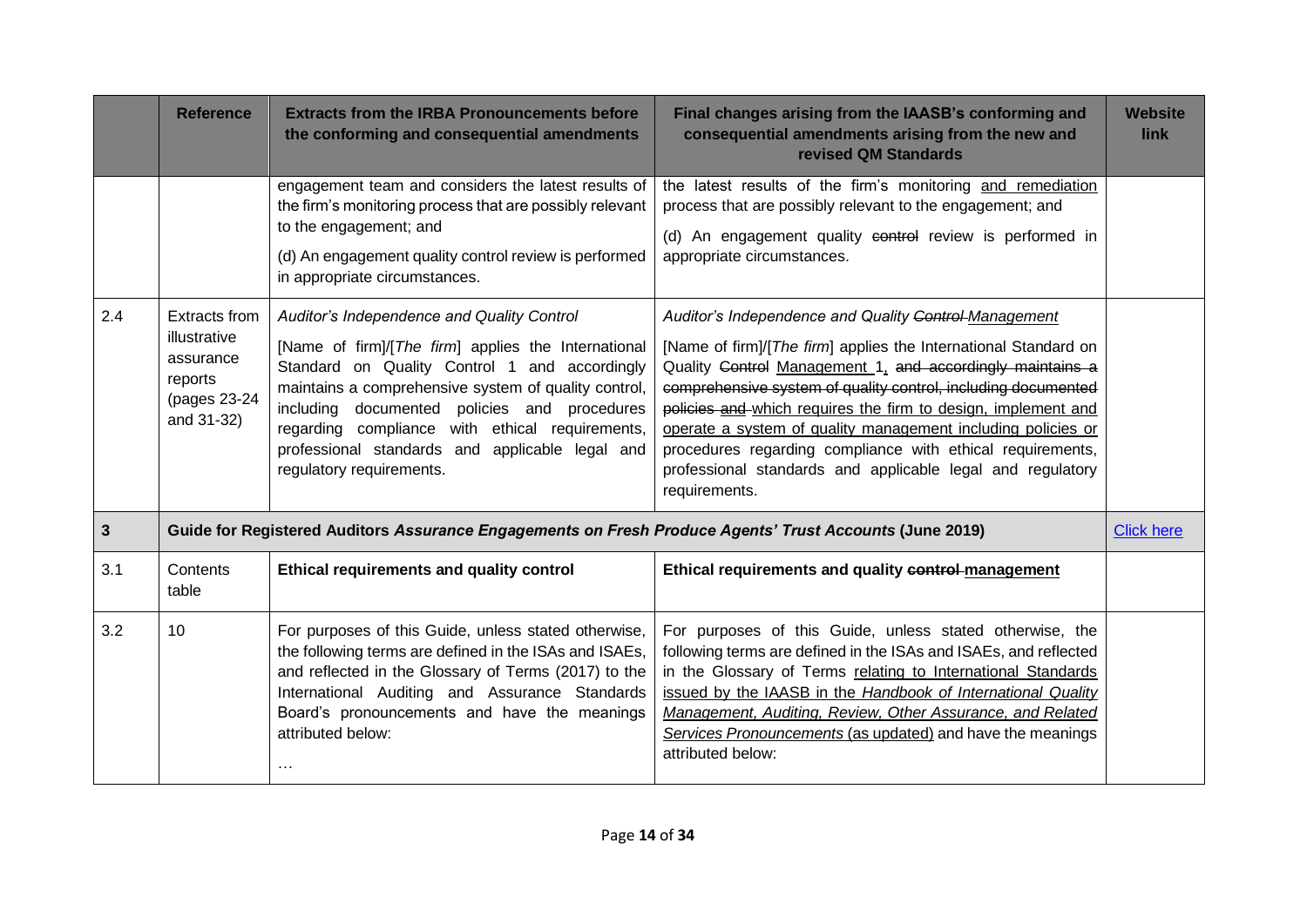|     | <b>Reference</b> | <b>Extracts from the IRBA Pronouncements before</b><br>the conforming and consequential amendments                                                                                                                                                                                                                                                                                                                                                                                                                                                                                                                                                                                                                                                                                                                                                                                                                                                                                                                                                                                                                           | Final changes arising from the IAASB's conforming and<br>consequential amendments arising from the new and<br>revised QM Standards                                                                                                                                                                                                                                                                                                                                                                                                                                                                                                                                                                                                                                                                                                                                                                                                                                                                                                                                                                                                                                                                     | <b>Website</b><br>link |
|-----|------------------|------------------------------------------------------------------------------------------------------------------------------------------------------------------------------------------------------------------------------------------------------------------------------------------------------------------------------------------------------------------------------------------------------------------------------------------------------------------------------------------------------------------------------------------------------------------------------------------------------------------------------------------------------------------------------------------------------------------------------------------------------------------------------------------------------------------------------------------------------------------------------------------------------------------------------------------------------------------------------------------------------------------------------------------------------------------------------------------------------------------------------|--------------------------------------------------------------------------------------------------------------------------------------------------------------------------------------------------------------------------------------------------------------------------------------------------------------------------------------------------------------------------------------------------------------------------------------------------------------------------------------------------------------------------------------------------------------------------------------------------------------------------------------------------------------------------------------------------------------------------------------------------------------------------------------------------------------------------------------------------------------------------------------------------------------------------------------------------------------------------------------------------------------------------------------------------------------------------------------------------------------------------------------------------------------------------------------------------------|------------------------|
|     |                  |                                                                                                                                                                                                                                                                                                                                                                                                                                                                                                                                                                                                                                                                                                                                                                                                                                                                                                                                                                                                                                                                                                                              | $\cdots$                                                                                                                                                                                                                                                                                                                                                                                                                                                                                                                                                                                                                                                                                                                                                                                                                                                                                                                                                                                                                                                                                                                                                                                               |                        |
| 3.3 | 35               | Ethical requirements and quality control                                                                                                                                                                                                                                                                                                                                                                                                                                                                                                                                                                                                                                                                                                                                                                                                                                                                                                                                                                                                                                                                                     | <b>Ethical Requirements and Quality Control Management</b>                                                                                                                                                                                                                                                                                                                                                                                                                                                                                                                                                                                                                                                                                                                                                                                                                                                                                                                                                                                                                                                                                                                                             |                        |
|     |                  | The auditor is also required to implement quality<br>control procedures that are applicable to this<br>engagement, in accordance with the International<br>Standard on Quality Control (ISQC) 1, Quality Control<br>for Firms that Perform Audits and Reviews of<br>Financial Statements and Other Assurance and<br>Related Services Engagements. These include<br>ensuring that:<br>The engagement partner and the assigned<br>a)<br>engagement team have the required competence<br>and capabilities to perform the engagement;<br>The engagement partner will be sufficiently<br>b)<br>involved so as to be able to accept responsibility<br>for the conclusion on the fresh produce agent's<br>trust accounts;<br>The engagement partner takes full responsibility<br>C)<br>for overall quality on the engagement, considers<br>all possible ethical breaches by members of the<br>engagement team and considers the latest results<br>of the firm's monitoring process that are possibly<br>relevant to the engagement; and<br>An engagement quality control review is<br>d)<br>performed in appropriate circumstances. | The auditor is also required to implement quality control<br>management policies or procedures that are applicable to this<br>engagement, in accordance with the International Standard on<br>Quality Control Management (ISQCM) 1, Quality Control<br>Management for Firms that Perform Audits and or Reviews of<br>Financial Statements and or Other Assurance andor Related<br>Services Engagements. These include ensuring that:<br>The engagement partner and the assigned engagement<br>a)<br>team have the required competence and capabilities to<br>perform the a quality engagement;<br>The engagement partner will be sufficiently involved so as<br>b)<br>to be able to accept responsibility for the conclusion on the<br>fresh produce agent's trust accounts;<br>The engagement partner takes full responsibility for everall<br>C)<br>quality on the engagement, considers all possible ethical<br>breaches by members of the engagement team and<br>considers the latest results of the firm's monitoring and<br>remediation process that are possibly relevant to the<br>engagement; and<br>An engagement quality control review is performed in<br>d)<br>appropriate circumstances. |                        |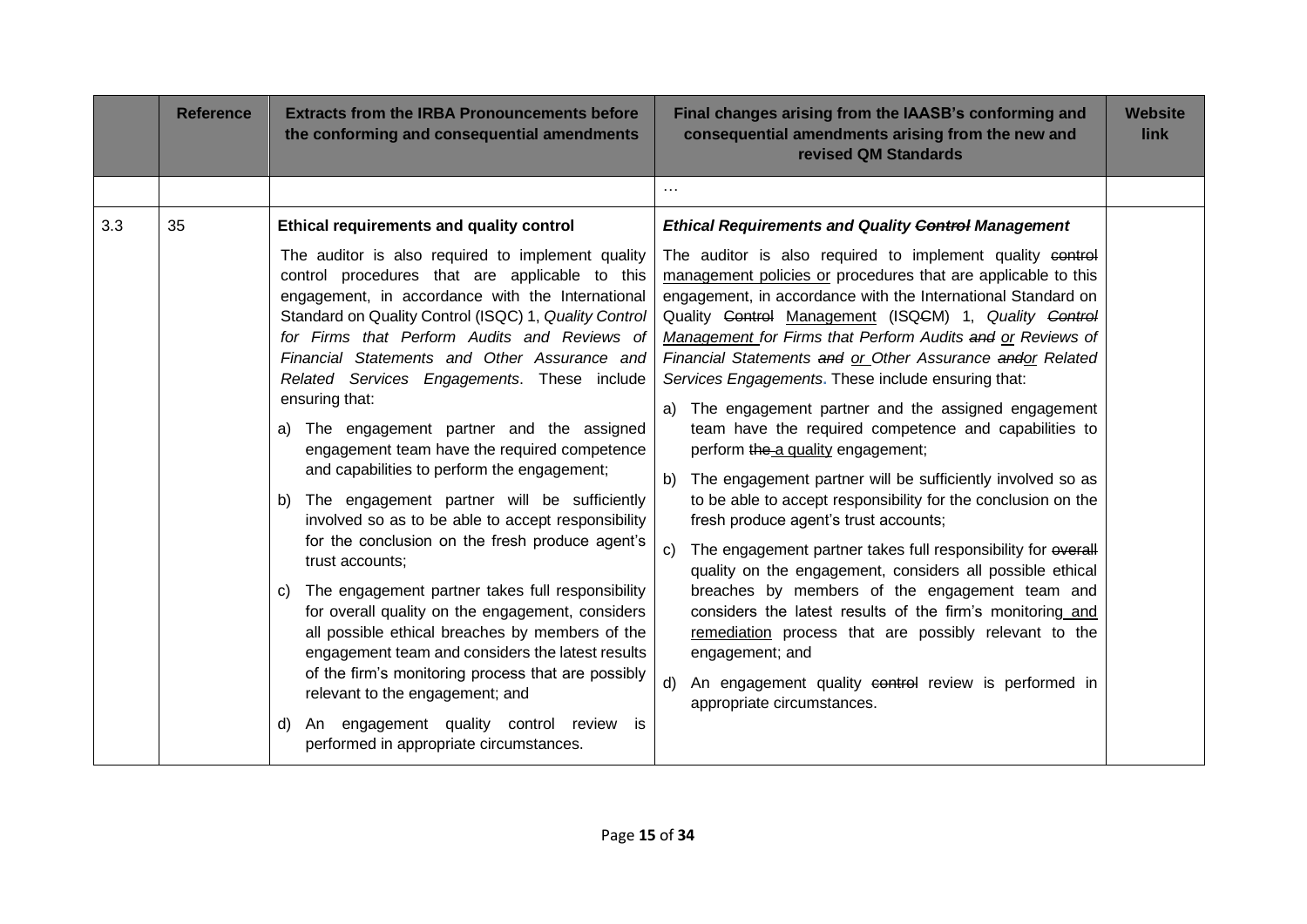|     | <b>Reference</b>                                                                                       | <b>Extracts from the IRBA Pronouncements before</b><br>the conforming and consequential amendments                                                                                                                                                                                                                                                                                                                                                                                                                                                                                                                                                                                        | Final changes arising from the IAASB's conforming and<br>consequential amendments arising from the new and<br>revised QM Standards                                                                                                                                                                                                                                                                                                                                                                                                                                                                                                                        | <b>Website</b><br>link |
|-----|--------------------------------------------------------------------------------------------------------|-------------------------------------------------------------------------------------------------------------------------------------------------------------------------------------------------------------------------------------------------------------------------------------------------------------------------------------------------------------------------------------------------------------------------------------------------------------------------------------------------------------------------------------------------------------------------------------------------------------------------------------------------------------------------------------------|-----------------------------------------------------------------------------------------------------------------------------------------------------------------------------------------------------------------------------------------------------------------------------------------------------------------------------------------------------------------------------------------------------------------------------------------------------------------------------------------------------------------------------------------------------------------------------------------------------------------------------------------------------------|------------------------|
| 3.4 | <b>Extracts from</b><br>illustrative<br>assurance<br>reports<br>(pages 23,<br>58 and 61)               | Our independence and quality control<br>(Name of firm)/(The firm) applies the International<br>Standard on Quality Control 1 and accordingly<br>maintains a comprehensive system of quality control,<br>including documented policies and procedures<br>regarding compliance with ethical requirements,<br>professional standards and applicable legal and<br>regulatory requirements.                                                                                                                                                                                                                                                                                                    | Our Independence and Quality Control-Management<br>[Name of firm]/[The firm] applies the International Standard on<br>Quality Control Management 1 and accordingly maintains a<br>comprehensive system of quality control, including documented<br>policies and, which requires the firm to design, implement and<br>operate a system of quality management including policies or<br>procedures regarding compliance with ethical requirements,<br>professional standards and applicable legal and regulatory<br>requirements.                                                                                                                            |                        |
| 4   | Guide for Registered Auditors: Engagements on Legal Practitioners' Trust Accounts (Revised March 2020) |                                                                                                                                                                                                                                                                                                                                                                                                                                                                                                                                                                                                                                                                                           |                                                                                                                                                                                                                                                                                                                                                                                                                                                                                                                                                                                                                                                           | <b>Click here</b>      |
| 4.1 | Contents<br>table                                                                                      | Ethical requirements and quality control                                                                                                                                                                                                                                                                                                                                                                                                                                                                                                                                                                                                                                                  | <b>Ethical requirements Quality control-Management</b>                                                                                                                                                                                                                                                                                                                                                                                                                                                                                                                                                                                                    |                        |
| 4.2 | 49                                                                                                     | <b>Ethical Requirements and Quality Control</b><br>The auditor is also required to implement quality<br>control procedures that are applicable to this<br>engagement, in accordance with the International<br>Standard on Quality Control (ISQC) 1, Quality Control<br>for Firms that Perform Audits and Reviews of Financial<br>Statements and Other Assurance and Related<br>Services Engagements. These include ensuring that:<br>a) The engagement partner and the assigned<br>engagement team have the required competence<br>and capabilities to perform the engagement;<br>The engagement partner will be sufficiently<br>b)<br>involved so as to be able to accept responsibility | <b>Ethical Requirements and Quality Control Management</b><br>The auditor is also required to implement quality control<br>management policies or procedures that are applicable to this<br>engagement, in accordance with the International Standard on<br>Quality Control Management (ISQCM) 1, Quality Control<br>Management for Firms that Perform Audits and or Reviews of<br>Financial Statements and or Other Assurance andor Related<br>Services Engagements. These include ensuring that:<br>a) The engagement partner and the assigned engagement<br>team have the required competence and capabilities to<br>perform the a quality engagement; |                        |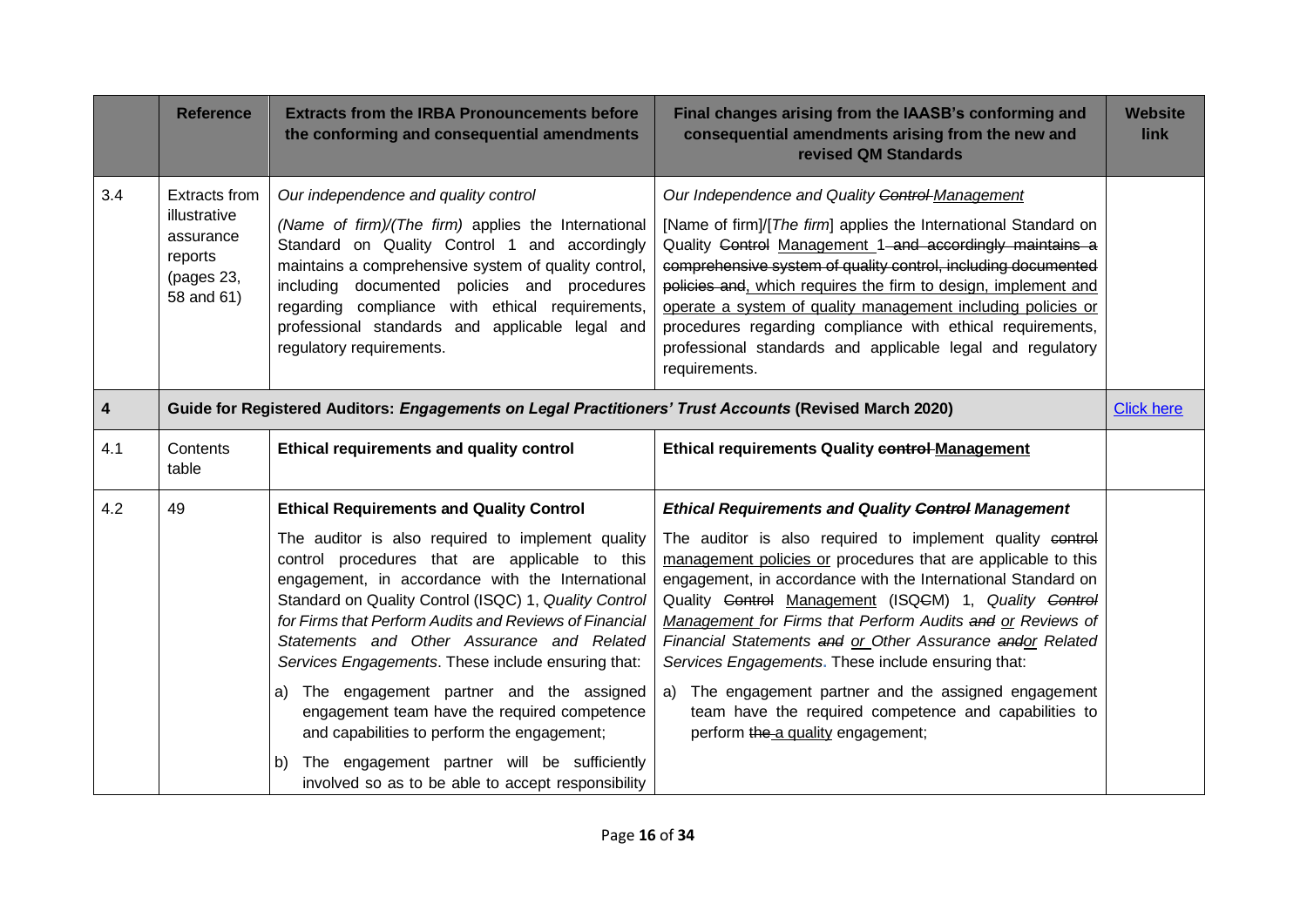|     | <b>Reference</b> | <b>Extracts from the IRBA Pronouncements before</b><br>the conforming and consequential amendments                                                                                                                                                                                                                                                                                                                                                                                                                                                                                                                                                                                                                                                                                                                | Final changes arising from the IAASB's conforming and<br>consequential amendments arising from the new and<br>revised QM Standards                                                                                                                                                                                                                                                                                                                                                                                                                                                                                                                                                                                                                                                                                                                                 | <b>Website</b><br>link |
|-----|------------------|-------------------------------------------------------------------------------------------------------------------------------------------------------------------------------------------------------------------------------------------------------------------------------------------------------------------------------------------------------------------------------------------------------------------------------------------------------------------------------------------------------------------------------------------------------------------------------------------------------------------------------------------------------------------------------------------------------------------------------------------------------------------------------------------------------------------|--------------------------------------------------------------------------------------------------------------------------------------------------------------------------------------------------------------------------------------------------------------------------------------------------------------------------------------------------------------------------------------------------------------------------------------------------------------------------------------------------------------------------------------------------------------------------------------------------------------------------------------------------------------------------------------------------------------------------------------------------------------------------------------------------------------------------------------------------------------------|------------------------|
|     |                  | for the conclusion on the legal practitioner's trust<br>accounts;<br>The engagement partner takes full responsibility<br>$\mathbf{C}$<br>for overall quality on the engagement, considers all<br>possible ethical breaches by members of the<br>engagement team and considers the latest results<br>of the audit firm's monitoring process that are<br>possibly relevant to the engagement; and<br>An engagement quality control review is performed<br>d)<br>in appropriate circumstances.                                                                                                                                                                                                                                                                                                                       | The engagement partner will be sufficiently involved so as<br>b)<br>to be able to accept responsibility for the conclusion on the<br>legal practitioner's trust accounts;<br>The engagement partner takes full responsibility for everall<br>C)<br>quality on the engagement, considers all possible ethical<br>breaches by members of the engagement team and<br>considers the latest results of the firm's monitoring and<br>remediation process that are possibly relevant to the<br>engagement; and<br>An engagement quality control review is performed in<br>d)<br>appropriate circumstances.                                                                                                                                                                                                                                                                |                        |
| 4.3 | 50               | In addition to complying with the audit firms' policies<br>and procedures for acceptance and continuance of the<br>clients relationships and specific engagements, <sup>32</sup> the<br>partner<br>also<br>performs<br>suitable<br>engagement<br>procedures to determine whether the client<br>relationship and assurance engagement can be<br>accepted or continued with. A legal practitioner's trust<br>accounts assurance engagement can only be<br>accepted or continued with when:<br>Ethical requirements, including independence,<br>a)<br>can be met;<br>The engagement team collectively has the<br>b)<br>appropriate competence and capabilities; and<br>The terms of the engagement are agreed upon<br>C)<br>and the preconditions for the engagement have<br>been met, including suitable roles, the | In addition to complying with the audit firms' quality<br>management policies and or procedures for acceptance and<br>continuance of the clients relationships and specific<br>engagements, <sup>32</sup> the engagement partner also performs suitable<br>procedures to determine whether the client relationship and<br>assurance engagement can be accepted or continued with. A<br>legal practitioner's trust accounts assurance engagement can<br>only be accepted or continued with when:<br>Relevant Eethical requirements, including independence,<br>a)<br>can be met:<br>The engagement team collectively has the appropriate<br>b)<br>competence and capabilities; and<br>The terms of the engagement are agreed upon and the<br>C)<br>preconditions for the engagement have been met,<br>including suitable roles, the responsibilities of all parties |                        |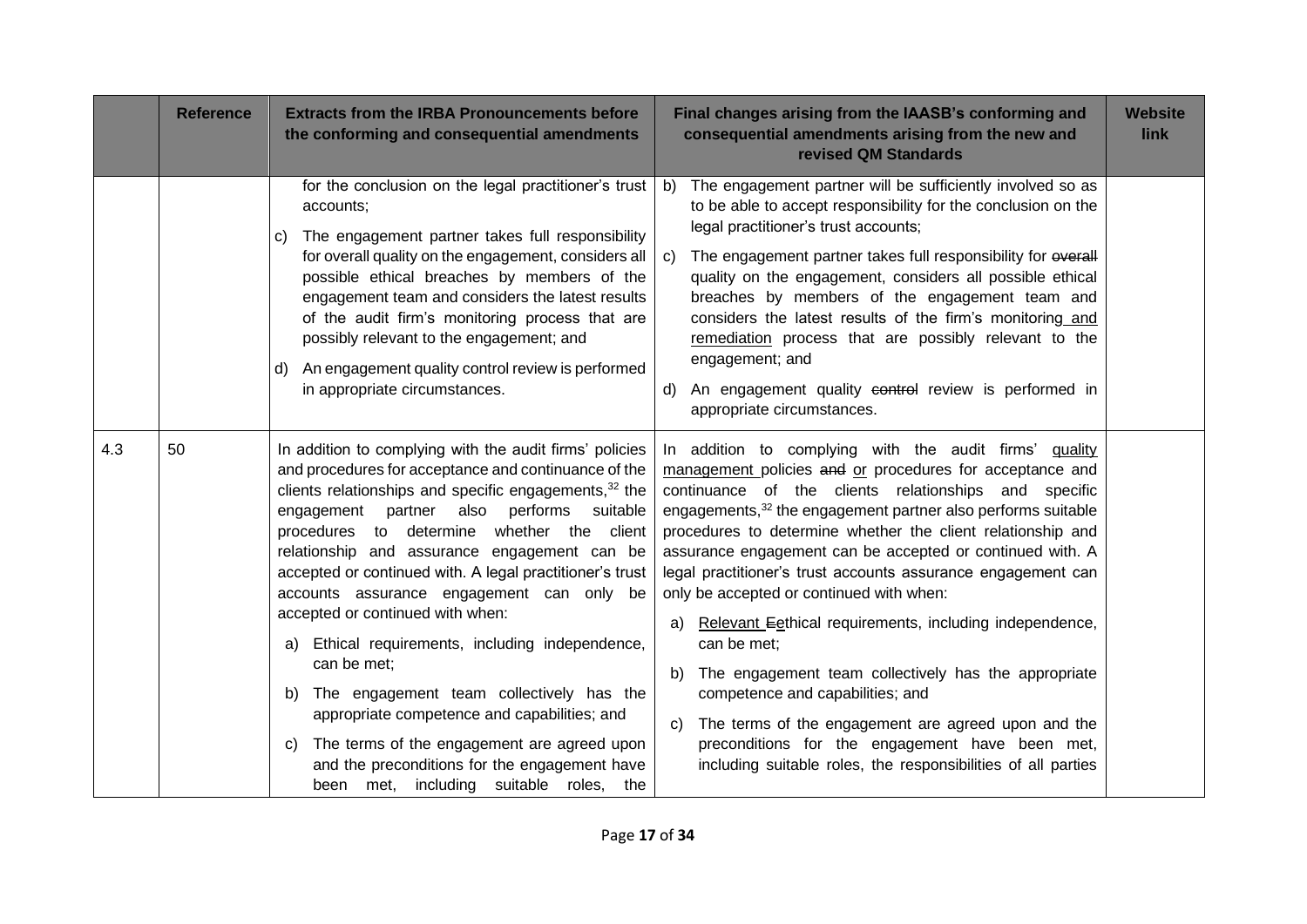|     | <b>Reference</b>                    | <b>Extracts from the IRBA Pronouncements before</b><br>the conforming and consequential amendments                                                                                                                                                                                                                                                                                                                                                                                                                                               | Final changes arising from the IAASB's conforming and<br>consequential amendments arising from the new and<br>revised QM Standards                                                                                                                                                                                                                                                                                                                                                                                                                                                                                                                                                                                    | <b>Website</b><br><b>link</b> |
|-----|-------------------------------------|--------------------------------------------------------------------------------------------------------------------------------------------------------------------------------------------------------------------------------------------------------------------------------------------------------------------------------------------------------------------------------------------------------------------------------------------------------------------------------------------------------------------------------------------------|-----------------------------------------------------------------------------------------------------------------------------------------------------------------------------------------------------------------------------------------------------------------------------------------------------------------------------------------------------------------------------------------------------------------------------------------------------------------------------------------------------------------------------------------------------------------------------------------------------------------------------------------------------------------------------------------------------------------------|-------------------------------|
|     |                                     | responsibilities of all parties and the availability of<br>evidence needed to support the auditor's opinion.                                                                                                                                                                                                                                                                                                                                                                                                                                     | and the availability of evidence needed to support the<br>auditor's opinion.                                                                                                                                                                                                                                                                                                                                                                                                                                                                                                                                                                                                                                          |                               |
| 4.4 | Footnote 32<br>on page 16<br>of 103 | Paragraph 26 of the International Standard on Quality<br>Control 1, Quality Control for Firms that Perform Audits<br>and Reviews of Financial Statements and Other<br>Assurance and Related Services Engagements.                                                                                                                                                                                                                                                                                                                                | Paragraph 2630 of the International Standard on Quality<br>Management 1, Quality Control-Management for Firms that<br>Perform Audits and or Reviews of Financial Statements, and or<br>Other Assurance and or Related Services Engagements                                                                                                                                                                                                                                                                                                                                                                                                                                                                            |                               |
| 4.5 | Pages 75, 84<br>and 89              | Auditor's independence and quality control<br>(Name of firm)/(The firm) applies the International<br>Standard on Quality Control 1, Quality Control for<br>Firms that Perform Audits and Reviews of Financial<br>Statements and Other Assurance and Related<br>Services Engagements and accordingly maintains a<br>comprehensive system of quality control, including<br>documented policies and procedures regarding<br>compliance with ethical requirements, professional<br>standards and applicable legal and<br>regulatory<br>requirements. | Auditor's independence and quality control-management<br>(Name of firm)/(The firm) applies the International Standard on<br>Quality Control Management 1 Quality Control Management for<br>Firms that Perform Audits and or Reviews of Financial<br>Statements, and or Other Assurance and or Related Services<br>Engagements and accordingly maintains a comprehensive<br>system of quality control management, including documented<br>policies and , which requires the firm to design, implement and<br>operate a system of quality management including policies or<br>procedures regarding compliance with ethical requirements,<br>professional standards and applicable legal and regulatory<br>requirements. |                               |
| 5   |                                     | Revised Guide for Registered Auditors: Access to Working Papers (June 2018)                                                                                                                                                                                                                                                                                                                                                                                                                                                                      |                                                                                                                                                                                                                                                                                                                                                                                                                                                                                                                                                                                                                                                                                                                       | <b>Click here</b>             |
| 5.1 | Footnote 1<br>on page 6 of<br>53    | Engagements governed by the Standards of the<br>IAASB are outlined in Appendix 1 of the International<br>Framework for Assurance Engagements in the<br>Supplement to the Handbook of International Quality<br>Control, Auditing, Review, Other Assurance and                                                                                                                                                                                                                                                                                     | Engagements governed by the Standards of the IAASB are<br>outlined in Appendix 1 of the International Framework for<br>Assurance Engagements in the Supplement to the Handbook of<br>International Quality Control-Management, Auditing, Review,<br>Other Assurance and Related Services Pronouncements 2046-<br>2017820 Volume III (as updated).                                                                                                                                                                                                                                                                                                                                                                     |                               |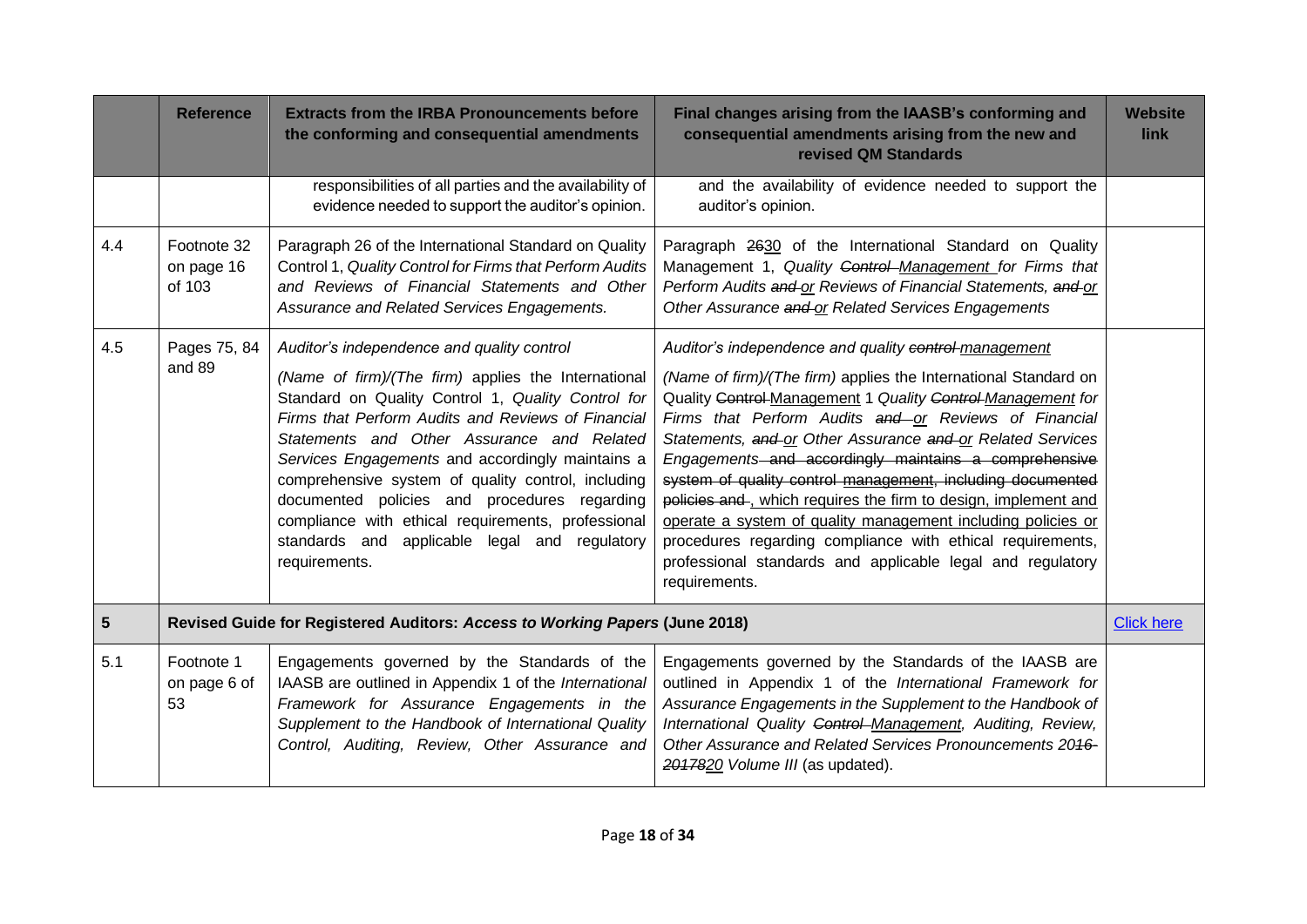|     | <b>Reference</b>                 | <b>Extracts from the IRBA Pronouncements before</b><br>the conforming and consequential amendments                                                                                                                                                                                                                                                                                           | Final changes arising from the IAASB's conforming and<br>consequential amendments arising from the new and<br>revised QM Standards                                                                                                                                                                                                                                                                                                                                                                                                                                                                                                                                                                                              | <b>Website</b><br>link |
|-----|----------------------------------|----------------------------------------------------------------------------------------------------------------------------------------------------------------------------------------------------------------------------------------------------------------------------------------------------------------------------------------------------------------------------------------------|---------------------------------------------------------------------------------------------------------------------------------------------------------------------------------------------------------------------------------------------------------------------------------------------------------------------------------------------------------------------------------------------------------------------------------------------------------------------------------------------------------------------------------------------------------------------------------------------------------------------------------------------------------------------------------------------------------------------------------|------------------------|
|     |                                  | 2016-2017<br>Related<br><b>Services</b><br>Pronouncements<br>Volume III (as updated).                                                                                                                                                                                                                                                                                                        |                                                                                                                                                                                                                                                                                                                                                                                                                                                                                                                                                                                                                                                                                                                                 |                        |
| 5.2 | Footnote 2<br>on page 7 of<br>53 | References to ISAs and ISAEs in this Revised Guide<br>are to the Handbook of International Quality Control,<br>Auditing, Review, Other Assurance and Related<br>2016-2017<br><b>Services</b><br>Pronouncements<br>Edition<br>Volumes I and II (as updated).                                                                                                                                  | References to ISAs and ISAEs in this Revised Guide are to the<br>Handbook of International Quality Control Management,<br>Auditing, Review, Other Assurance and Related Services<br>Pronouncements 204-2017820 Edition Volumes I and II (as<br>updated).                                                                                                                                                                                                                                                                                                                                                                                                                                                                        |                        |
| 5.3 | Footnote 4<br>on page 8 of<br>53 | Audit file is defined in the Glossary of Terms in the<br>Handbook of International Quality Control, Auditing,<br>Review, Other Assurance and Related Services<br>Pronouncements 2016-2017 Edition Volume Part I (as<br>updated) (the Glossary).                                                                                                                                              | Audit file is defined in the Glossary of Terms relating to<br>International Standards issued by the IAASB in the Handbook<br>of International Quality Management, Auditing, Review, Other<br>Assurance, and Related Services Pronouncements (as<br>updated) (as updated) (the Glossary).                                                                                                                                                                                                                                                                                                                                                                                                                                        |                        |
| 5.4 | 38                               | In terms of International Standard on Quality Control<br>(ISQC) 1, Quality Control for Firms that Perform Audits<br>and Reviews of Financial Statements, and Other<br>Assurance and Related Services Engagements, a firm<br>shall establish policies and procedures designed to<br>maintain the confidentiality, safe custody, integrity,<br>accessibility and reliability of documentation. | In terms of International Standard on Quality Control<br>Management (ISQGM) 1, Quality Control Management for Firms<br>that Perform Audits and or Reviews of Financial Statements,<br>and or Other Assurance and or Related Services Engagements,<br>a firm shall establish policies and procedures quality objectives<br>designed to maintain the confidentiality, safe custody, integrity,<br>accessibility and reliability of documentation that address the<br>performance of quality engagements which ensures that<br>engagement documentation is appropriately maintained and<br>retained to meet the needs of the firm and comply with law,<br>regulation, relevant ethical requirements, or professional<br>standards. |                        |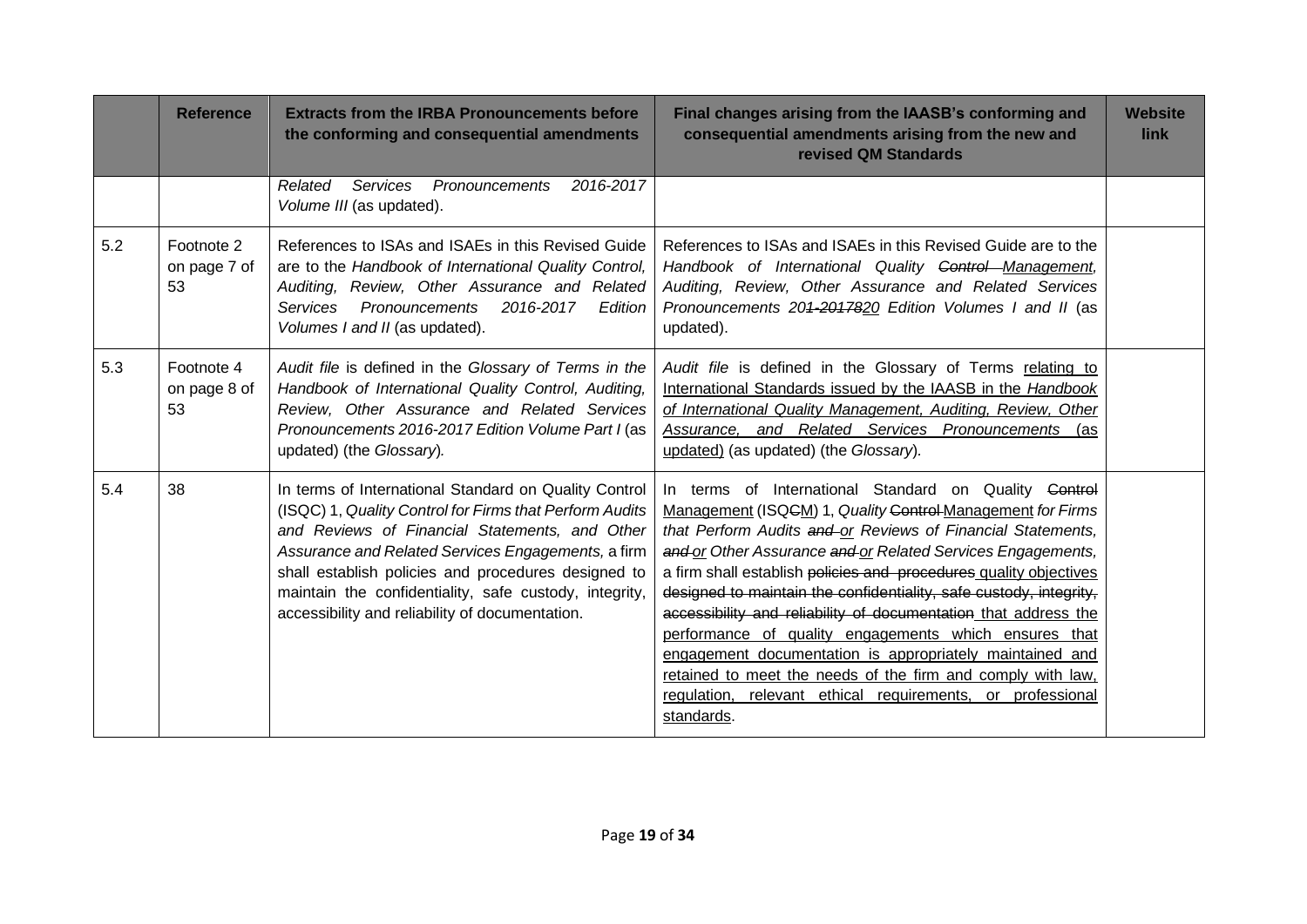|                | <b>Reference</b>                   | <b>Extracts from the IRBA Pronouncements before</b><br>the conforming and consequential amendments                                                                                                                                                                                                                                                                                                                                                                                                                                                                                                                                                                                                                                                                                                                                                                                         | Final changes arising from the IAASB's conforming and<br>consequential amendments arising from the new and<br>revised QM Standards                                                                                                                                                                                                                                                                                                                                                                                                                                                                                                                                                                                                                                                                                                                                                                                                                                                                                                                                                                                                  | <b>Website</b><br>link |
|----------------|------------------------------------|--------------------------------------------------------------------------------------------------------------------------------------------------------------------------------------------------------------------------------------------------------------------------------------------------------------------------------------------------------------------------------------------------------------------------------------------------------------------------------------------------------------------------------------------------------------------------------------------------------------------------------------------------------------------------------------------------------------------------------------------------------------------------------------------------------------------------------------------------------------------------------------------|-------------------------------------------------------------------------------------------------------------------------------------------------------------------------------------------------------------------------------------------------------------------------------------------------------------------------------------------------------------------------------------------------------------------------------------------------------------------------------------------------------------------------------------------------------------------------------------------------------------------------------------------------------------------------------------------------------------------------------------------------------------------------------------------------------------------------------------------------------------------------------------------------------------------------------------------------------------------------------------------------------------------------------------------------------------------------------------------------------------------------------------|------------------------|
| 5.5            | Footnote 5<br>on page 8 of<br>53   | As defined in the APA. It should be noted that the<br>definition of auditing pronouncements includes the<br>Standards of the IAASB. The Auditing and Assurance<br>Standards Board of the PAAB, the predecessor to the<br>CFAS, adopted the original text of the IAASB's<br>handbooks on International Standards on Quality<br>Control, Auditing, Assurance and Related Services as<br>the standards to be applied by all auditors in South<br>Africa from 1 January 2005. Following the<br>promulgation of the APA, effective from 1 April 2006,<br>the IRBA confirmed the adoption by the PAAB of the<br>International Engagement Standards issued by the<br>IAASB, as published in the successive IAASB<br>Handbooks of International Quality Control, Auditing,<br>Assurance, and Ethics Pronouncements, under<br>copyright from the International Federation of<br>Accountants (IFAC). | As defined in the APA. It should be noted that the definition of<br>auditing pronouncements includes the Standards of the IAASB.<br>The Auditing and Assurance Standards Board of the PAAB, the<br>predecessor to the CFAS, adopted the original text of the<br>IAASB's handbooks on International Standards on Quality<br>Control, Auditing, Assurance and Related Services as the<br>standards to be applied by all auditors in South Africa from 1<br>January 2005. Following the promulgation of the APA, effective<br>from 1 April 2006, the IRBA confirmed the adoption by the PAAB<br>of the International Engagement Standards issued by the<br>IAASB, as published in the successive IAASB Handbooks of<br>International Quality Control, Auditing, Assurance, and Ethics<br>Pronouncements, under copyright from the International<br>Federation of Accountants (IFAC). In March 2021, the IRBA<br>approved the ISQM 1, ISQM 2 and ISA 220 (Revised) for<br>adoption, issue and prescription for use by registered auditors<br>in South Africa. ISQM 1 and ISQM 2 replaced ISQC 1. ISA 220<br>(Revised) replaced ISA 220. |                        |
| 5.6            | Footnote 33<br>on page 16<br>of 53 | ISQC1, par 46                                                                                                                                                                                                                                                                                                                                                                                                                                                                                                                                                                                                                                                                                                                                                                                                                                                                              | ISQCM <sub>1</sub> , par 4631(f)                                                                                                                                                                                                                                                                                                                                                                                                                                                                                                                                                                                                                                                                                                                                                                                                                                                                                                                                                                                                                                                                                                    |                        |
| $6\phantom{1}$ |                                    |                                                                                                                                                                                                                                                                                                                                                                                                                                                                                                                                                                                                                                                                                                                                                                                                                                                                                            | South African Auditing Practice Statement (SAAPS) 2 (Revised 2018): Financial Reporting Frameworks and the Auditor's Report                                                                                                                                                                                                                                                                                                                                                                                                                                                                                                                                                                                                                                                                                                                                                                                                                                                                                                                                                                                                         | <b>Click here</b>      |
| 6.1            | Page 4 of 23                       | South African Practice Statements are developed and<br>issued by the IRBA to provide practical assistance to                                                                                                                                                                                                                                                                                                                                                                                                                                                                                                                                                                                                                                                                                                                                                                               | $\sim$ $\sim$<br>South African Practice Statements are developed and issued by<br>the IRBA to provide practical assistance to auditors in the                                                                                                                                                                                                                                                                                                                                                                                                                                                                                                                                                                                                                                                                                                                                                                                                                                                                                                                                                                                       |                        |
|                |                                    | auditors in the implementation of relevant International                                                                                                                                                                                                                                                                                                                                                                                                                                                                                                                                                                                                                                                                                                                                                                                                                                   | implementation of relevant International or South African                                                                                                                                                                                                                                                                                                                                                                                                                                                                                                                                                                                                                                                                                                                                                                                                                                                                                                                                                                                                                                                                           |                        |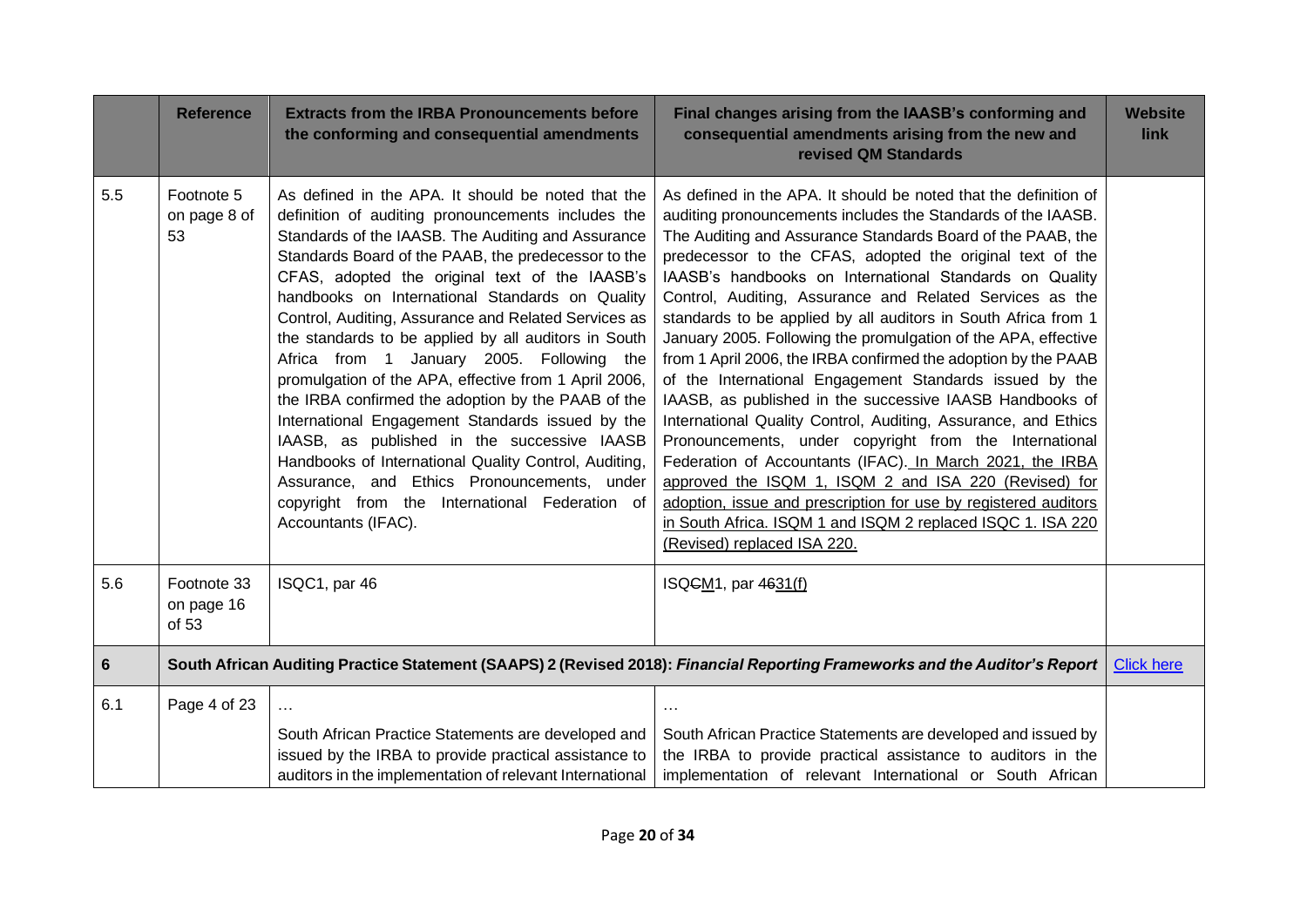|                | <b>Reference</b>       | <b>Extracts from the IRBA Pronouncements before</b><br>the conforming and consequential amendments                                                                                                                                                                                                                                                                                                                                                                                         | Final changes arising from the IAASB's conforming and<br>consequential amendments arising from the new and<br>revised QM Standards                                                                                                                                                                                                                                                                                                                                                                                                                                                                                                                                                                                                 | <b>Website</b><br>link |
|----------------|------------------------|--------------------------------------------------------------------------------------------------------------------------------------------------------------------------------------------------------------------------------------------------------------------------------------------------------------------------------------------------------------------------------------------------------------------------------------------------------------------------------------------|------------------------------------------------------------------------------------------------------------------------------------------------------------------------------------------------------------------------------------------------------------------------------------------------------------------------------------------------------------------------------------------------------------------------------------------------------------------------------------------------------------------------------------------------------------------------------------------------------------------------------------------------------------------------------------------------------------------------------------|------------------------|
|                | Authority<br>statement | or South African Standards on Quality Control,<br>Auditing, Review, Other Assurance and Related<br>Services Pronouncements                                                                                                                                                                                                                                                                                                                                                                 | Standards on Quality Control Quality Management, Auditing,<br>Other<br>Related<br>Services<br>Review.<br>Assurance<br>and<br>Pronouncements                                                                                                                                                                                                                                                                                                                                                                                                                                                                                                                                                                                        |                        |
| 6.2            | 6                      | For purposes of this SAAPS, the following terms<br>defined in the ISAs and reflected in the Glossary of<br>Terms (December 2016) have the same meanings<br>attributed to them: <sup>10</sup><br>"Applicable financial reporting framework";<br>"General purpose financial statements" and<br>"special purpose financial statements";<br>"General purpose framework" and "special<br>purpose framework";<br>"Fair presentation framework" and "compliance<br>framework"; and<br>"Criteria". | For purposes of this SAAPS, the following terms defined in the<br>ISAs and reflected in the Glossary of Terms (December<br>2016) Glossary of Terms relating to International Standards<br>issued by the IAASB in the Handbook of International Quality<br>Management, Auditing, Review, Other Assurance, and Related<br>Services Pronouncements (as updated) have the same<br>meanings attributed to them: <sup>10</sup><br>"Applicable financial reporting framework";<br>"General purpose financial statements" and "special<br>purpose financial statements";<br>"General purpose framework" and "special purpose<br>framework";<br>framework"<br>"Fair<br>presentation<br>"compliance<br>and<br>framework"; and<br>"Criteria". |                        |
| $\overline{7}$ |                        | South African Auditing Practice Statement (SAAPS) 3 (Revised May 2019) Illustrative Reports                                                                                                                                                                                                                                                                                                                                                                                                |                                                                                                                                                                                                                                                                                                                                                                                                                                                                                                                                                                                                                                                                                                                                    | <b>Click here</b>      |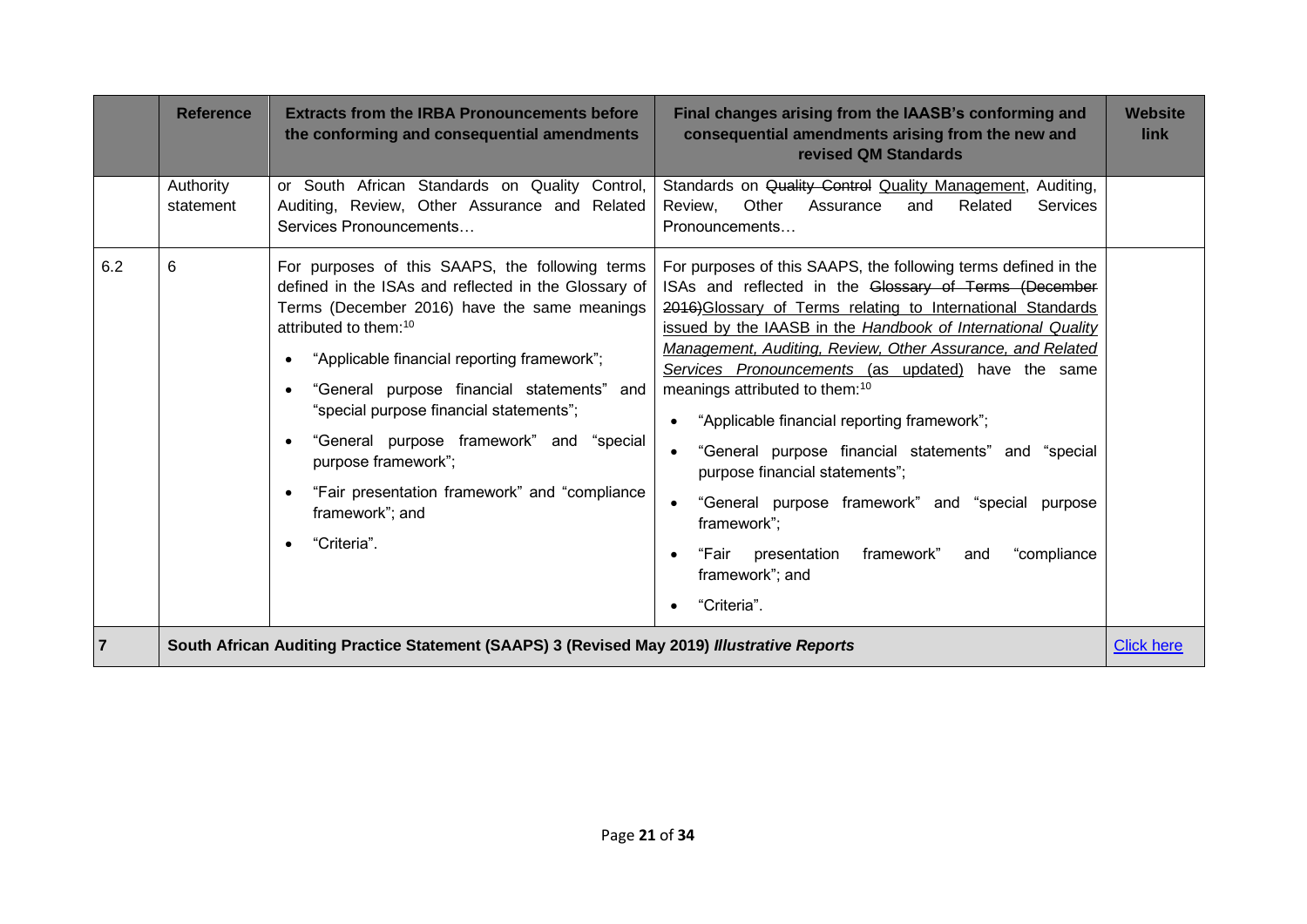|     | <b>Reference</b>                                                                                                                                                                                    | <b>Extracts from the IRBA Pronouncements before</b><br>the conforming and consequential amendments                                                                                                                                                                                                                        | Final changes arising from the IAASB's conforming and<br>consequential amendments arising from the new and<br>revised QM Standards                                                                                                                                                                                                                                                  | <b>Website</b><br>link |
|-----|-----------------------------------------------------------------------------------------------------------------------------------------------------------------------------------------------------|---------------------------------------------------------------------------------------------------------------------------------------------------------------------------------------------------------------------------------------------------------------------------------------------------------------------------|-------------------------------------------------------------------------------------------------------------------------------------------------------------------------------------------------------------------------------------------------------------------------------------------------------------------------------------------------------------------------------------|------------------------|
| 7.1 | Page 7 of<br>189<br>Authority<br>statement                                                                                                                                                          | $\cdots$<br>South African Practice Statements are developed and<br>issued by the IRBA to provide practical assistance to<br>auditors in the implementation of relevant International<br>or South African Standards on Quality Control,<br>Auditing, Review, Other Assurance and Related<br>Services Pronouncements        | $\ldots$<br>South African Practice Statements are developed and issued by<br>the IRBA to provide practical assistance to auditors in the<br>implementation of relevant International or South African<br>Standards on Quality Control Quality Management, Auditing,<br>Other<br>Review,<br>Assurance<br>Related<br>Services<br>and<br>Pronouncements                                |                        |
| 7.2 | Footnote 45                                                                                                                                                                                         | ISA 700 (Revised), paragraph 45 and A56 to A58.                                                                                                                                                                                                                                                                           | ISA 700 (Revised), paragraph 465 and A6156 to A6358.                                                                                                                                                                                                                                                                                                                                |                        |
| 8   | South African Auditing Practice Statement (SAAPS) 4 (Revised 2019): Letters of Specific Inquiry to the Entity's External Legal<br>Practitioner Regarding Litigation and Claims Involving the Entity |                                                                                                                                                                                                                                                                                                                           |                                                                                                                                                                                                                                                                                                                                                                                     | <b>Click here</b>      |
| 8.1 | Page 4 of 10<br>Authority<br>Statement                                                                                                                                                              | $\ldots$<br>South African Practice Statements are developed and<br>issued by the IRBA to provide practical assistance to<br>auditors in the implementation of relevant International<br>or South African Standards on Quality Control,<br>Auditing, Review, Other Assurance and Related<br>Services Pronouncements        | $\sim$ $\sim$ $\sim$<br>South African Practice Statements are developed and issued by<br>the IRBA to provide practical assistance to auditors in the<br>implementation of relevant International or South African<br>Standards on Quality Control Quality Management, Auditing,<br>Other<br>Review,<br>Assurance<br>Related<br>and<br><b>Services</b><br>Pronouncements             |                        |
| 9   |                                                                                                                                                                                                     | South African Auditing Practice Statement (SAAPS) 6: External Confirmations from Financial Institutions                                                                                                                                                                                                                   |                                                                                                                                                                                                                                                                                                                                                                                     | <b>Click here</b>      |
| 9.1 | Page 5                                                                                                                                                                                              | SAAPS' are developed by the Committee for Auditing<br>Standards and issued by the IRBA to provide<br>guidance to auditors in implementing the IAASB's<br>International Standards on Auditing (ISAs) in the<br>South African context, and to promote audit quality.<br>The SAAPS' do not impose additional requirements on | South African Practice Statements are developed and issued by<br>the IRBA SAAPS' are developed by the Committee for Auditing<br>Standards and issued by the IRBA to provide guidance to<br>auditors in implementing the IAASB's International Standards on<br>Auditing (ISAs) in the South African context, and to promote<br>audit quality practical assistance to auditors in the |                        |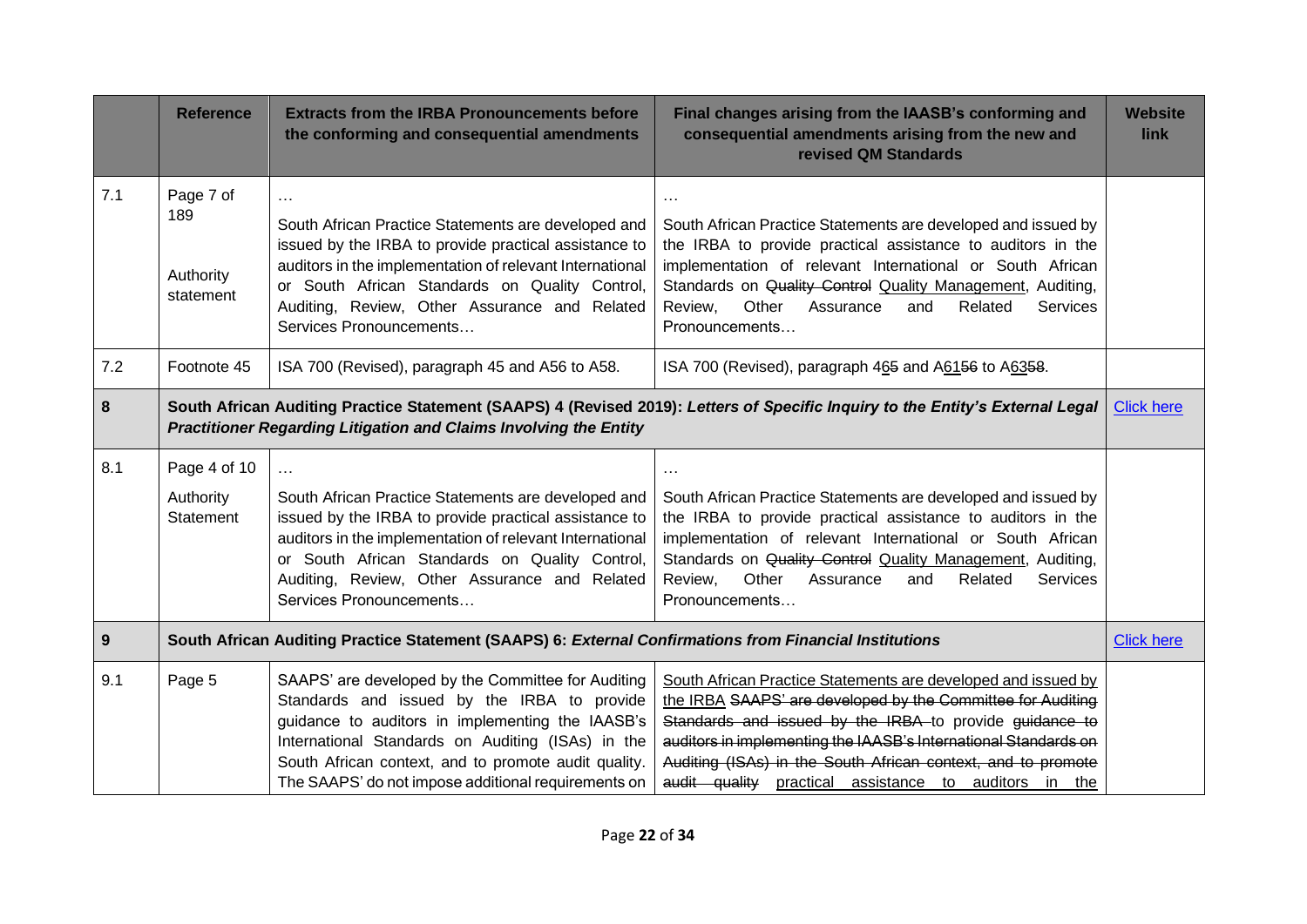| <b>Reference</b> | <b>Extracts from the IRBA Pronouncements before</b><br>the conforming and consequential amendments                                                                                                                                                                                                                                                                                                                                                                                                                                                                                                                                                                                                                                                                                                                                                                                                                                                                                                                                                                  | Final changes arising from the IAASB's conforming and<br>consequential amendments arising from the new and<br>revised QM Standards                                                                                                                                                                                                                                                                                                                                                                                                                                                                                                                                                                                                                                                                                                                                                                                                                                                                                                                                                                                                                                                                                                                                                                                                                                                                                                                                                                                                                                                                                                                                                                                                                                                                                                                                                                                                          | <b>Website</b><br>link |
|------------------|---------------------------------------------------------------------------------------------------------------------------------------------------------------------------------------------------------------------------------------------------------------------------------------------------------------------------------------------------------------------------------------------------------------------------------------------------------------------------------------------------------------------------------------------------------------------------------------------------------------------------------------------------------------------------------------------------------------------------------------------------------------------------------------------------------------------------------------------------------------------------------------------------------------------------------------------------------------------------------------------------------------------------------------------------------------------|---------------------------------------------------------------------------------------------------------------------------------------------------------------------------------------------------------------------------------------------------------------------------------------------------------------------------------------------------------------------------------------------------------------------------------------------------------------------------------------------------------------------------------------------------------------------------------------------------------------------------------------------------------------------------------------------------------------------------------------------------------------------------------------------------------------------------------------------------------------------------------------------------------------------------------------------------------------------------------------------------------------------------------------------------------------------------------------------------------------------------------------------------------------------------------------------------------------------------------------------------------------------------------------------------------------------------------------------------------------------------------------------------------------------------------------------------------------------------------------------------------------------------------------------------------------------------------------------------------------------------------------------------------------------------------------------------------------------------------------------------------------------------------------------------------------------------------------------------------------------------------------------------------------------------------------------|------------------------|
|                  | auditors beyond those included in the ISAs nor do they<br>change an auditor's responsibility to comply with the<br>requirements of all ISAs relevant to the audit. An<br>auditor determines whether any SAAPS is relevant to<br>the circumstances of the audit engagement and, if so,<br>obtains an understanding of its content and its<br>application. A registered auditor who does not<br>consider, and apply the guidance included in a<br>relevant SAAPS should be prepared to explain how<br>the requirements in relevant ISAs, addressed by the<br>SAAPS, have been complied with.<br>An auditor should be aware of, and comply with, any<br>legislation or regulations applicable to the audit in the<br>conduct of the engagement. A court of law, and in the<br>event of an Inspection or Investigation, the IRBA,<br>when considering the adequacy of the work of an<br>auditor, is likely to seek confirmation that, in the<br>performance of the audit work, the auditor has<br>complied, in all material respects, with requirements in<br>the ISAs. | implementation of relevant International or South African<br>Standards on Quality Management, Auditing, Review, Other<br>Assurance and Related Services Pronouncements. The<br>SAAPS' do not impose additional requirements on auditors<br>beyond those included in the ISAs nor do they change an<br>auditor's responsibility to comply with the requirements of all<br>ISAs relevant to the audit. An auditor determines whether any<br>SAAPS is relevant to the circumstances of the audit<br>engagement and, if so, obtains an understanding of its content<br>and its application South African Practice Statements do not<br>impose requirements on auditors beyond those included in the<br>International or South African Standards or South African<br>regulatory requirements and do not change the auditor's<br>responsibility to comply, in all material respects, with the<br>requirements of the International or South African Standards or<br>with South African regulatory requirements relevant to the audit,<br>review, other assurance or related services engagement. A<br>registered auditor who does not consider, and apply the<br>guidance included in a relevant SAAPS should be prepared to<br>explain how the requirements in relevant ISAs, addressed by the<br>SAAPS, have been complied with.<br>An auditor should be aware of, and comply with, any legislation<br>or regulations applicable to the audit in the conduct of the<br>engagement. A court of law, and in the event of an Inspection or<br>Investigation, the IRBA, when considering the adequacy of the<br>work of an auditor, is likely to seek confirmation that, in the<br>performance of the audit work, the auditor has complied, in all<br>material respects, with requirements in the ISAs. An auditor is<br>required to have an understanding of the entire text of every<br>South African Practice Statement to enable the auditor to |                        |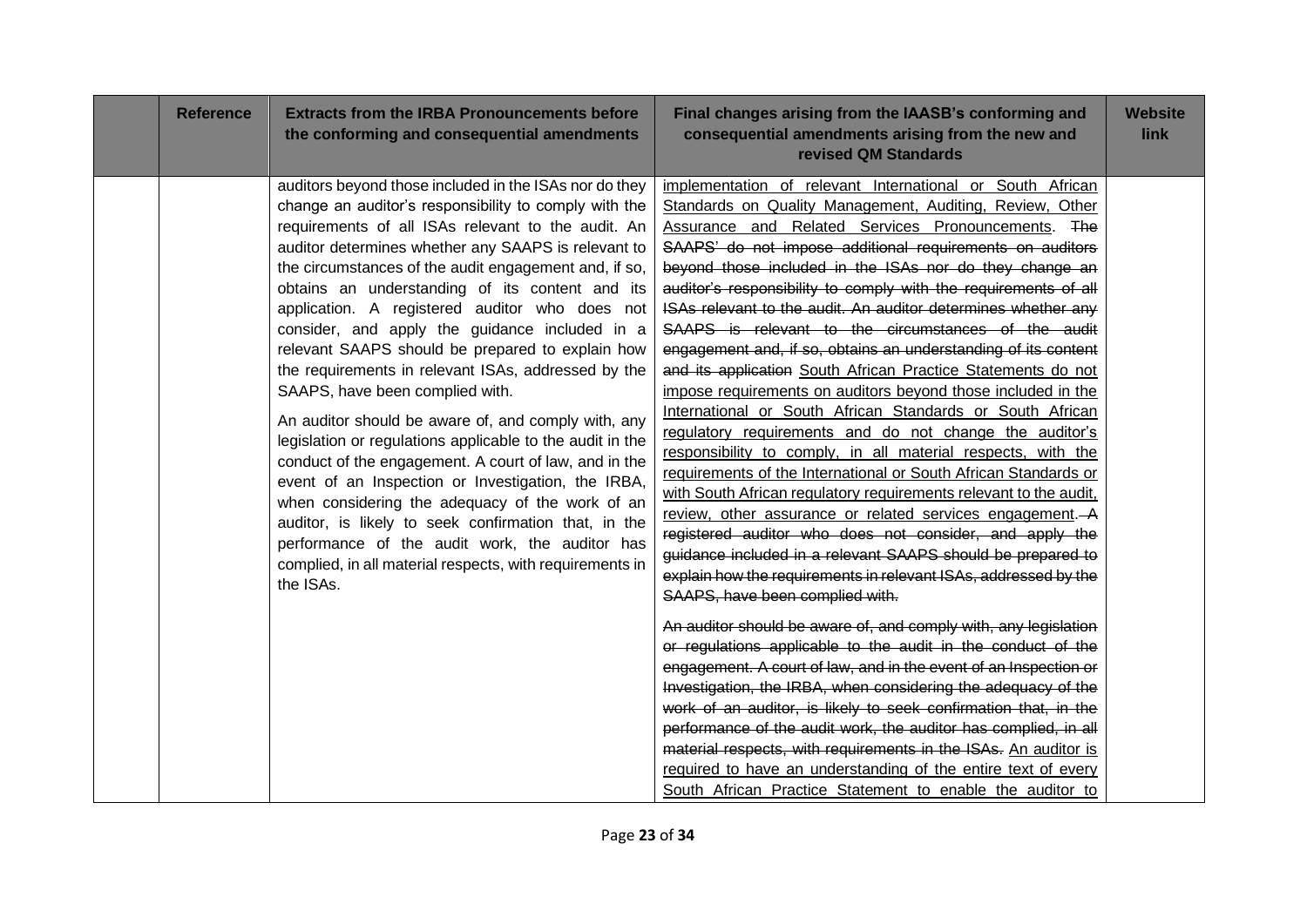|      | <b>Reference</b>                              | <b>Extracts from the IRBA Pronouncements before</b><br>the conforming and consequential amendments                                                                                                                                                                                                                                    | Final changes arising from the IAASB's conforming and<br>consequential amendments arising from the new and<br>revised QM Standards                                                                                                                                                                                                                                                                                                                                                                                                                                                                                                                                                | <b>Website</b><br>link |
|------|-----------------------------------------------|---------------------------------------------------------------------------------------------------------------------------------------------------------------------------------------------------------------------------------------------------------------------------------------------------------------------------------------|-----------------------------------------------------------------------------------------------------------------------------------------------------------------------------------------------------------------------------------------------------------------------------------------------------------------------------------------------------------------------------------------------------------------------------------------------------------------------------------------------------------------------------------------------------------------------------------------------------------------------------------------------------------------------------------|------------------------|
|      |                                               |                                                                                                                                                                                                                                                                                                                                       | assess whether or not any particular South African Practice<br>Statement is relevant to an engagement, and if so, to enable the<br>auditor to apply the requirements of the particular International<br>or South African Standard/s to which the South African Practice<br>Statement relates, properly.<br>In terms of section 1 of the APA, a South African Practice<br>Statement is included in the definition of "auditing<br>pronouncements" and in terms of the Act, the auditor must, in<br>the performance of an audit, comply with those standards,<br>practice statements, guidelines and circulars developed,<br>adopted, issued or prescribed by the Regulatory Board. |                        |
| 10   |                                               | Purpose, Appropriateness of Underlying Subject Matter and Suitability of Criteria                                                                                                                                                                                                                                                     | South African Assurance Engagements Practice Statement (SAAEPS) 1: Sustainability Assurance Engagements: Rational                                                                                                                                                                                                                                                                                                                                                                                                                                                                                                                                                                 | <b>Click here</b>      |
| 10.1 | Page 4 of 63<br>Authority<br><b>Statement</b> | $\sim$ $\sim$<br>South African Practice Statements are developed and<br>issued by the IRBA to provide practical assistance to<br>auditors in the implementation of relevant International<br>or South African Standards on Quality Control,<br>Auditing, Review, Other Assurance and Related<br>Services Pronouncements               | $\cdots$<br>South African Practice Statements are developed and issued by<br>the IRBA to provide practical assistance to auditors in the<br>implementation of relevant International or South African<br>Standards on Quality Control Quality Management, Auditing,<br>Other<br>Review,<br>Assurance<br>Related<br>Services<br>and<br>Pronouncements                                                                                                                                                                                                                                                                                                                              |                        |
| 10.2 | 103                                           | If, in the practitioner's professional judgment, the<br>preconditions for a sustainability<br>assurance<br>engagement are present (those considered in terms of<br>this SAAEPS and all other aspects considered that are<br>beyond the scope of this SAAEPS), the practitioner<br>may accept or continue the sustainability assurance | If, in the practitioner's professional judgment, the preconditions<br>for a sustainability assurance engagement are present (those<br>considered in terms of this SAAEPS and all other aspects<br>considered that are beyond the scope of this SAAEPS), the<br>practitioner may accept or continue the sustainability assurance<br>engagement subject to any other acceptance and continuance                                                                                                                                                                                                                                                                                     |                        |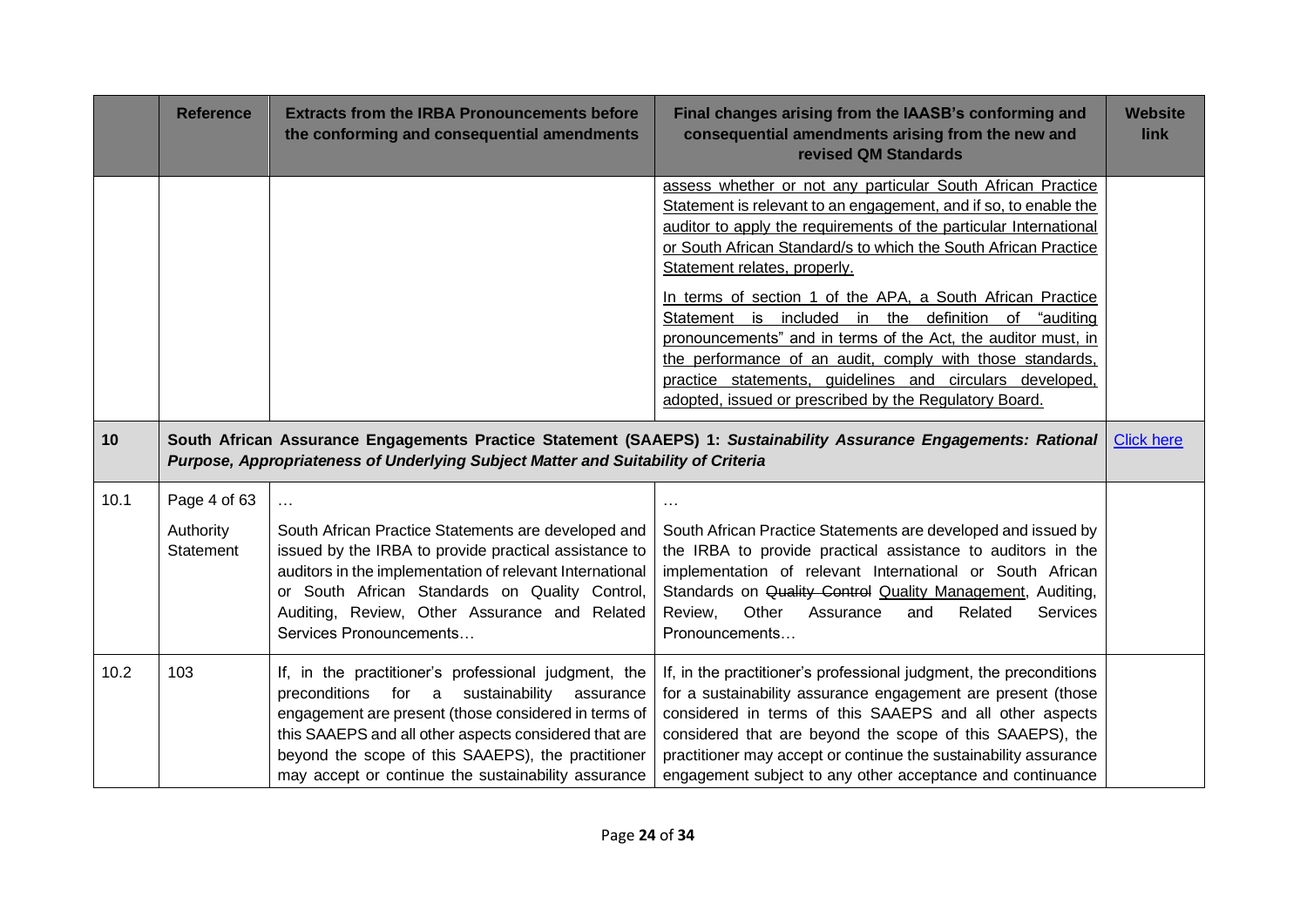|      | <b>Reference</b>                                                           | <b>Extracts from the IRBA Pronouncements before</b><br>the conforming and consequential amendments                                                                                                                                                                                                                                                                                  | Final changes arising from the IAASB's conforming and<br>consequential amendments arising from the new and<br>revised QM Standards                                                                                                                                                                                                                                                                                                                                                                                          | <b>Website</b><br>link |
|------|----------------------------------------------------------------------------|-------------------------------------------------------------------------------------------------------------------------------------------------------------------------------------------------------------------------------------------------------------------------------------------------------------------------------------------------------------------------------------|-----------------------------------------------------------------------------------------------------------------------------------------------------------------------------------------------------------------------------------------------------------------------------------------------------------------------------------------------------------------------------------------------------------------------------------------------------------------------------------------------------------------------------|------------------------|
|      |                                                                            | engagement subject to any other acceptance and<br>continuance considerations applied in accordance<br>with the practitioner's or firm's quality control policies<br>and procedures, and as required in terms of ISAE<br>3000 (Revised), paragraphs 21-30.                                                                                                                           | considerations applied in accordance with the practitioner's or<br>firm's quality management control policies and or procedures,<br>and as required in terms of ISAE 3000 (Revised), paragraphs<br>$21 - 30.$                                                                                                                                                                                                                                                                                                               |                        |
| 11   |                                                                            | of the JSE Listings Requirements (November 2015)                                                                                                                                                                                                                                                                                                                                    | Guide for Registered Auditors: Reporting Responsibilities of the Reporting Accountant Relating to Property Entities in terms                                                                                                                                                                                                                                                                                                                                                                                                | <b>Click here</b>      |
| 11.1 | 19                                                                         | The International Auditing and Assurance Standards<br>Board's (IAASB) Handbook of International Quality<br>Control, Auditing, Review, Other Assurance, and<br>Related Services Pronouncements, Glossary of<br>Terms provides a definition of "historical financial<br>information" as follows:                                                                                      | The Glossary of Terms relating to Tthe International Auditing<br>and Assurance Standards Board's (IAASB) Handbook of<br>International Quality Control Management <sup>1</sup> , Auditing, Review,<br>Other Assurance, and Related Services Pronouncements,<br>Glossary of Terms Handbook of International Quality<br>Management, Auditing, Review, Other Assurance, and Related<br>Services Pronouncements (as updated) provides a definition of<br>"historical financial information" as follows:                          |                        |
| 11.2 | Extracts from<br>illustrative<br>assurance<br>reports<br>(pages 50-<br>51) | Our independence and quality control<br>(Name of firm)/(The firm) applies International<br>Standard on Quality Control 1 and, accordingly,<br>maintains a comprehensive system of quality control<br>including documented policies and procedures<br>regarding compliance with ethical requirements,<br>professional standards and applicable legal and<br>regulatory requirements. | Our independence and quality control management<br>(Name of firm)/(The firm) applies International Standard on<br>Quality Control-Management 1-and, accordingly, maintains a<br>comprehensive system of quality control including documented<br>policies and, which requires the firm to design, implement and<br>operate a system of quality management including policies or<br>procedures regarding compliance with ethical requirements,<br>professional standards and applicable legal and regulatory<br>requirements. |                        |

 $1$  This change depends on the title of the latest version of the handbooks that the IAASB will release.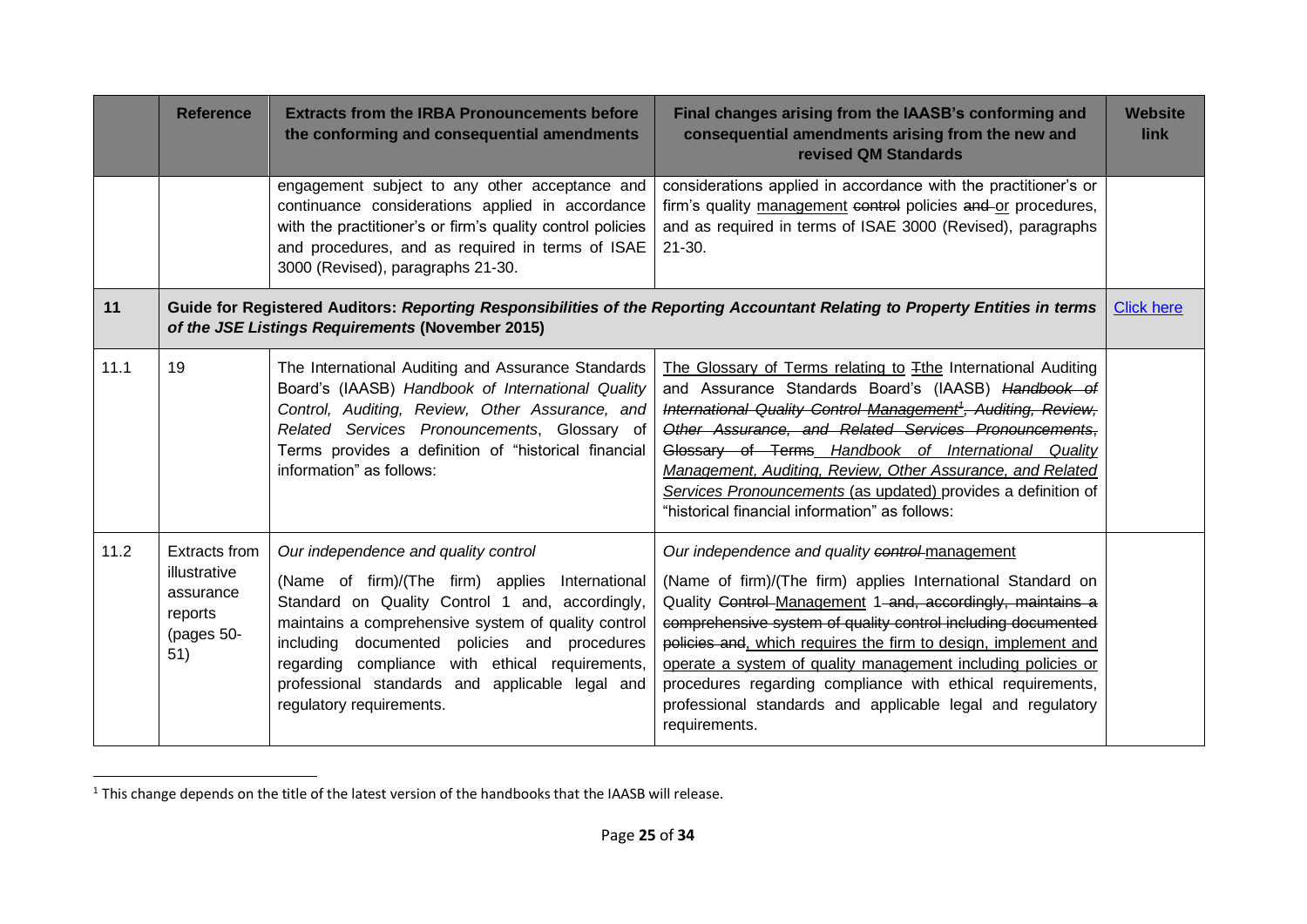|      | <b>Reference</b> | <b>Extracts from the IRBA Pronouncements before</b><br>the conforming and consequential amendments                                                                                                                                                                                                                                                                                                                                                                       | Final changes arising from the IAASB's conforming and<br>consequential amendments arising from the new and<br>revised QM Standards                                                                                                                                                                                                                                                                                                                                                                                                                                 | <b>Website</b><br>link |
|------|------------------|--------------------------------------------------------------------------------------------------------------------------------------------------------------------------------------------------------------------------------------------------------------------------------------------------------------------------------------------------------------------------------------------------------------------------------------------------------------------------|--------------------------------------------------------------------------------------------------------------------------------------------------------------------------------------------------------------------------------------------------------------------------------------------------------------------------------------------------------------------------------------------------------------------------------------------------------------------------------------------------------------------------------------------------------------------|------------------------|
| 11.3 | Footnote 40      | ISQC 1, Quality Control for Firms that Perform Audits<br>and Reviews of Financial Statements, and Other<br>Assurance and Related Services Engagements                                                                                                                                                                                                                                                                                                                    | ISQCM 1, Quality Control-Management for Firms that Perform<br>Audits and or Reviews of Financial Statements, and or Other<br>Assurance and or Related Services Engagements                                                                                                                                                                                                                                                                                                                                                                                         |                        |
| 12   |                  | <b>Annual Statutory Returns of a Medical Scheme</b>                                                                                                                                                                                                                                                                                                                                                                                                                      | Revised Guide for Registered Auditors (November 2018): Assurance Engagements on the Annual Financial Statements and                                                                                                                                                                                                                                                                                                                                                                                                                                                | <b>Click here</b>      |
| 12.1 | 12               | An auditor applies ISA 210, Agreeing the Terms of<br>Audit Engagements, and ISA 220, Quality Control for<br>an Audit of Financial Statements.                                                                                                                                                                                                                                                                                                                            | An auditor applies ISA 210, Agreeing the Terms of Audit<br>Engagements, and ISA 220 (Revised), Quality Control<br><b>Management</b> for an Audit of Financial Statements.                                                                                                                                                                                                                                                                                                                                                                                          |                        |
| 12.2 | 18               | An auditor is required to comply with the IRBA Code<br>of Professional Conduct for Registered Auditors (the<br>IRBA Code), the requirements of the International<br>Standard on Quality Control 1, Quality Control for<br>Firms that Perform Audits and Reviews of Financial<br>Statements and Other Assurance and Related<br>Services Engagements (ISQC 1) and the International<br>Standards on Auditing (the ISAs) in the conduct of an<br>audit of a medical scheme. | An auditor is required to comply with the IRBA Code of<br>Professional Conduct for Registered Auditors (the IRBA Code),<br>the requirements of the International Standard on Quality<br>Control Management 1, Quality Control Management for Firms<br>that Perform Audits and or Reviews of Financial Statements,<br>and or Other Assurance and or Related Services Engagements<br>(ISQCM 1), International Standard on Quality Management 2<br>(ISQM 2) and the International Standards on Auditing (the ISAs)<br>in the conduct of an audit of a medical scheme. |                        |
| 12.3 | Pages 79-80      | Our independence and quality control<br>[Name of firm]/[The firm] applies International<br>Standard on Quality Control 1 (ISQC 1), Quality<br>Control for Firms that Perform Audits and Reviews of<br>Financial Statements, and Other Assurance and<br>Related Services Engagements, and accordingly<br>maintains a comprehensive system of quality control,<br>including documented policies and procedures                                                             | Our independence and quality control-management<br>[Name of firm]/[The firm] applies International Standard on<br>Quality Control Management (ISQM) 1 (ISQC 1), Quality Control<br>Management for Firms that Perform Audits and or Reviews of<br>Financial Statements, and or Other Assurance and or Related<br>Services Engagements, and accordingly maintains a<br>comprehensive system of quality control, including documented<br>policies and, which requires the firm to design, implement and                                                               |                        |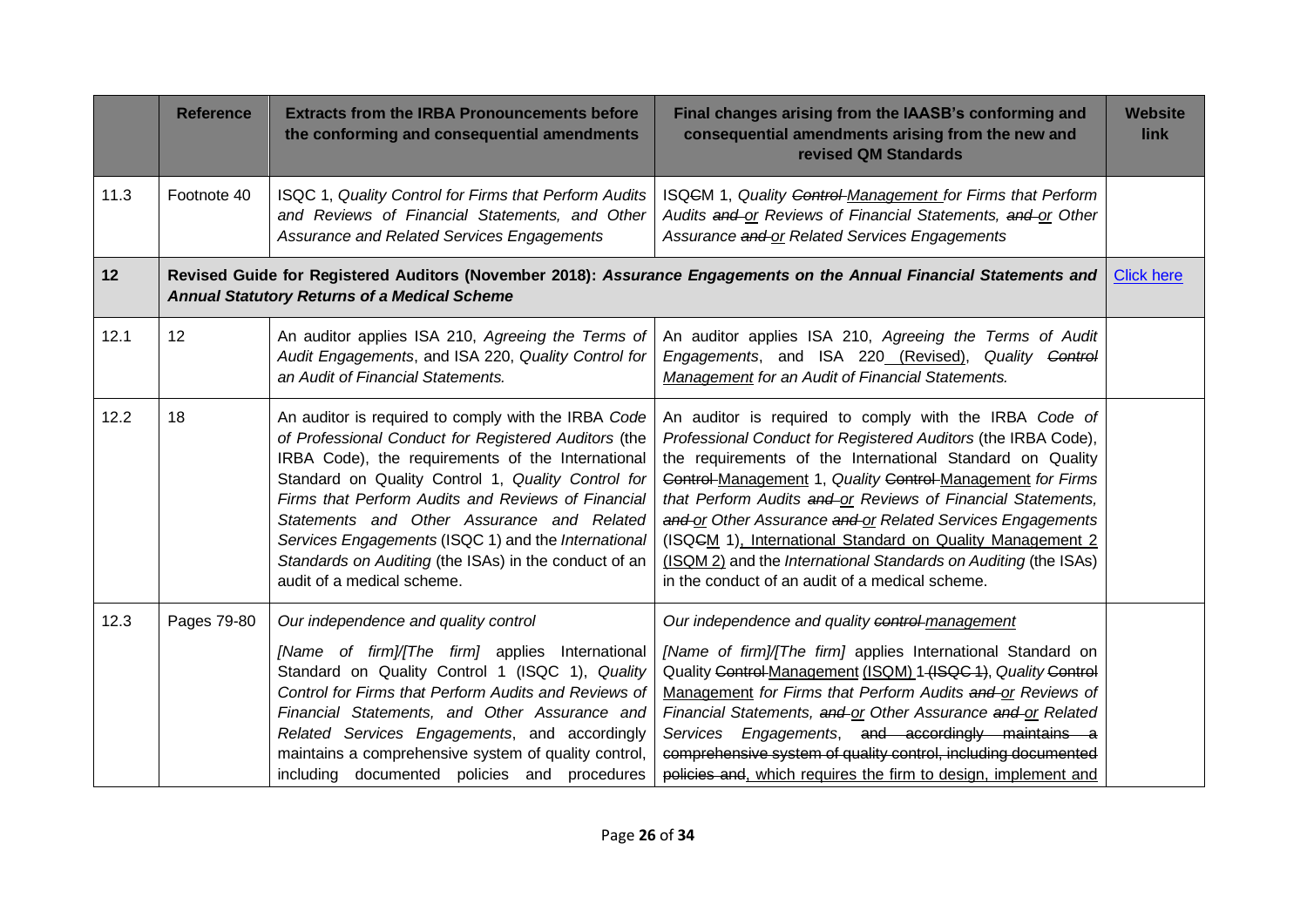|      | <b>Reference</b>         | <b>Extracts from the IRBA Pronouncements before</b><br>the conforming and consequential amendments                                                                                                                                                                                                                                                                                                                                                                                                                                                                                                                                                                                                                                                                                            | Final changes arising from the IAASB's conforming and<br>consequential amendments arising from the new and<br>revised QM Standards                                                                                                                                                                                                                                                                                                                                                                                                                                                                                                                                                                                                                                                                                                                                                                                                                                                                                                   | <b>Website</b><br>link |
|------|--------------------------|-----------------------------------------------------------------------------------------------------------------------------------------------------------------------------------------------------------------------------------------------------------------------------------------------------------------------------------------------------------------------------------------------------------------------------------------------------------------------------------------------------------------------------------------------------------------------------------------------------------------------------------------------------------------------------------------------------------------------------------------------------------------------------------------------|--------------------------------------------------------------------------------------------------------------------------------------------------------------------------------------------------------------------------------------------------------------------------------------------------------------------------------------------------------------------------------------------------------------------------------------------------------------------------------------------------------------------------------------------------------------------------------------------------------------------------------------------------------------------------------------------------------------------------------------------------------------------------------------------------------------------------------------------------------------------------------------------------------------------------------------------------------------------------------------------------------------------------------------|------------------------|
|      |                          | regarding compliance with ethical requirements,<br>professional standards and applicable legal and<br>regulatory requirements.                                                                                                                                                                                                                                                                                                                                                                                                                                                                                                                                                                                                                                                                | operate a system of quality management including policies or<br>procedures regarding compliance with ethical requirements,<br>professional standards and applicable legal and regulatory<br>requirements.                                                                                                                                                                                                                                                                                                                                                                                                                                                                                                                                                                                                                                                                                                                                                                                                                            |                        |
| 13   |                          | Guide for Registered Auditors (Revised August 2019): Auditing in the Public Sector                                                                                                                                                                                                                                                                                                                                                                                                                                                                                                                                                                                                                                                                                                            |                                                                                                                                                                                                                                                                                                                                                                                                                                                                                                                                                                                                                                                                                                                                                                                                                                                                                                                                                                                                                                      | <b>Click here</b>      |
| 13.1 | $3.1$ and<br>footnote 17 | <b>Quality Control</b><br>3.1 The AGSA maintains a system of quality control to<br>ensure it complies with all the relevant requirements of<br>the International Standards on Quality Control issued<br>by the International Auditing and Assurance<br>Standards Board (IAASB). This is achieved through<br>the implementation of the AGSA's policy on quality<br>control. The requirements of this policy can be<br>sourced from each responsible AGSA engagement<br>manager.<br>3.2 The AGSA's quality control system does not in any<br>way absolve auditors from maintaining their own<br>systems of quality control at firm, network firm and<br>engagement level, in accordance with the<br>International Standards on Quality Control, when<br>performing audits in the public sector. | The following footnote have been added to these<br>paragraphs and the contents table in the guide:<br>The International Standard on Quality Control (ISQC) 1, Quality<br>Control for Firms that Perform Audits and Reviews of Financial<br>Statements, and Other Assurance and Related Services<br>Engagements will be replaced by International Standard on<br>Quality Management (ISQM) 1, Quality Management for Firms<br>that Perform Audits or Reviews of Financial Statements, or<br>Other Assurance or Related Services Engagements (ISQM 1)<br>and ISQM 2, Engagement Quality Reviews (ISQM 2).<br>The effective dates for ISQM 1 and ISQM 2 are as follows: ISQM<br>1 - Systems of quality management in compliance with this<br>ISQM are required to be designed and implemented by 15<br>December 2022. ISQM 2 - Audits and reviews of financial<br>statements for periods beginning on or after 15 December 2022;<br>and for other assurance and related services engagements<br>beginning on or after 15 December 2022. |                        |
| 13.2 | 3.2 and 3.8              | The International Quality Control, Auditing, Review,<br>Other<br>Related<br>Services<br>Assurance,<br>and<br>Pronouncements issued by the IAASB are applied in<br>the annual audits.                                                                                                                                                                                                                                                                                                                                                                                                                                                                                                                                                                                                          | The following footnote have been added to these<br>paragraphs and the contents table in the guide:<br>Refer to footnote 17                                                                                                                                                                                                                                                                                                                                                                                                                                                                                                                                                                                                                                                                                                                                                                                                                                                                                                           |                        |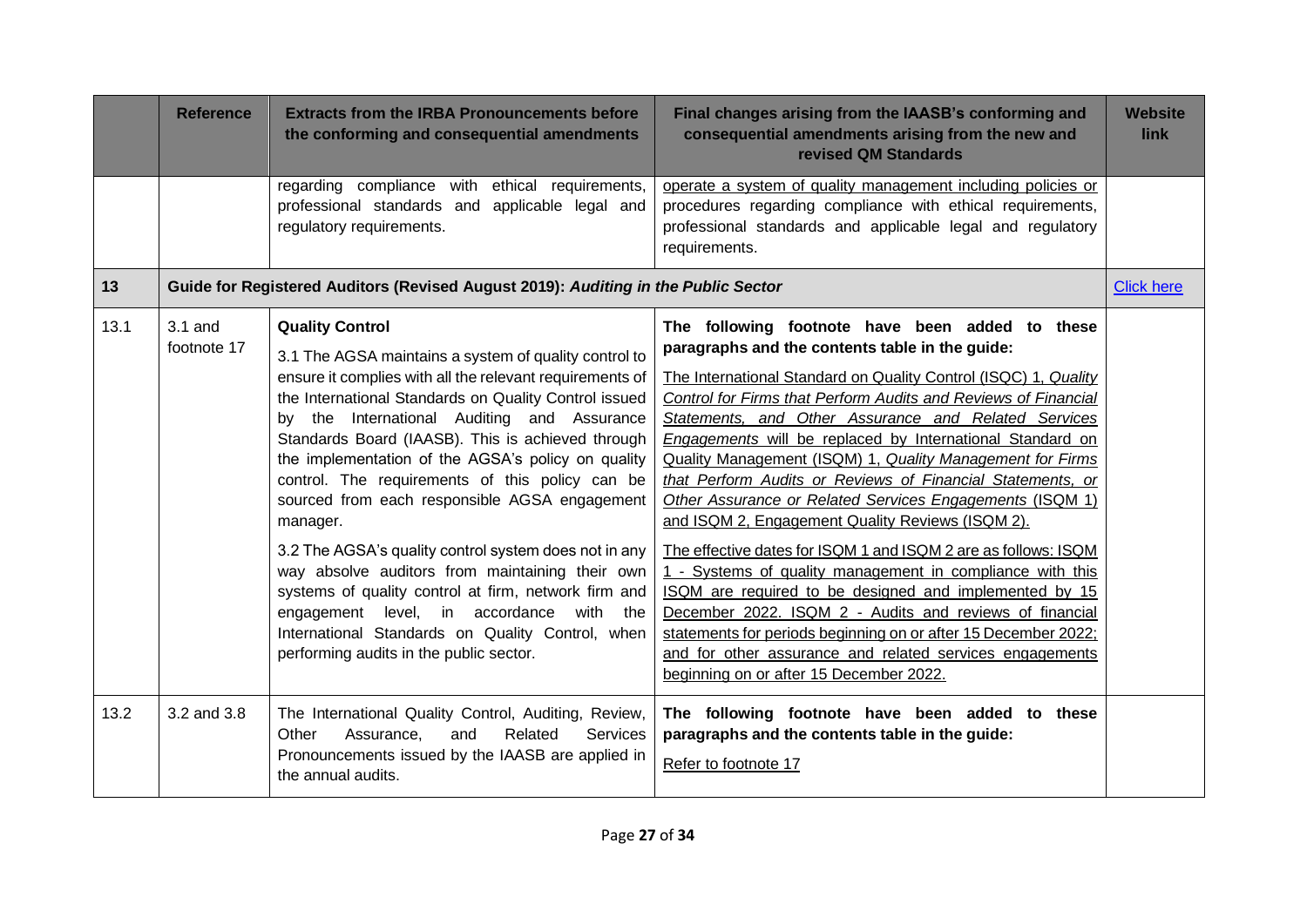## <span id="page-27-0"></span>**Conforming and consequential amendments to Illustrative reports and engagement letters that are not contained in an IRBA Guide or Practice Statement**

|      | <b>Reference</b>     | <b>Extracts from the IRBA Pronouncements before</b><br>conforming and consequential amendments                                                                                                                                                                                                                                                                                                                                                                                                                                                                   | Final changes arising from the IAASB's conforming<br>and consequential amendments arising from the news<br>and revised QM Standards                                                                                                                                                                                                                                                                                                                                                                                                                                                                                                                                                                                                                                                  | <b>Website</b><br>link |
|------|----------------------|------------------------------------------------------------------------------------------------------------------------------------------------------------------------------------------------------------------------------------------------------------------------------------------------------------------------------------------------------------------------------------------------------------------------------------------------------------------------------------------------------------------------------------------------------------------|--------------------------------------------------------------------------------------------------------------------------------------------------------------------------------------------------------------------------------------------------------------------------------------------------------------------------------------------------------------------------------------------------------------------------------------------------------------------------------------------------------------------------------------------------------------------------------------------------------------------------------------------------------------------------------------------------------------------------------------------------------------------------------------|------------------------|
| 14   |                      | <b>Illustrative Report: ISAE 3420 Compilation of Proforma Financial Statements - prospectus</b>                                                                                                                                                                                                                                                                                                                                                                                                                                                                  |                                                                                                                                                                                                                                                                                                                                                                                                                                                                                                                                                                                                                                                                                                                                                                                      | <b>Click here</b>      |
| 14.1 | Page 2               | Our Independence and Quality Control<br><name firm="" of=""> / <the firm=""> applies the International Standard<br/>on Quality Control 1, Quality Control for Firms that Perform<br/>Audits and Reviews of Financial Statements, and Other<br/>Assurance and Related Services Engagements and accordingly<br/>maintains a comprehensive system of quality control including<br/>documented policies and procedures regarding compliance with<br/>ethical requirements, professional standards and applicable<br/>legal and regulatory requirements.</the></name> | Our Independence and Quality Control Management<br><name firm="" of=""> / <the firm=""> applies the International<br/>Standard on Quality <b>Control</b>-Management 1, Quality<br/>Control-Management for Firms that Perform Audits and or<br/>Reviews of Financial Statements, and or Other Assurance<br/>and or Related Services Engagements and accordingly<br/>maintains a comprehensive system of quality control<br/>including documented policies and, which requires the firm<br/>to design, implement and operate a system of quality<br/>management including policies or procedures regarding<br/>with<br/>ethical<br/>compliance<br/>requirements,<br/>professional<br/>standards<br/>applicable<br/>legal<br/>regulatory<br/>and<br/>and<br/>requirements.</the></name> |                        |
| 15   |                      | Illustrative Report: Mutual Banks Act Assurance Report (November 2020) <sup>2</sup>                                                                                                                                                                                                                                                                                                                                                                                                                                                                              |                                                                                                                                                                                                                                                                                                                                                                                                                                                                                                                                                                                                                                                                                                                                                                                      | <b>Click here</b>      |
| 15.1 | Pages 9-10<br>and 14 | Our independence and quality control<br>The firm applies International Standard on Quality Control 1<br>(ISQC 1), Quality Control for Firms that Perform Audits and<br>Reviews of Financial Statements, and Other Assurance and<br>Related Services Engagements, and accordingly maintains a<br>comprehensive system of quality control, including documented                                                                                                                                                                                                    | Our independence and quality control-management<br>The firm applies International Standard on Quality Control<br>Management 1 (ISQCM 1), Quality Control-Management<br>for Firms that Perform Audits and or Reviews of Financial<br>Statements, and or Other Assurance and or Related<br>Services Engagements and accordingly maintains a                                                                                                                                                                                                                                                                                                                                                                                                                                            |                        |

<sup>&</sup>lt;sup>2</sup> [Updated illustrative reports](https://www.irba.co.za/industry-specific-guides-and-regulatory-reports-pages/reports-to-the-prudential-authority-and-the-exchange-control-department) that take these conforming and consequential amendments into account were issued on 18 March 2022.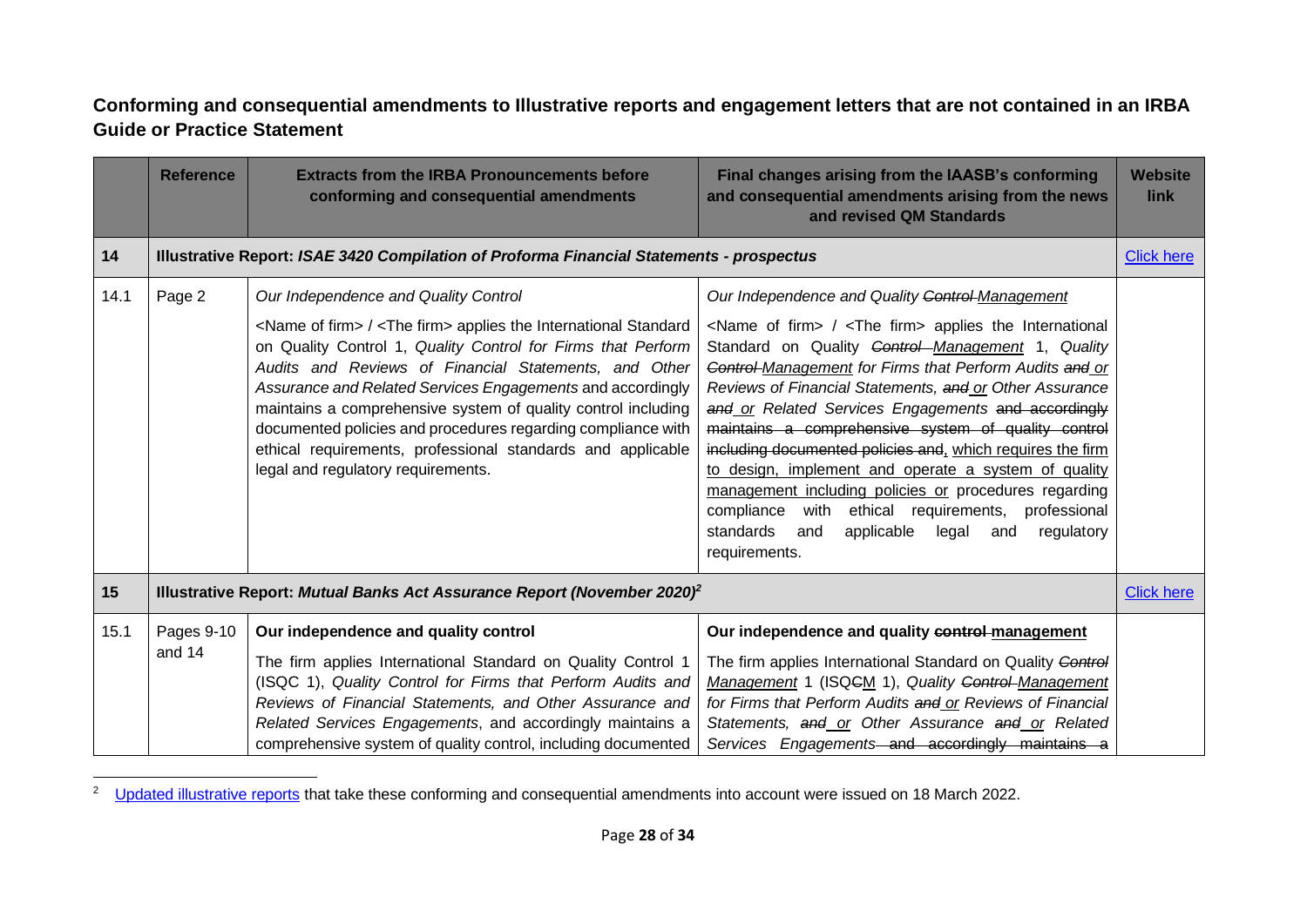|      | <b>Reference</b>                                                                | <b>Extracts from the IRBA Pronouncements before</b><br>conforming and consequential amendments                                                                                                                                                                                                                                                                                                                                                                                                                                        | Final changes arising from the IAASB's conforming<br>and consequential amendments arising from the news<br>and revised QM Standards                                                                                                                                                                                                                                                                                                                                                                                                                                                                                                                                                                                                        | <b>Website</b><br>link |
|------|---------------------------------------------------------------------------------|---------------------------------------------------------------------------------------------------------------------------------------------------------------------------------------------------------------------------------------------------------------------------------------------------------------------------------------------------------------------------------------------------------------------------------------------------------------------------------------------------------------------------------------|--------------------------------------------------------------------------------------------------------------------------------------------------------------------------------------------------------------------------------------------------------------------------------------------------------------------------------------------------------------------------------------------------------------------------------------------------------------------------------------------------------------------------------------------------------------------------------------------------------------------------------------------------------------------------------------------------------------------------------------------|------------------------|
|      |                                                                                 | policies and procedures regarding compliance with ethical<br>requirements, professional standards and applicable legal and<br>regulatory requirements.                                                                                                                                                                                                                                                                                                                                                                                | comprehensive system of quality control, including<br>documented policies and, which requires the firm to design,<br>implement and operate a system of quality management<br>including policies or procedures regarding compliance with<br>professional standards<br>ethical<br>requirements,<br>and<br>applicable legal and regulatory requirements.                                                                                                                                                                                                                                                                                                                                                                                      |                        |
| 16   |                                                                                 | Illustrative Report: Reg 46 SA Consolidated Report (March 2021) <sup>3</sup>                                                                                                                                                                                                                                                                                                                                                                                                                                                          |                                                                                                                                                                                                                                                                                                                                                                                                                                                                                                                                                                                                                                                                                                                                            | <b>Click here</b>      |
| 16.1 | Pages 11-<br>12, 16 and<br>21                                                   | Our independence and quality control<br>The [firm applies/firms apply] International Standard on Quality<br>Control 1 (ISQC 1), Quality Control for Firms that Perform Audits<br>and Reviews of Financial Statements, and Other Assurance and<br>Related Services Engagements, and accordingly maintains a<br>comprehensive system of quality control, including documented<br>policies and procedures regarding compliance with ethical<br>requirements, professional standards and applicable legal and<br>regulatory requirements. | Our independence and quality control-management<br>The [firm applies/firms apply] International Standard on<br>Quality Control-Management 1 (ISQCM 1), Quality Control<br>Management for Firms that Perform Audits and or Reviews<br>of Financial Statements, and or Other Assurance and or<br>Related Services Engagements and, accordingly,<br>[maintains/maintain] a comprehensive system of quality<br>control including documented policies and, which requires<br>the [firm/firms] to design, implement and operate a system<br>of quality management including policies or procedures<br>compliance<br>with<br>ethical<br>regarding<br>requirements,<br>professional standards and applicable legal and regulatory<br>requirements. |                        |
| 17   | Illustrative Report: Reg 46 Foreign Operations Report (March 2021) <sup>4</sup> |                                                                                                                                                                                                                                                                                                                                                                                                                                                                                                                                       | <b>Click here</b>                                                                                                                                                                                                                                                                                                                                                                                                                                                                                                                                                                                                                                                                                                                          |                        |

<sup>&</sup>lt;sup>3</sup> [Updated illustrative reports](https://www.irba.co.za/industry-specific-guides-and-regulatory-reports-pages/reports-to-the-prudential-authority-and-the-exchange-control-department)</u> that take these conforming and consequential amendments into account were issued on 18 March 2022.

<sup>&</sup>lt;sup>4</sup> [Updated illustrative reports](https://www.irba.co.za/industry-specific-guides-and-regulatory-reports-pages/reports-to-the-prudential-authority-and-the-exchange-control-department) that take these conforming and consequential amendments into account were issued on 18 March 2022.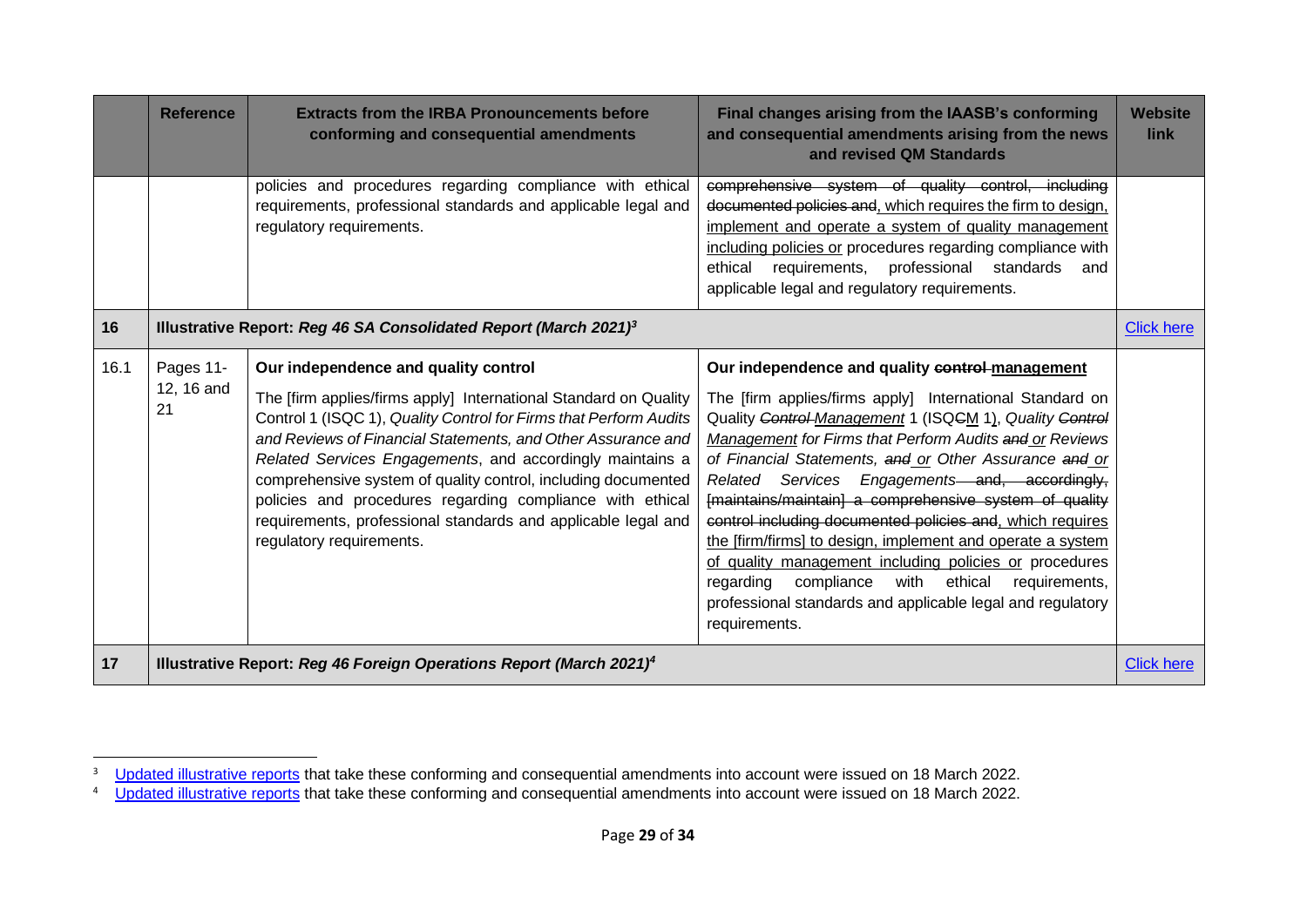|      | <b>Reference</b>   | <b>Extracts from the IRBA Pronouncements before</b><br>conforming and consequential amendments                                                                                                                                                                                                                                                                                                                                                                                                                                                                | Final changes arising from the IAASB's conforming<br>and consequential amendments arising from the news<br>and revised QM Standards                                                                                                                                                                                                                                                                                                                                                                                                                                                                                                                                                                                                        | <b>Website</b><br>link |
|------|--------------------|---------------------------------------------------------------------------------------------------------------------------------------------------------------------------------------------------------------------------------------------------------------------------------------------------------------------------------------------------------------------------------------------------------------------------------------------------------------------------------------------------------------------------------------------------------------|--------------------------------------------------------------------------------------------------------------------------------------------------------------------------------------------------------------------------------------------------------------------------------------------------------------------------------------------------------------------------------------------------------------------------------------------------------------------------------------------------------------------------------------------------------------------------------------------------------------------------------------------------------------------------------------------------------------------------------------------|------------------------|
| 17.1 | Pages 11<br>and 16 | Our independence and quality control<br>The [firm applies/firms apply] International Standard on Quality<br>Control 1 (ISQC 1), Quality Control for Firms that Perform Audits<br>and Reviews of Financial Statements, and Other Assurance and<br>Related Services Engagements, and accordingly maintains a<br>comprehensive system of quality control, including documented<br>policies and procedures regarding compliance with ethical<br>requirements, professional standards and applicable legal and<br>regulatory requirements.                         | Our independence and quality control-management<br>The [firm applies/firms apply] International Standard on<br>Quality Control Management 1 (ISQCM 1), Quality Control<br>Management for Firms that Perform Audits and or Reviews<br>of Financial Statements, and or Other Assurance and or<br>Related Services Engagements and, accordingly,<br>[maintains/maintain] a comprehensive system of quality<br>control including documented policies and, which requires<br>the [firm/firms] to design, implement and operate a system<br>of quality management including policies or procedures<br>ethical<br>regarding<br>compliance<br>with<br>requirements,<br>professional standards and applicable legal and regulatory<br>requirements. |                        |
| 18   |                    | <b>Illustrative Report: SARB Macro Prudential Foreign Exposure Limit Return Report</b>                                                                                                                                                                                                                                                                                                                                                                                                                                                                        |                                                                                                                                                                                                                                                                                                                                                                                                                                                                                                                                                                                                                                                                                                                                            | <b>Click here</b>      |
| 18.1 | Pages 5-6          | Our independence and quality control<br>The [firm applies/firms apply] International Standard on Quality<br>Control 1 (ISQC 1), Quality Control for Firms that Perform Audits<br>and Reviews of Financial Statements, and Other Assurance and<br>Services<br>Engagements,<br>Related<br>and,<br>accordingly<br>[maintains/maintain] a comprehensive system of quality control,<br>including documented policies and procedures regarding<br>compliance with ethical requirements, professional standards<br>and applicable legal and regulatory requirements. | Our independence and quality control-management<br>The [firm applies/firms apply] International Standard on<br>Quality Control Management 1 (ISQCM 1), Quality Control<br>Management for Firms that Perform Audits and or Reviews<br>of Financial Statements, and or Other Assurance and or<br>Services Engagements and, accordingly,<br>Related<br>[maintains/maintain] a comprehensive system of quality<br>control including documented policies and, which requires<br>the [firm/firms] to design, implement and operate a system<br>of quality management including policies or procedures<br>regarding<br>compliance<br>with<br>ethical<br>requirements,                                                                             |                        |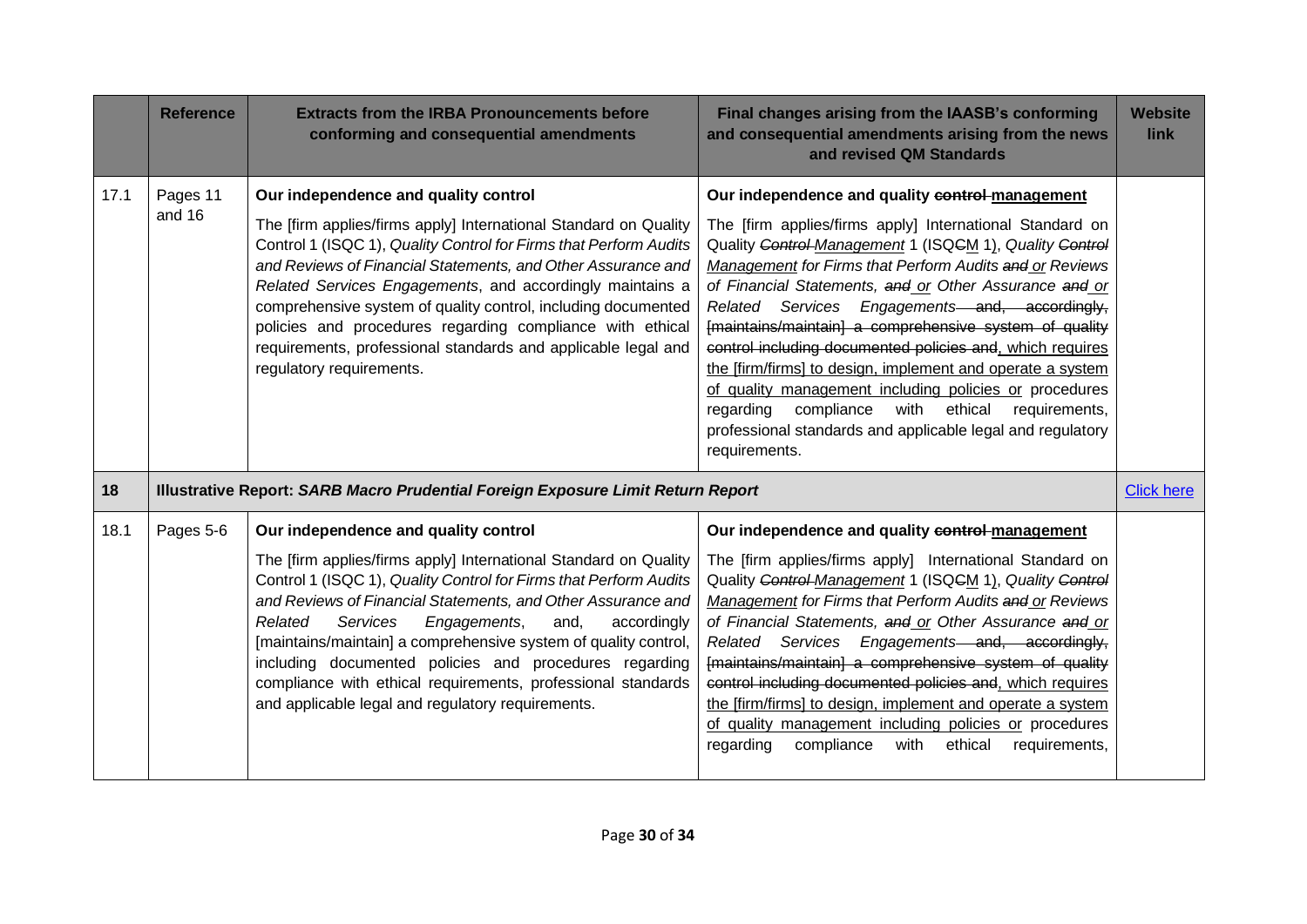|      | <b>Reference</b>                                                        | <b>Extracts from the IRBA Pronouncements before</b><br>conforming and consequential amendments                                                                                                                                                                                                                                                                                                                            | Final changes arising from the IAASB's conforming<br>and consequential amendments arising from the news<br>and revised QM Standards                                                                                                                                                                                                                                                                                                                                                                                                                                                          | <b>Website</b><br>link |
|------|-------------------------------------------------------------------------|---------------------------------------------------------------------------------------------------------------------------------------------------------------------------------------------------------------------------------------------------------------------------------------------------------------------------------------------------------------------------------------------------------------------------|----------------------------------------------------------------------------------------------------------------------------------------------------------------------------------------------------------------------------------------------------------------------------------------------------------------------------------------------------------------------------------------------------------------------------------------------------------------------------------------------------------------------------------------------------------------------------------------------|------------------------|
|      |                                                                         |                                                                                                                                                                                                                                                                                                                                                                                                                           | professional standards and applicable legal and regulatory<br>requirements.                                                                                                                                                                                                                                                                                                                                                                                                                                                                                                                  |                        |
| 19   |                                                                         | <b>Illustrative Report: Reg 28 Retirement Funds Report</b>                                                                                                                                                                                                                                                                                                                                                                |                                                                                                                                                                                                                                                                                                                                                                                                                                                                                                                                                                                              | <b>Click here</b>      |
| 19.1 | Pages 2-3                                                               | Our Independence and Quality Control<br><lnsert firm="" name="" of="">/<the firm=""> applies the International<br/>Standard on Quality Control 1 and accordingly maintains a<br/>comprehensive system of quality control including documented<br/>policies and procedures regarding compliance with ethical<br/>requirements, professional standards and applicable legal and<br/>regulatory requirements.</the></lnsert> | Our Independence and Quality Control-Management<br><lnsert firm="" name="" of="">/<the firm=""> applies the International<br/>Standard on Quality Control Management 1 and,<br/>accordingly, maintains a comprehensive system of quality<br/>control including documented policies and, which requires<br/>the firm to design, implement and operate a system of<br/>quality management including policies or procedures<br/>compliance<br/>ethical<br/>with<br/>requirements,<br/>regarding<br/>professional standards and applicable legal and regulatory<br/>requirements.</the></lnsert> |                        |
| 20   | <b>Illustrative Engagement Letter: Sustainability limited assurance</b> |                                                                                                                                                                                                                                                                                                                                                                                                                           |                                                                                                                                                                                                                                                                                                                                                                                                                                                                                                                                                                                              | <b>Click here</b>      |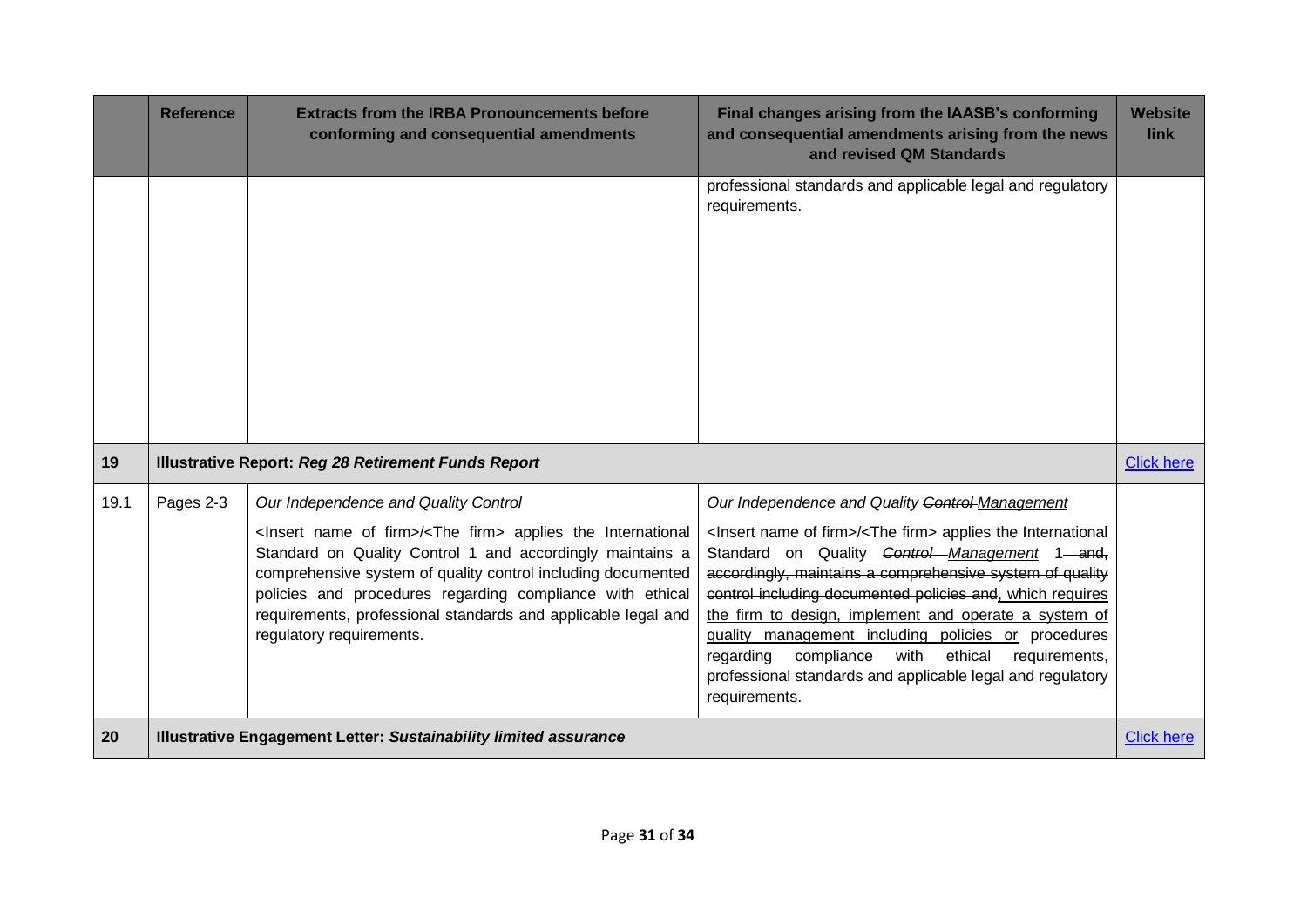|      | <b>Reference</b> | <b>Extracts from the IRBA Pronouncements before</b><br>conforming and consequential amendments                                                                                                                                                                                                                                                                                        | Final changes arising from the IAASB's conforming<br>and consequential amendments arising from the news<br>and revised QM Standards                                                                                                                                                                                                                                                                                                                                                                                                              | <b>Website</b><br>link |
|------|------------------|---------------------------------------------------------------------------------------------------------------------------------------------------------------------------------------------------------------------------------------------------------------------------------------------------------------------------------------------------------------------------------------|--------------------------------------------------------------------------------------------------------------------------------------------------------------------------------------------------------------------------------------------------------------------------------------------------------------------------------------------------------------------------------------------------------------------------------------------------------------------------------------------------------------------------------------------------|------------------------|
| 20.1 | Page 4           | Our independence and quality control<br>[Name of firm] / [The firm] applies the International Standard on<br>Quality Control 1, and accordingly maintains a comprehensive<br>system of quality control including documented policies and<br>procedures regarding compliance with ethical requirements,<br>professional standards and applicable legal and regulatory<br>requirements. | Our independence and quality control-management<br>[Name of firm] / [The firm] applies the International<br>Standard on Quality Control Management 1 and,<br>accordingly, maintains a comprehensive system of quality<br>control including documented policies and, which requires<br>the firm to design, implement and operate a system of<br>quality management including policies or procedures<br>with<br>ethical<br>requirements,<br>regarding<br>compliance<br>professional standards and applicable legal and regulatory<br>requirements. |                        |
| 21   |                  | <b>Illustrative Report: Sustainability limited assurance</b>                                                                                                                                                                                                                                                                                                                          |                                                                                                                                                                                                                                                                                                                                                                                                                                                                                                                                                  | <b>Click here</b>      |
| 21.1 | Page 3           | Our Independence and Quality Control<br>[Name of firm] / [The firm] applies the International Standard on<br>Quality Control 1, and accordingly maintains a comprehensive<br>system of quality control including documented policies and<br>procedures regarding compliance with ethical requirements,<br>professional standards and applicable legal and regulatory<br>requirements. | Our Independence and Quality Control Management<br>[Name of firm] / [The firm] applies the International<br>Standard on Quality Control Management 1 and,<br>accordingly, maintains a comprehensive system of quality<br>control including documented policies and, which requires<br>the firm to design, implement and operate a system of<br>quality management including policies or procedures<br>with<br>ethical<br>requirements,<br>regarding<br>compliance<br>professional standards and applicable legal and regulatory<br>requirements. |                        |
| 22   |                  | Illustrative Engagement Letter: Sustainability reasonable assurance                                                                                                                                                                                                                                                                                                                   |                                                                                                                                                                                                                                                                                                                                                                                                                                                                                                                                                  | <b>Click here</b>      |
| 22.1 | Pages 4-5        | Our independence and quality control                                                                                                                                                                                                                                                                                                                                                  | Our independence and quality control-management                                                                                                                                                                                                                                                                                                                                                                                                                                                                                                  |                        |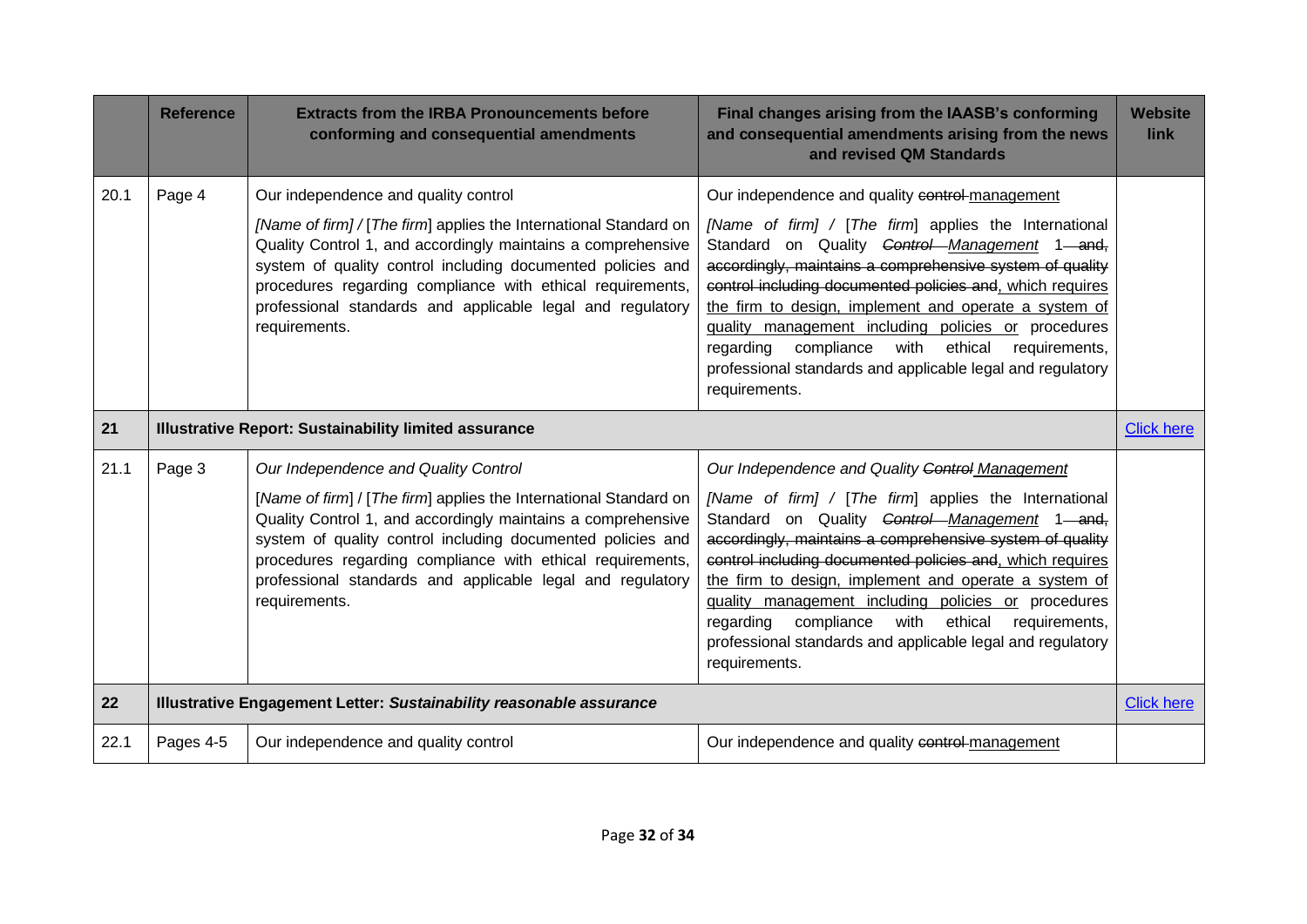|      | <b>Reference</b> | <b>Extracts from the IRBA Pronouncements before</b><br>conforming and consequential amendments                                                                                                                                                                                                                                                                                        | Final changes arising from the IAASB's conforming<br>and consequential amendments arising from the news<br>and revised QM Standards                                                                                                                                                                                                                                                                                                                                                                                                              | <b>Website</b><br>link |
|------|------------------|---------------------------------------------------------------------------------------------------------------------------------------------------------------------------------------------------------------------------------------------------------------------------------------------------------------------------------------------------------------------------------------|--------------------------------------------------------------------------------------------------------------------------------------------------------------------------------------------------------------------------------------------------------------------------------------------------------------------------------------------------------------------------------------------------------------------------------------------------------------------------------------------------------------------------------------------------|------------------------|
|      |                  | [Name of firm] / [The firm] applies the International Standard on<br>Quality Control 1, and accordingly maintains a comprehensive<br>system of quality control including documented policies and<br>procedures regarding compliance with ethical requirements,<br>professional standards and applicable legal and regulatory<br>requirements.                                         | [Name of firm] / [The firm] applies the International<br>Standard on Quality Control Management 1 and,<br>accordingly, maintains a comprehensive system of quality<br>control including documented policies and, which requires<br>the firm to design, implement and operate a system of<br>quality management including policies or procedures<br>compliance<br>with<br>ethical<br>requirements,<br>regarding<br>professional standards and applicable legal and regulatory<br>requirements.                                                    |                        |
| 23   |                  | Illustrative Report: Sustainability reasonable assurance                                                                                                                                                                                                                                                                                                                              |                                                                                                                                                                                                                                                                                                                                                                                                                                                                                                                                                  | <b>Click here</b>      |
| 23.1 | Page 3           | Our Independence and Quality Control<br>[Name of firm] / [The firm] applies the International Standard on<br>Quality Control 1, and accordingly maintains a comprehensive<br>system of quality control including documented policies and<br>procedures regarding compliance with ethical requirements,<br>professional standards and applicable legal and regulatory<br>requirements. | Our Independence and Quality Control Management<br>[Name of firm] / [The firm] applies the International<br>Standard on Quality Control Management 1 and,<br>accordingly, maintains a comprehensive system of quality<br>control including documented policies and, which requires<br>the firm to design, implement and operate a system of<br>quality management including policies or procedures<br>compliance<br>with<br>ethical<br>requirements,<br>regarding<br>professional standards and applicable legal and regulatory<br>requirements. |                        |
| 24   |                  | Illustrative Engagement Letter: Sustainability combined assurance                                                                                                                                                                                                                                                                                                                     |                                                                                                                                                                                                                                                                                                                                                                                                                                                                                                                                                  | <b>Click here</b>      |
| 24.1 | Page 4           | Our independence and quality control<br>[Name of firm] / [The firm] applies the International Standard on<br>Quality Control 1, and accordingly maintains a comprehensive<br>system of quality control including documented policies and                                                                                                                                              | Our independence and quality control-management<br>[Name of firm] / [The firm] applies the International<br>Standard on Quality Control Management 1 and,<br>accordingly, maintains a comprehensive system of quality                                                                                                                                                                                                                                                                                                                            |                        |